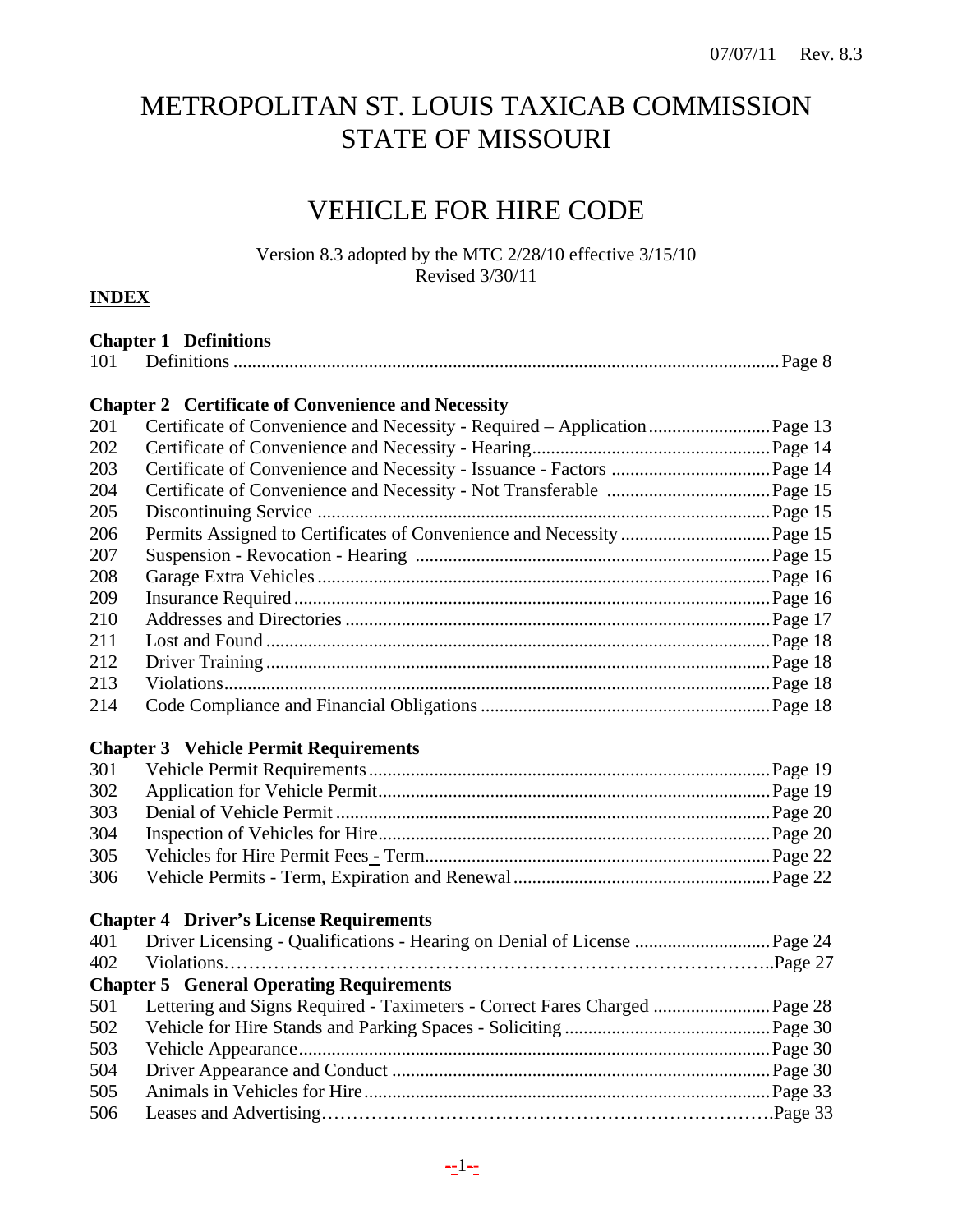|      | <b>Chapter 6</b> Special Requirements                                                  |  |
|------|----------------------------------------------------------------------------------------|--|
| 601  |                                                                                        |  |
| 602  |                                                                                        |  |
| 603  |                                                                                        |  |
| 604  |                                                                                        |  |
| 605  |                                                                                        |  |
| 606  | Special Requirements for Non-Emergency Medical Transport Vehicles Page 38              |  |
| 607  |                                                                                        |  |
| 608  |                                                                                        |  |
| 609  |                                                                                        |  |
| 610  |                                                                                        |  |
| 611  | Special Requirements for Alternative Transportation VehiclesPage 42                    |  |
|      | <b>Chapter 7 Hotel Rules</b>                                                           |  |
| 701  |                                                                                        |  |
|      | <b>Chapter 8 Solicitation Prohibited - Abuse and Force Prohibited</b>                  |  |
| 801  |                                                                                        |  |
|      | Chapter 9 Amendments - Rules Promulgated by the Director - Surcharges                  |  |
| 901  |                                                                                        |  |
|      | <b>Chapter 10 Enforcement</b>                                                          |  |
|      |                                                                                        |  |
|      | <b>Chapter 11 Measures to Ensure Compliance - Suspensions or Revocation of License</b> |  |
|      |                                                                                        |  |
|      | <b>Chapter 12 Method of Appeal</b>                                                     |  |
| 1201 |                                                                                        |  |
| 1202 |                                                                                        |  |
| 1203 |                                                                                        |  |
|      |                                                                                        |  |
| 1205 |                                                                                        |  |
| 1206 |                                                                                        |  |
| 1207 |                                                                                        |  |
| 1208 |                                                                                        |  |
| 1209 |                                                                                        |  |
| 1210 |                                                                                        |  |
| 1211 |                                                                                        |  |
|      |                                                                                        |  |
| 1212 |                                                                                        |  |

## **Chapter 13 Compliance with the Americans with Disabilities Act**

 $\overline{\phantom{a}}$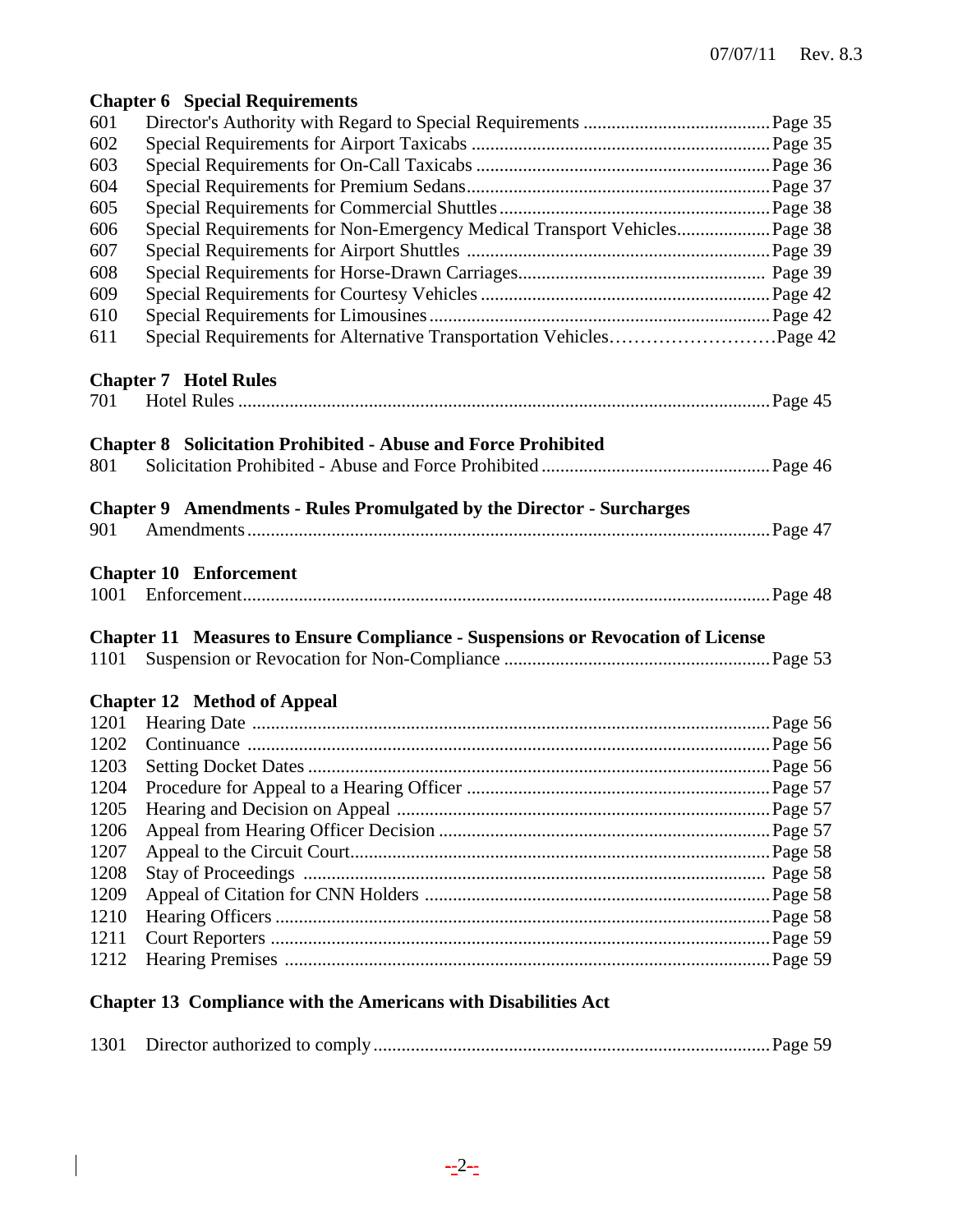# DIRECTOR'S RULES PROMULGATED

## **Director Rules revised 2/21/2011**

## **Director Rules Chapter 2,**

| Section 201 A: Information on Application                                                               | Page 60 |
|---------------------------------------------------------------------------------------------------------|---------|
| Section 201.A.1: Purchase, sale and transfer of assets – leases of vehicles for hire                    | Page 61 |
| Section 202 B: Fees, where to send, form and contents                                                   | Page 61 |
| Section 209: Levels of insurance required, proof of insurance, curing lapse                             | Page 63 |
| Section 210: CCN holder form for contact information                                                    | Page 63 |
| Section 210 A: Approved telephone equipment                                                             | Page 63 |
| Section 211 A: Training programs to be offered by CCN holders,<br>by MTC; approval of programs, manuals | Page 64 |
| Section 214: Contents of CCN applications for recertification                                           | Page 64 |
| Chapter 3,                                                                                              |         |
| Section 301 A: Removal from service forms                                                               | Page 64 |
| Section 301 B: Non-owner/operator permits                                                               | Page 65 |
| Section 302 .B .1: Valid leases                                                                         | Page 65 |
| Section 302 .E: Placement of permits                                                                    | Page 65 |
| Section 304: Inspections                                                                                | Page 65 |
| Section 304 .D: Inspection fees                                                                         | Page 65 |
| Chapter 4,                                                                                              |         |
| Section 401 .A .3: Transfer of MTC license by a driver                                                  | Page 65 |
| Section 401 .A .4: Temporary MTC license                                                                | Page 65 |
| Section 401 .B .4: Reporting change in status of State License                                          | Page 65 |
| Section 401 .B .6: Statement of physician                                                               | Page 66 |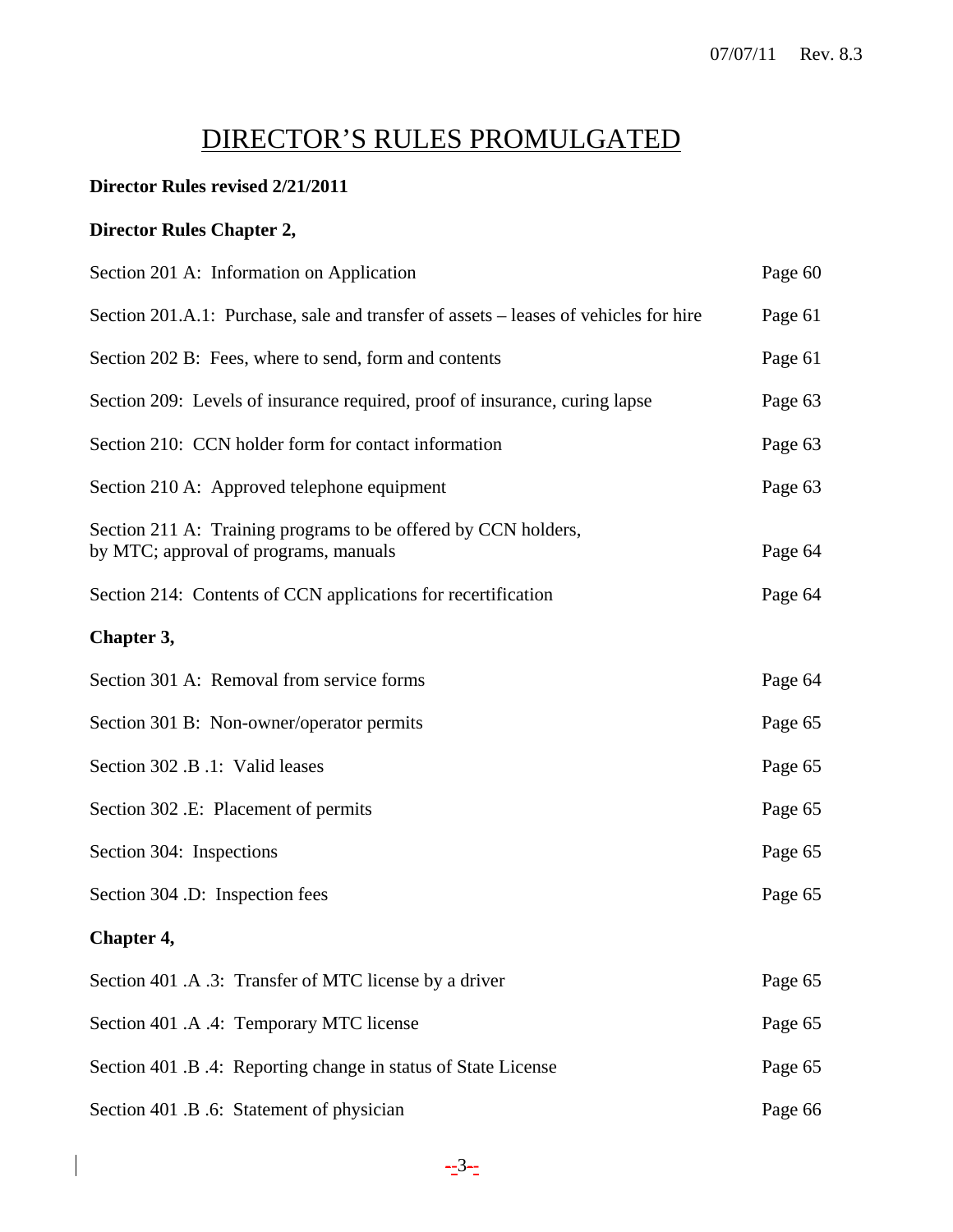| Section 401 .B .8: Fees for driving record                                      | Page 66 |
|---------------------------------------------------------------------------------|---------|
| Section 401 .B .14: Drivers' training courses                                   | Page 66 |
| Section 401 B. 15: Failure to comply with finger printing requirement           | Page 66 |
| Section 401 B 16: Copies of the VHC available where                             | Page 66 |
| Section 401.C.2.e: Criminal activity                                            | Page 66 |
| Section 401.D: How to display MTC license                                       | Page 66 |
| Section 401.E: Current fee for MTC driver's license                             | Page 66 |
| Section 401.F: Fee for replacement license                                      | Page 66 |
| Section 401.H: Chapter 12 appeals available only to current MTC license holders | Page 66 |
| Chapter 5,                                                                      |         |
| Section 501 F: Meter inspection procedure                                       | Page 67 |
| Section 501.M: Major credit cards                                               | Page 67 |
| Section 502: Location of approved taxicab stands                                | Page 67 |
| Section 503.A: Appearance of vehicle's exterior                                 | Page 67 |
| Section 503.B: Appearance of vehicle's interior                                 | Page 67 |
| Section 503.C: Appearance of vehicle's trunk                                    | Page 68 |
| Section 504.B: Driver uniform schemes                                           | Page 68 |
| Section 504.B.4.b: Driver caps                                                  | Page 68 |
| Section 504.F: Professional demeanor explained                                  | Page 68 |
| Section 504.H: Smoking prohibited                                               | Page 68 |
| Section 504.I: CCN holder safety violations                                     | Page 68 |
| Section 504.K: Application of this section                                      | Page 68 |
| Section 504.O: Carrying non-passengers                                          | Page 68 |
| Section 504.Q: Email notification when acceptable                               | Page 68 |
| Section 504.S: Display of MTC driver's license                                  | Page 68 |

 $\overline{\phantom{a}}$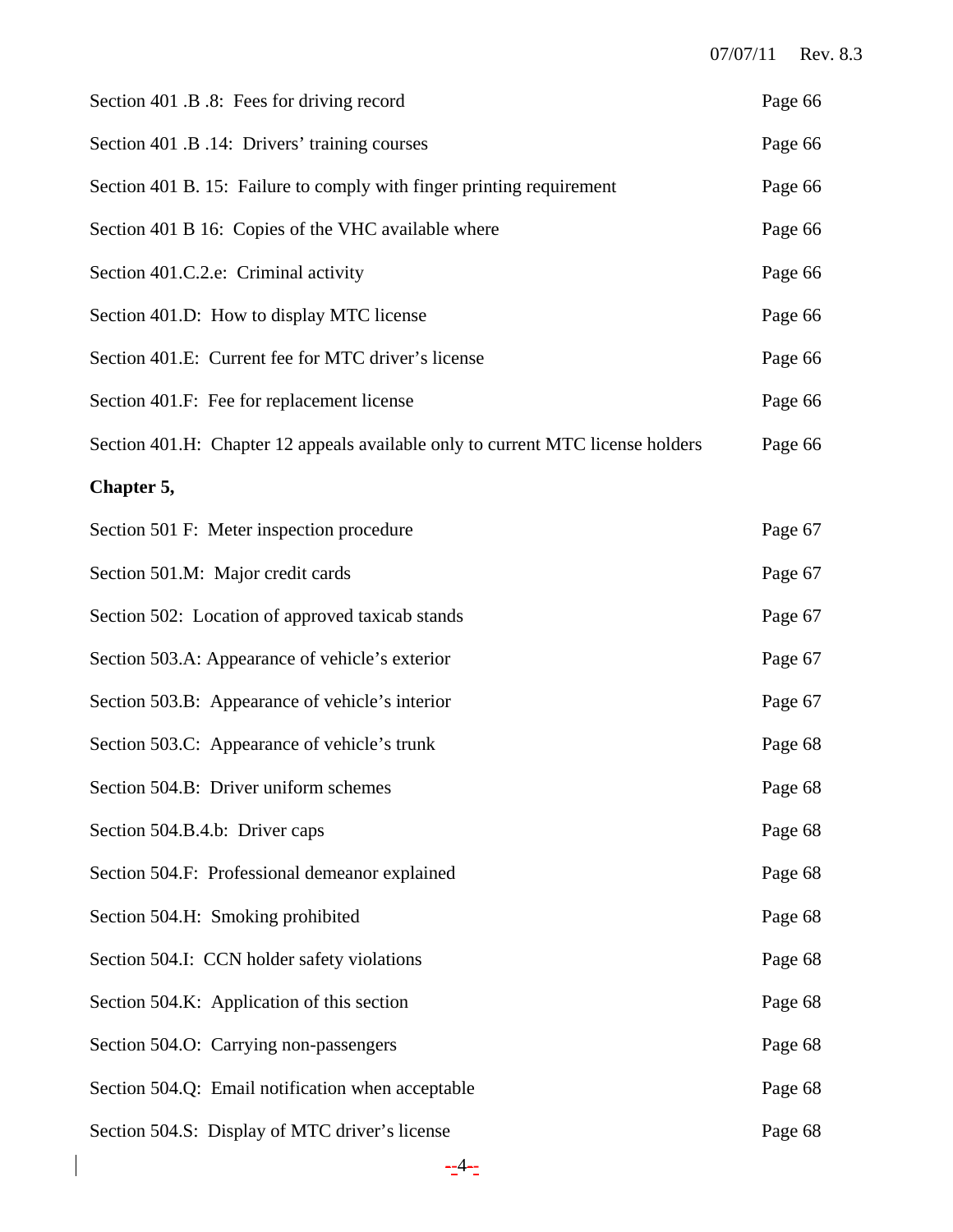| Section 504 U: Reserved for further rules                                                   | Page 69 |
|---------------------------------------------------------------------------------------------|---------|
| Chapter 6,                                                                                  |         |
| Section 602.D: Training attendance mandatory                                                | Page 69 |
| Section 603.G: Display of passenger name                                                    | Page 69 |
| Section 603.H: Meter must be operated on flat fee trips                                     | Page 69 |
| Section 604.B: Proper display of premium sedan permits                                      | Page 69 |
| Section 604.D: Hotels summoning premium sedans                                              | Page 69 |
| Section 604.H: Proper display of passenger name by on-call taxi                             | Page 69 |
| Section 604.L: Premium vintage sedans                                                       | Page 69 |
| Section 605.A: Shuttle stops                                                                | Page 69 |
| Section 606.B: Proper display of NEMT permit                                                | Page 69 |
| Section 606.C: Uniforms of NEMT drivers                                                     | Pagev69 |
| Section 606.G: Insurance requirements for NEMTs                                             | Page 69 |
| Section 607.A: Shuttle stops to be submitted annually                                       | Page 70 |
| Section 608.D.3: Requirements for horse drawn carriage animals                              | Page 70 |
| Section 608 D.10: Protection for reporting safety/health violations<br>for carriage animals | Page 70 |
| Section 608.E.8: Proper display of carriage driver's MTC license                            | Page 70 |
| Section 609.A: Age of courtesy vehicles                                                     | Page 70 |
| Section 609.B: Proper markings of courtesy vehicles                                         | Page 70 |
| Chapter 7,                                                                                  |         |
| Section 701.F: Proper display of passenger name for on-call taxicabs                        | Page 70 |
| Section 701.G: Sleeping in cab a violation of this section                                  | Page 70 |

**Chapter 8,**  NONE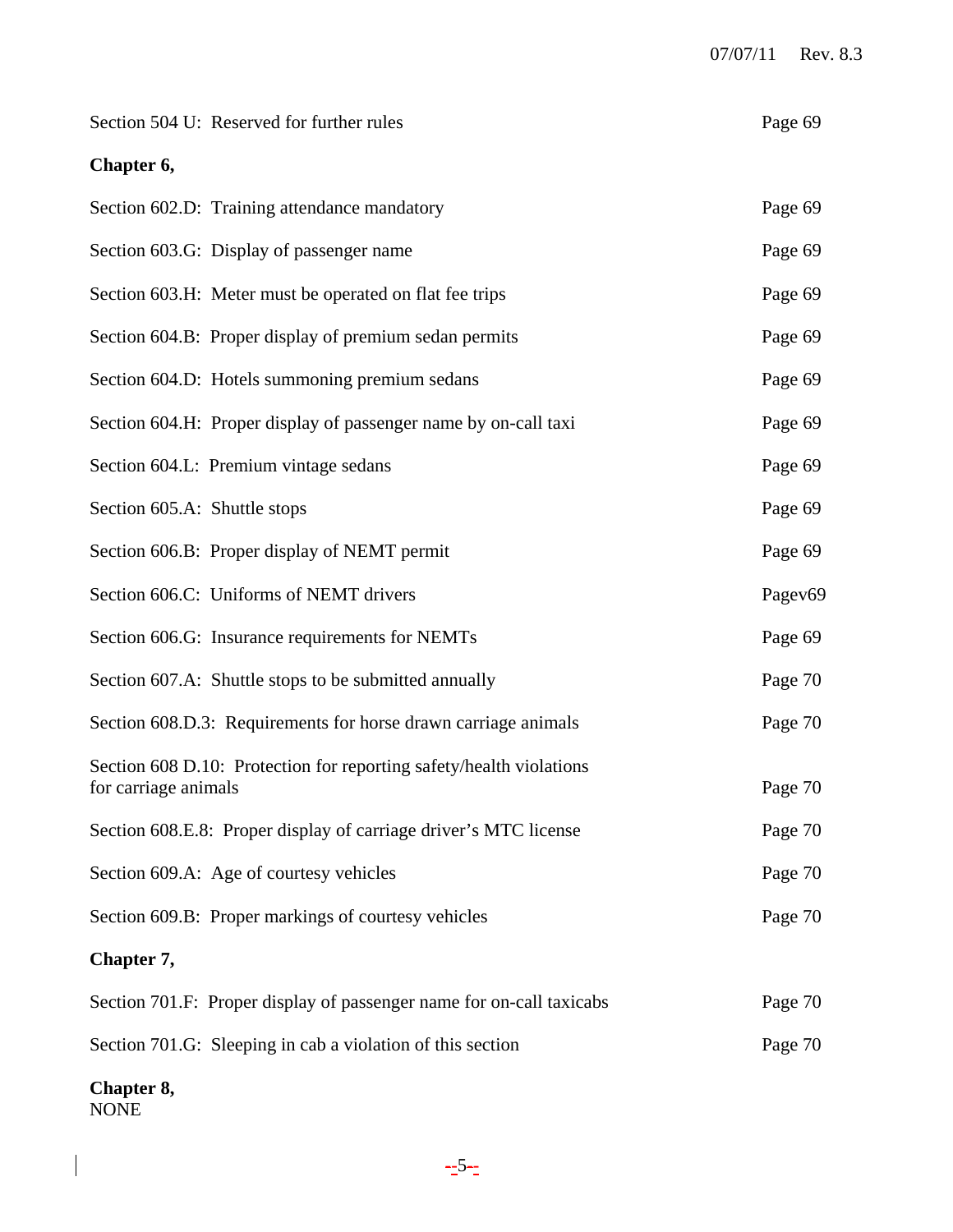# **Chapter 9,**

 $\overline{\phantom{a}}$ 

| Section 901.B: Procedure for promulgating Director's Rules             | Page 71 |
|------------------------------------------------------------------------|---------|
| Section 901.E: State of Emergency                                      | Page 71 |
| Chapter 10,                                                            |         |
| Section 1001.A: Inspections under this section are ongoing             | Page 71 |
| Section 1001.B: Direct confrontation between drivers/agents prohibited | Page 71 |
| Section 1001.C: Adequate proof of insurance                            | Page 71 |
| Chapter 11,                                                            |         |
| Section 1101.A.1: Examples of Code violations by CCN holders           | Page 71 |
| Section 1101.A.2: Failure to supervise violations                      | Page 72 |
| Section 1101.C: Valid State license required for MTC license           | Page 72 |
| Section 1101.D.1: Examples of dangerous driving record                 | Page 72 |
| Section 1101.D.3.b: Moral turpitude                                    | Page 72 |
| Section 1101.E: Notices sent to last known address                     | Page 72 |
| Section 1101.F: Hearing will be on the merits                          | Page 72 |
| Section 1101.I: Anonymous complaints                                   | Page 72 |
| Chapter 12,                                                            |         |
| Section 1201.A: Failure to appear                                      | Page 72 |
| Section 1202.A: Continuance                                            | Page 72 |
| Section 1204.A.4: Procedure for Appeal to a Hearing Officer            | Page 72 |
| Section 1206.A: Appeal from Hearing Officer's decision                 | Page 72 |
| Section 1206.B: Appeal bond                                            | Page 73 |

**--**6**--**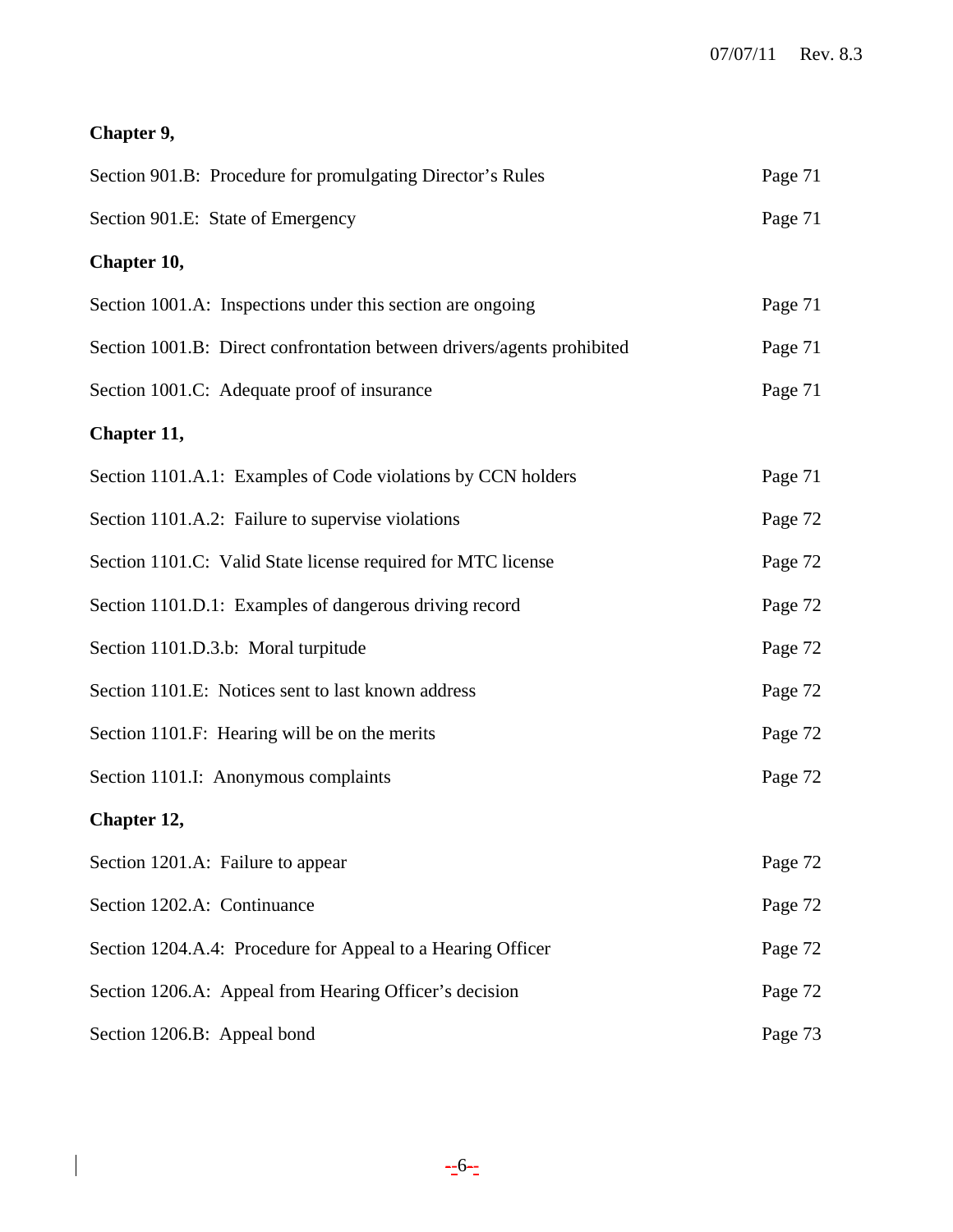07/07/11 Rev. 8.3

 $\begin{array}{c} \hline \end{array}$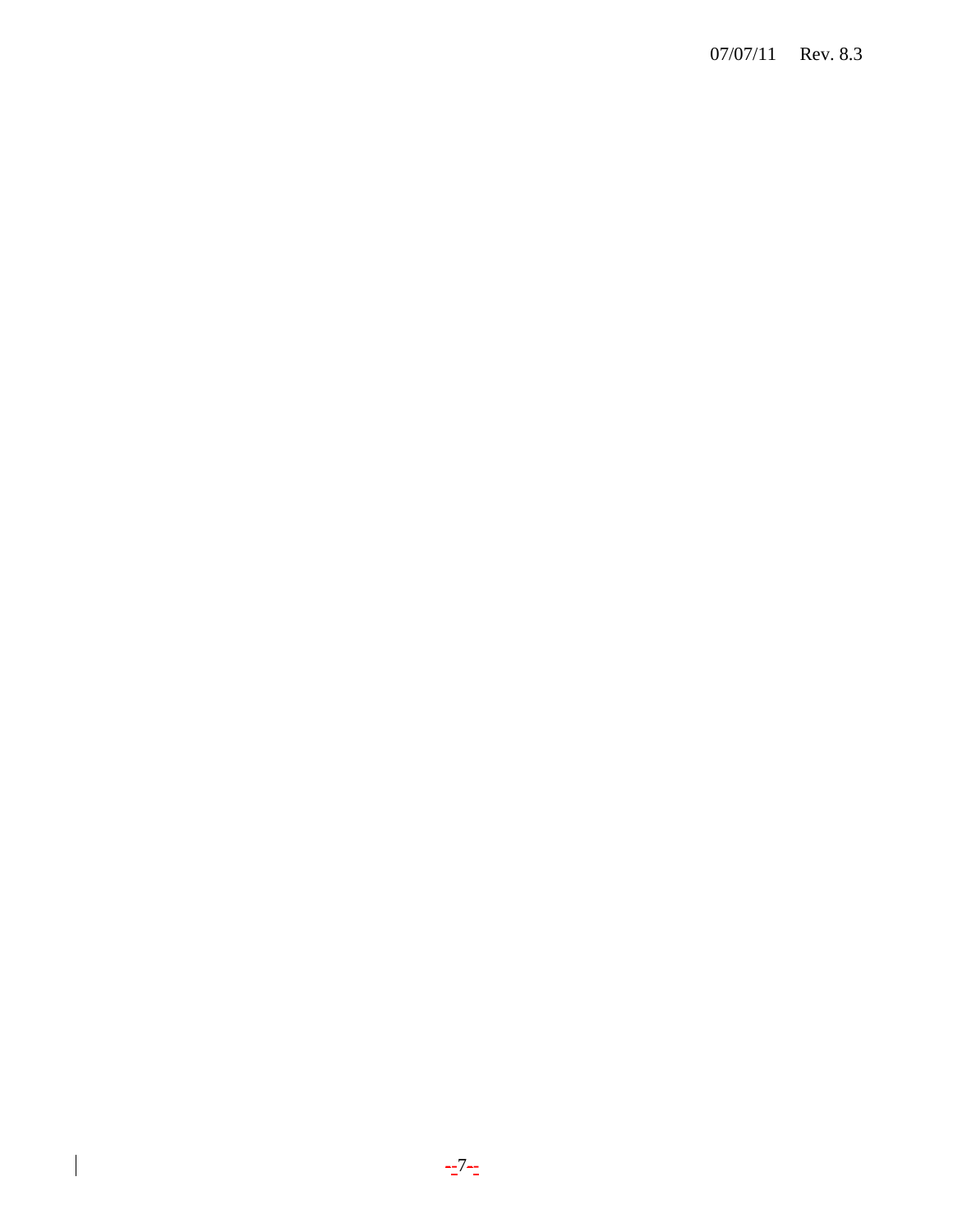## **VEHICLE FOR HIRE CODE**

### **CHAPTER 1 – DEFINITIONS**

#### **101 Definitions.**

- A. Unless it is apparent from context that a different meaning is intended, the following words shall have the meaning given them in this code:
	- 1. Airport: shall mean Lambert-St. Louis International Airport and any other airport located within the city or county of St. Louis and designated by the Mayor of the City St. Louis or the St. Louis County Executive.
	- 2. Airport Shuttle: shall mean any motor vehicle operated by or under written contractual agreement with Lambert St. Louis International Airport under federal Department of Transportation guidelines, Missouri Department of Transportation guidelines, or the equivalent guidelines of another state which provides chartered or non-chartered passenger transportation for a fee to or from Lambert International Airport to or from another location within the district and which is permitted by the MTC,
	- 3. Airport Shuttle Permit:shall mean a permit issued by the MTC to an airport shuttle company for the operation of a specific airport shuttle.
	- 4. Airport Taxicab: shall mean a taxicab which picks up or drops off passengers for hire exclusively at the Airport, transports them to places they designate by no regular or specific route, and the charge therefore is made on the basis of distance traveled as indicated by the Taximeter. Airport Taxicabs shall seat a minimum of three passengers in the rear seat.
	- 5. Airport Taxicab Permit: shall mean a permit issued by the MTC to an airport taxicab company for the operation of a specific airport taxicab.
	- 6. Alternative Transportation Vehicle: shall mean pedicabs, rickshaws or golf carts operated and powered by persons or by electric or combustion motors for hire and permitted under this class.
	- 7. Alternative Transportation Vehicle Permit: shall mean a permit issued by the MTC to a company operating alternative transportation vehicles for the operation of a specific alternative transportation vehicle.
	- 8. Carriages and Horse-drawn vehicles: shall mean the provision of services, or the offering of the services, of a horse-drawn vehicle for payment. "Horse-drawn vehicle" shall mean a wagon, coach, carriage or other vehicle which is powered in whole or in part by one or more horses, mules, or other animals.
	- 9. Carriages and Horse-drawn vehicles permit: shall mean a permit issued by the MTC to a company operating carriages or horse drawn vehicles for the operation of a specific carriage or horse drawn vehicle.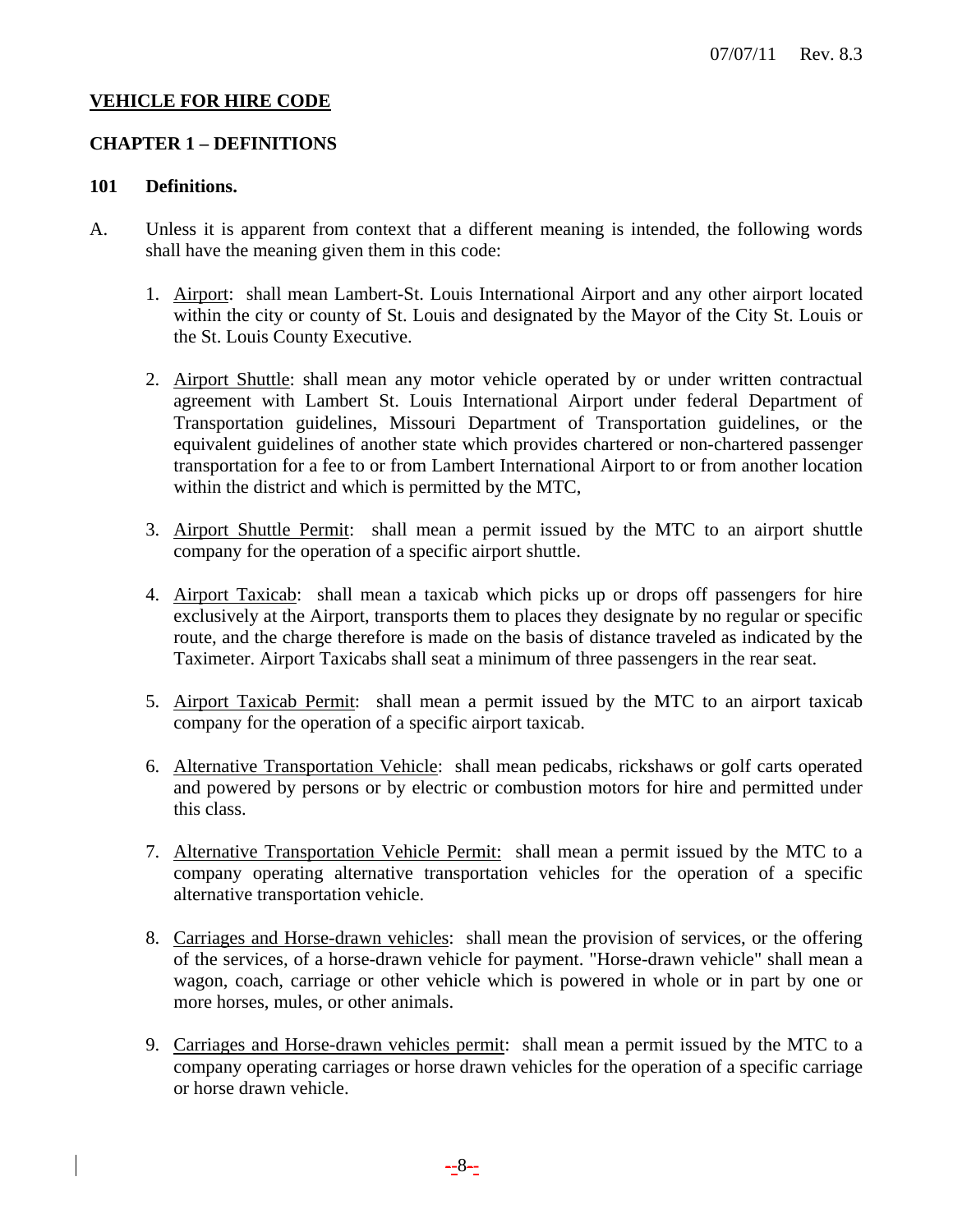- 10. Certificate of Convenience and Necessity: shall mean that certificate issued by the MTC authorizing a person to hold permits from the MTC and operate vehicles in a class designated by the MTC.
- 11. Certificate of Convenience and Necessity (CCN) Holder or Certificate Holder: shall mean any person, as defined under this chapter, holding one or more Certificates of Convenience and Necessity (CCN).
- 12. Certified Taximeter Inspector: shall mean a person certified by the MTC to inspect, seal, adjust and otherwise calibrate taximeters.
- 13. Charter Basis: shall mean exclusive use of a motor vehicle to a single chartering party for a specific period of time during which the chartering party shall have exclusive right to the use of the service.
- 14. City: shall mean the City of St. Louis.
- 15. City Court Summons: shall mean a uniform citation for enforcing City ordinances as they pertain to the VHC.
- 16. Commercial Shuttle: A commercial shuttle is defined as a motor vehicle licensed under MTC guidelines, under federal Department of Transportation guidelines, Missouri Department of Transportation guidelines, or the equivalent guidelines of another state which provides non-chartered passenger transportation for a fee from one location within the district to another location within the district.
- 17. Commercial Shuttle Permit: shall mean a permit issued by the MTC to a commercial shuttle company for the operation of a specific commercial shuttle.
- 18. Commission: shall mean the Metropolitan Taxicab Commission (MTC).
- 19. County**:** shall mean St. Louis County including the municipalities therein and all unincorporated areas.
- 20. County Court Summons: shall mean a uniform citation for enforcing County ordinances as they pertain to the VHC.
- 21. Courtesy Vehicle**:** shall mean any motor vehicle used by a hotel or commercial business for transportation of its customers or patrons on the streets of the city or county for no charge including, but not limited to, hotel shuttle vehicles.
- 22. Courtesy Vehicle Permit: shall mean a permit issued by the MTC to a company which operates courtesy vehicles for the operation of a specific courtesy vehicle.
- 23. Director: shall mean the person holding the title of Chief Operating Officer of the MTC as designated by the MTC or the Director's authorized agents.

**--**9**--**

24. Driver: shall mean any person holding a MTC driver's license.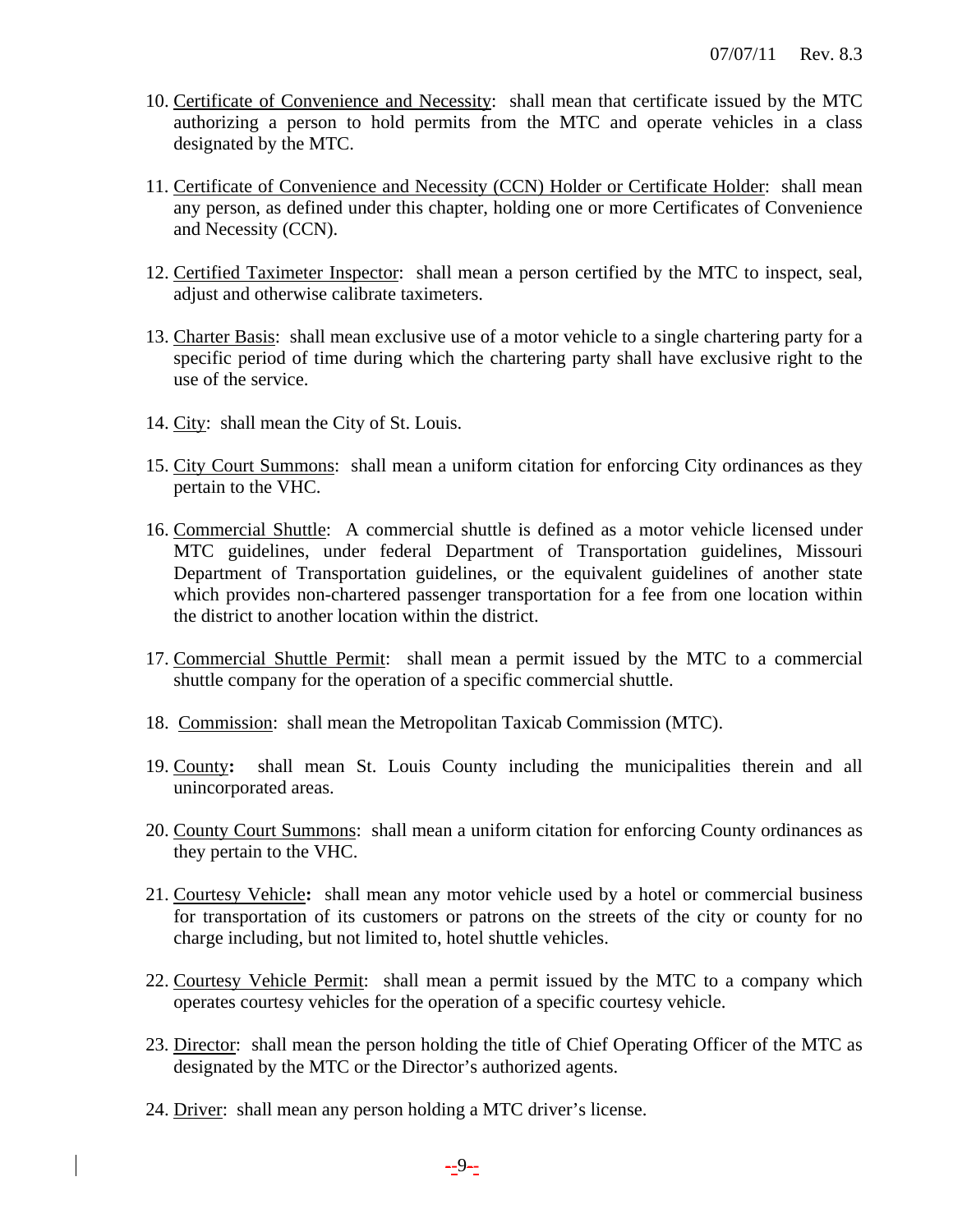- 25. Garage Extra Vehicle: shall mean a vehicle for hire not in service but kept only to serve as a temporary replacement for a vehicle under repair or otherwise temporarily out of service. Garage extras must be clearly designated as such by a capital "GX" appearing before the vehicle number.
- 26. Handicap Accessible Vehicle: Shall be a vehicle for hire specifically designed and certified to transport passengers suffering from physical handicaps including those who are wheelchair bound as well as being capable of accommodating non-handicap passengers. *(added 3/28/11)*
- 27. Hearing Officer**:** shall mean one or more persons appointed by the MTC to hear and decide appeals in accordance with 67.1818 RSMo and pursuant to Chapter 12 of this code.
- 28. Hotel/Motel Representative: shall mean any employee, subcontractor, person, persons engaged in loading, unloading, calling for, or securing of the services of any MTC licensed vehicle or driver.
- 29. Indicia**:** shall mean any indicator or marking that would indicate to the general public that a vehicle was a taxicab of any class or other vehicle for hire. This term includes, but is not limited to, a top light, signage or other markings or a taximeter.
- 30. Lessee: shall mean a person who has permission to operate a vehicle for hire pursuant to a written lease agreement with the CCN holder under whose permit the lease will be held for an airport shuttle, airport taxicab, alternative transportation vehicle, carriage, commercial shuttle, courtesy vehicle, limousine, premium sedan, non-emergency medical transport vehicle, or on-call taxicab whether the lease includes a vehicle or is for the right to operate a vehicle for hire under the CCN holder's CCN. (*amended 11/17/10)*
- 31. Limousine: shall mean any motor vehicle designed by the original manufacturer to be modified in length by a coach builder who shall be a qualified vehicle manufacturer for use as a limousine to transport not more than eight passengers including a driver, on a prearranged basis and conforming to the same requirements under this code as vehicles licensed under the premium sedan class of service.
- 32. Limousine permit: shall mean a permit issued by the MTC to a company which operates limousines for the operation of a specific limousine.
- 33. Luxury Vehicle: shall mean a full size, four-door, model of vehicle, including a vintage vehicle as set out in the rules promulgated by the Director that has not been altered from the manufacturer's original specifications.
- 34. MTC: shall mean the Metropolitan Taxicab Commission.
- 35. MTC Driver's License: shall mean a license issued by the MTC which shall authorize the holder to operate a particular type of vehicle for hire, which shall be as indicated on his or her MTC driver's license.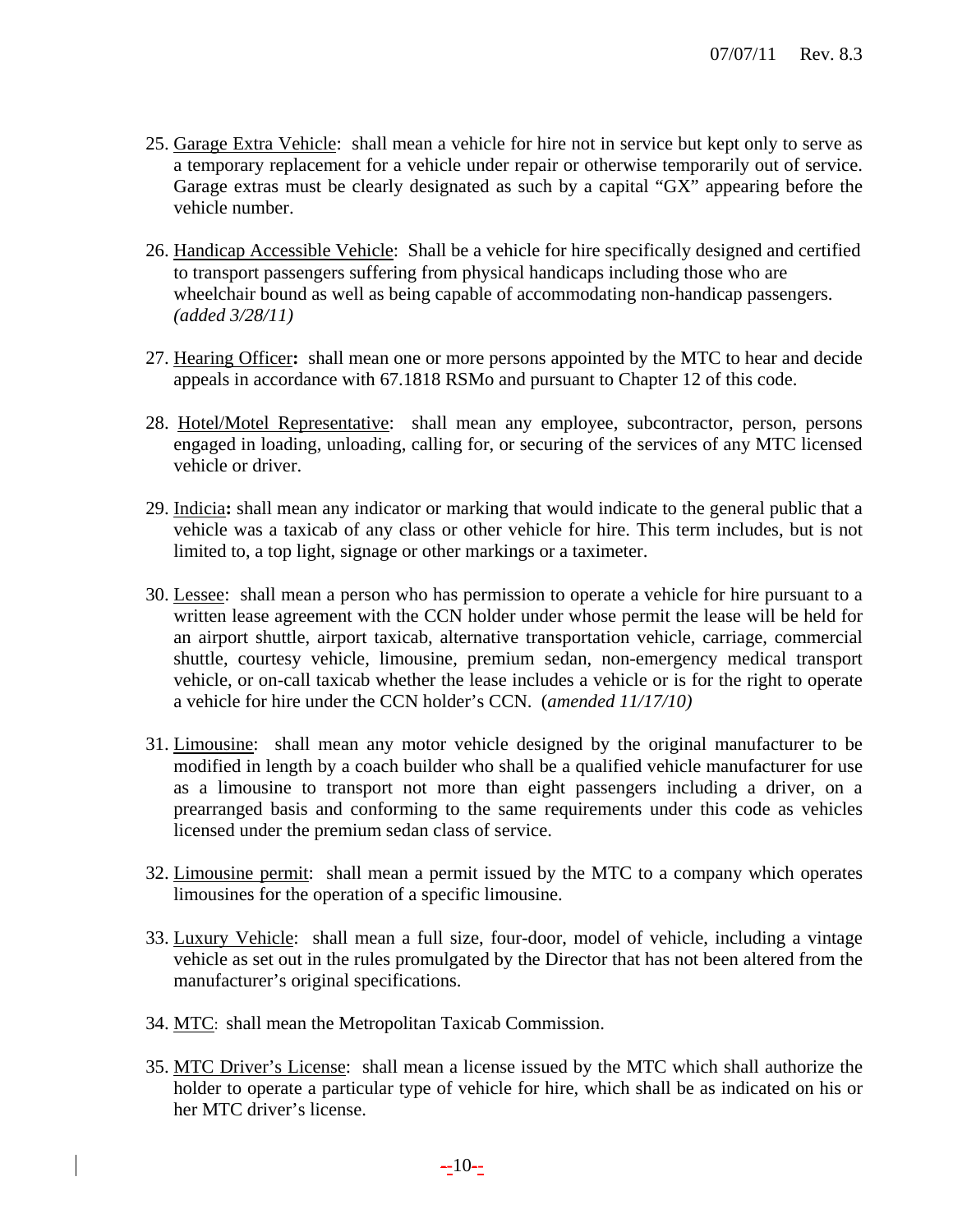- 36. MTC Summons**:** A citation issued by Agents of the MTC for violations of the taxi code that will be adjudicated at the MTC Level.
- 37**.** Major Credit Cards**:** American Express, Discover, Visa and MasterCard and further cards set out in the Director's Rules from time to time..
- 38. Managing Officer: shall mean the chief executive officer of a CCN holder who is so designated in the application for a CCN on file with the MTC.
- 39. Municipality:shall mean a city, town or village that has been duly incorporated in accordance with the laws of the state of Missouri.
- 40. Non-emergency Medical Transport Vehicle: shall mean any motor vehicle or stretcher van designed or used to transport not more than eight passengers including the driver, on a prearranged basis for visits to medical care providers or other destinations related to health and welfare that require "protective oversight" of passengers with special needs; but shall not mean an ambulance.
- 41. On-Call Taxicab**:** shall mean any motor vehicle engaged in the business of carrying persons for hire on the streets of the city and/or county, whether the same is hailed on the streets by a passenger or is operated from a street stand, from a garage on a regular route, or between fixed termini on a schedule, and where no regular or specific route is traveled; passengers are taken to and from such places as they designate; the charge for motor vehicles is made on the basis of distance traveled as indicated by a taximeter. On-call taxicabs shall seat a minimum of three passengers in the rear seats.
- 42. On-Call Taxicab Permit**:** shall mean a license issued by the MTC to a CCN holder for the operation of a specific on-call taxicab.
- 43. Owner: shall mean the person indicated on the state motor vehicle registration as the owner of a vehicle for hire.
- 44. Permit: shall mean a decal or other indicia approved by the Director and issued by the MTC to a CCN holder for the operation of a specific vehicle for hire within the class of vehicles permitted as an airport shuttle, airport taxi cabs, alternative transportation vehicle, carriage or horse drawn vehicle, commercial shuttle, courtesy vehicle, limousine, nonemergency medical transport vehicle, on-call taxicab or premium sedan.
- 45. Person: shall mean any individual, partnership, limited liability company, company, corporation, association, joint venture, club, and any trustee or receiver appointed by any court of competent jurisdiction.
- 46. Prearranged**:** shall mean that the transportation has been arranged, contracted or booked in advance of the service via telephone, facsimile or computer before the vehicle for hire is dispatched to render the transportation service or any service ancillary to the transportation such as loading baggage.
- 47. Premium Sedan**:** shall mean a full size luxury motor vehicle which has been approved by the Director to engage in the business of carrying persons for hire on the streets of the city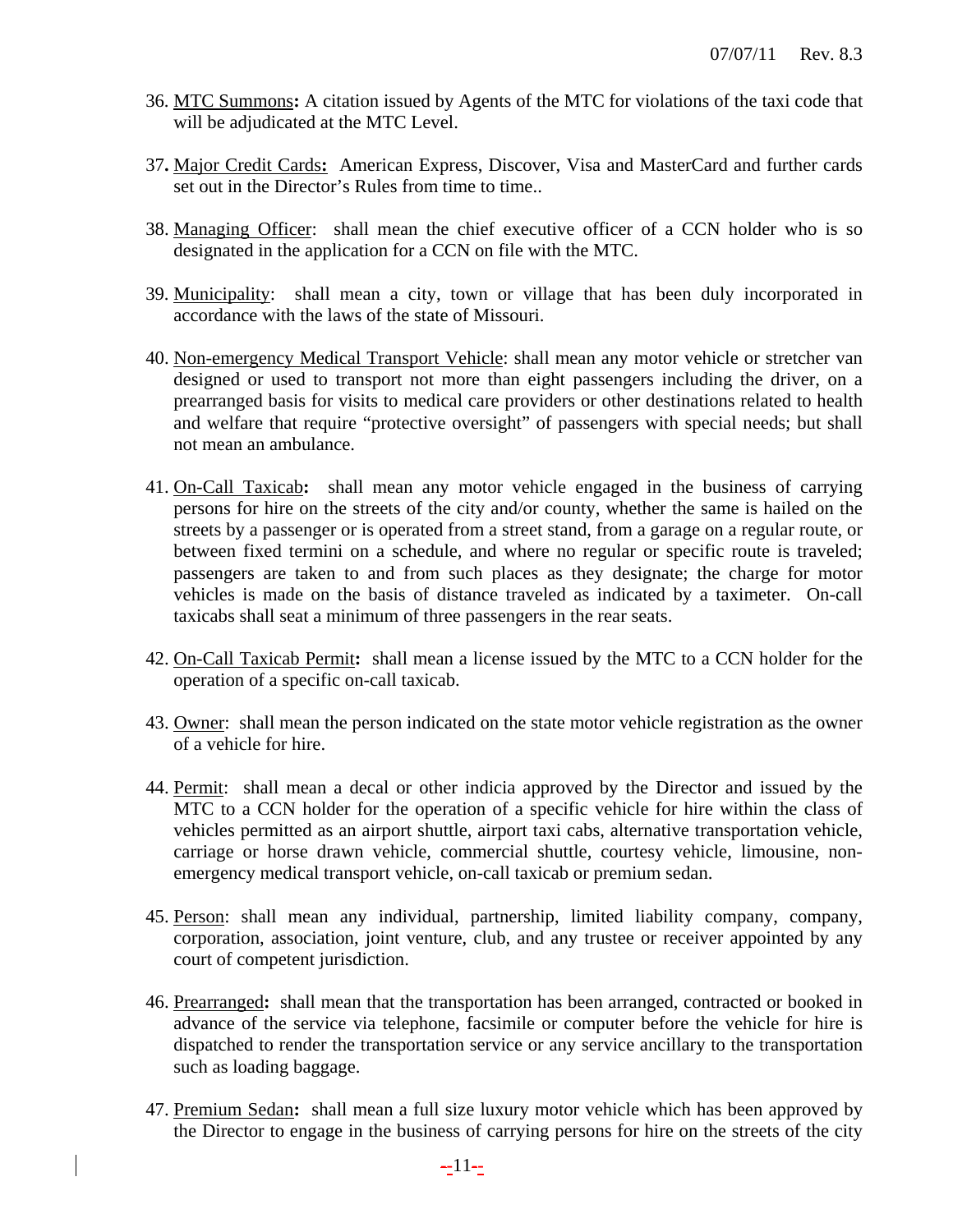or county which seats a total of eight or fewer passengers including a driver and which is required by this code to carry in the vehicle a manifest or trip ticket containing the date, time of pickup**,** the trip number, and the name and pickup address of the passenger or passengers who have prearranged for the use of the vehicle, and the charge is a prearranged fixed contract price quoted for transportation between termini selected by the passenger. Premium sedans must be luxury vehicles and shall only be operated on a prearranged charter basis.

- 48. Premium Sedan Permit**:** shall mean a permit issued by the MTC to a premium sedan company for the operation of a specific premium sedan or vintage premium sedan.
- 49. Service Animal: shall mean an animal trained to guide or assist a person with a disability.
- 50. Service Category: shall mean a specified service comprised entirely of airport shuttles, airport taxicabs, alternative transportation vehicles, carriages, commercial shuttles, courtesy vehicles, limousine, non-emergency medical transport vehicles, on call taxicabs or premium sedans.
- 51. Street: shall mean any street, alley, avenue, boulevard, court, lane or public thoroughfare or public place.
- 52. Taximeter: shall mean a meter instrument or device attached to an on-call taxicab or airport taxicab which measures mechanically or electronically the distance driven and the waiting time upon which the fare is based.
- 53. VHC: Vehicle for Hire Code.
- 54. Vehicle for Hire: shall refer collectively to airport shuttles**,** airport taxicabs, alternative transportation vehicles, commercial shuttles, courtesy vehicles, limousine, non-emergency medical transport vehicles, on-call taxicabs**,** premium sedans, or vintage premium sedans and any motor vehicle engaged in the business of carrying persons for hire on the streets of the city or county where the compensation for said transportation is made either directly or indirectly.
- 55. Vintage Premium Sedan: shall mean any motor vehicle that complies with the definition of a premium sedan, has a model year greater than twenty (20) years old, is an authentic model and not a "kit car" or replica, has a minimum seating capacity of three (3) passengers including the driver, and is exceptionally maintained in both appearance and physical condition.
- 56. Violation: shall mean a violation of the Vehicle for Hire Code; for purposes of disposition under the Vehicle for Hire Code the date of a violation shall be the date that a citation for a violation was initially rendered and shall become effective only after an administrative penalty is paid voluntarily or a suspension is served voluntarily or after a hearing officer has upheld a citation and the decision of that hearing officer has not been appealed or has not been overturned on appeal.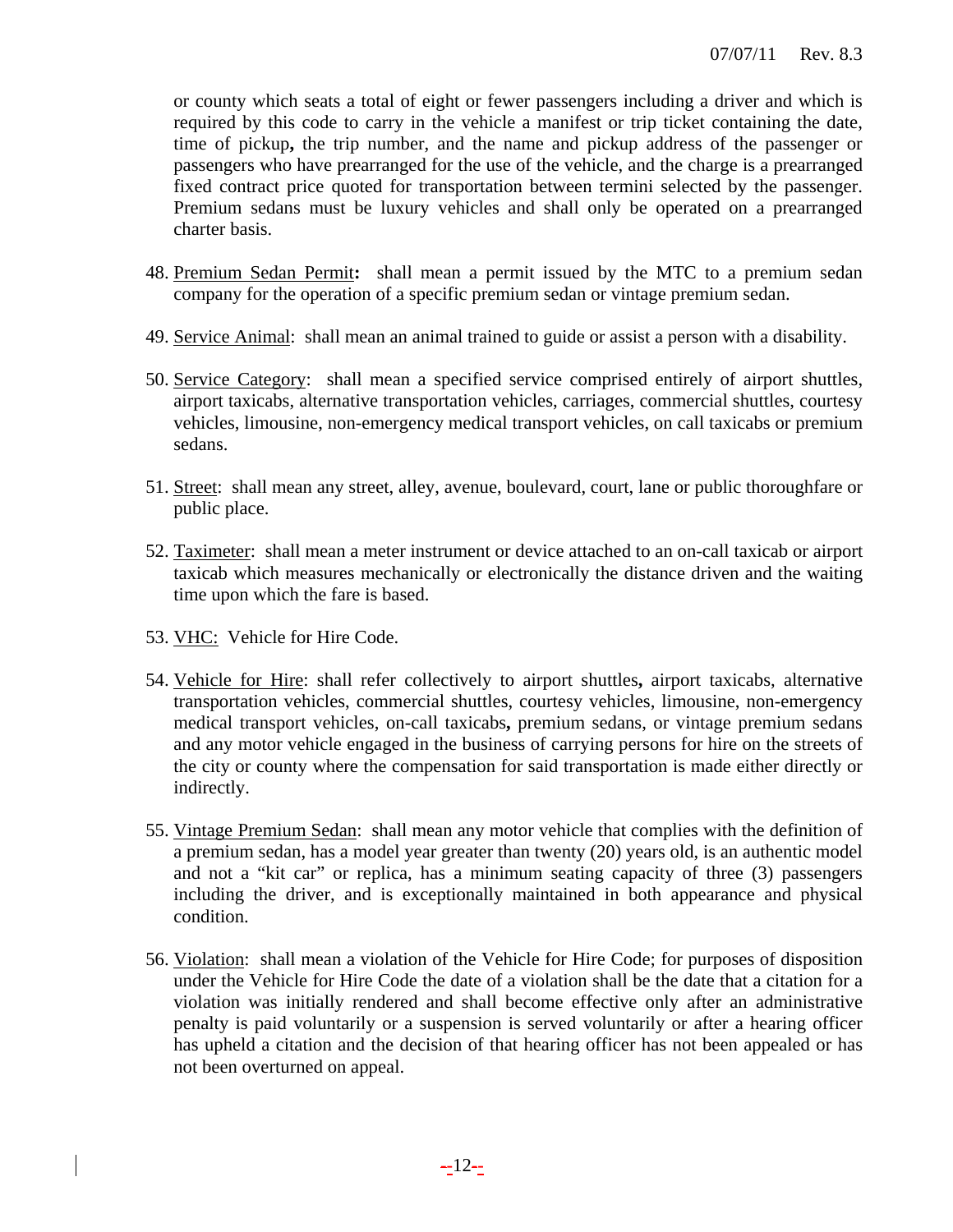## **CHAPTER 2 – CERTIFICATE OF CONVENIENCE AND NECESSITY**

### **201 Certificate of Convenience and Necessity Required - Application**.

- A. All Certificates of Convenience and Necessity (hereinafter CCN) are and upon issuance remain the exclusive property of the MTC and may not be sold, transferred or otherwise alienated without written authorization from the MTC. Upon revocation of a CCN the permits allocated to it under this code cease to exist unless reauthorized by the MTC. Under no circumstances are CCN's ever the property of the holder of the CCN. All contact information provided with a CCN application must be kept current after the issuance of a CCN. Any change of address, telephone or electronic mail must be provided to the MTC within seven (7) days of becoming effective.
	- 1. No Person shall own**,** operate or lease a vehicle for hire service or a vehicle for hire service or purchase any assets from a vehicle for hire service to be used in the conduct of a similar service without first obtaining a CCN or appropriate permit, permission or license for the operation of such service from the MTC. When the MTC finds such operations without the necessary authorization in each case the operator will be served with a MTC citation for administrative penalty not to exceed \$200 per violation or a city or county citation and injunctive relief will be sought.No vehicle for hire may be operated pursuant to a lease other than with a valid CCN holder.The CCN holder under whose CCN the vehicle for hire is being operated shall receive a Class II violation for the first offense and revocation for any subsequent violations of the same type. *(amended 10/22/10)*
	- 2. An application for a CCN or any modification shall be addressed to the MTC on forms provided by the MTC.
	- 3. This application shall be in writing, verified by the affidavit of the applicant, or if the applicant be a corporation, a limited liability company or an association of persons of any kind, by its duly authorized officer or agent, and shall state the following facts:
		- a. The full name and business address, telephone numbers and email addresses of the applicant, and if a partnership, the same information for all partners; if a corporation, limited liability company or association of persons, the same information for all principals or stakeholders and all officers and directors thereof and a fictitious name registration if any.
		- b. The full name, address and full contact information of the managing officer who shall be designated as the person to whom all correspondence from the MTC shall be addressed and who shall be the official representative in dealing with the MTC.
		- c. The service category under which the applicant is proposing to provide service or is providing service.
		- d. What, if any, previous experience the applicant has had, or if the applicant is a partnership, the partners therein have had, or if the applicant is a corporation or other association of persons, the officers and directors have had, in the service category for which application is made.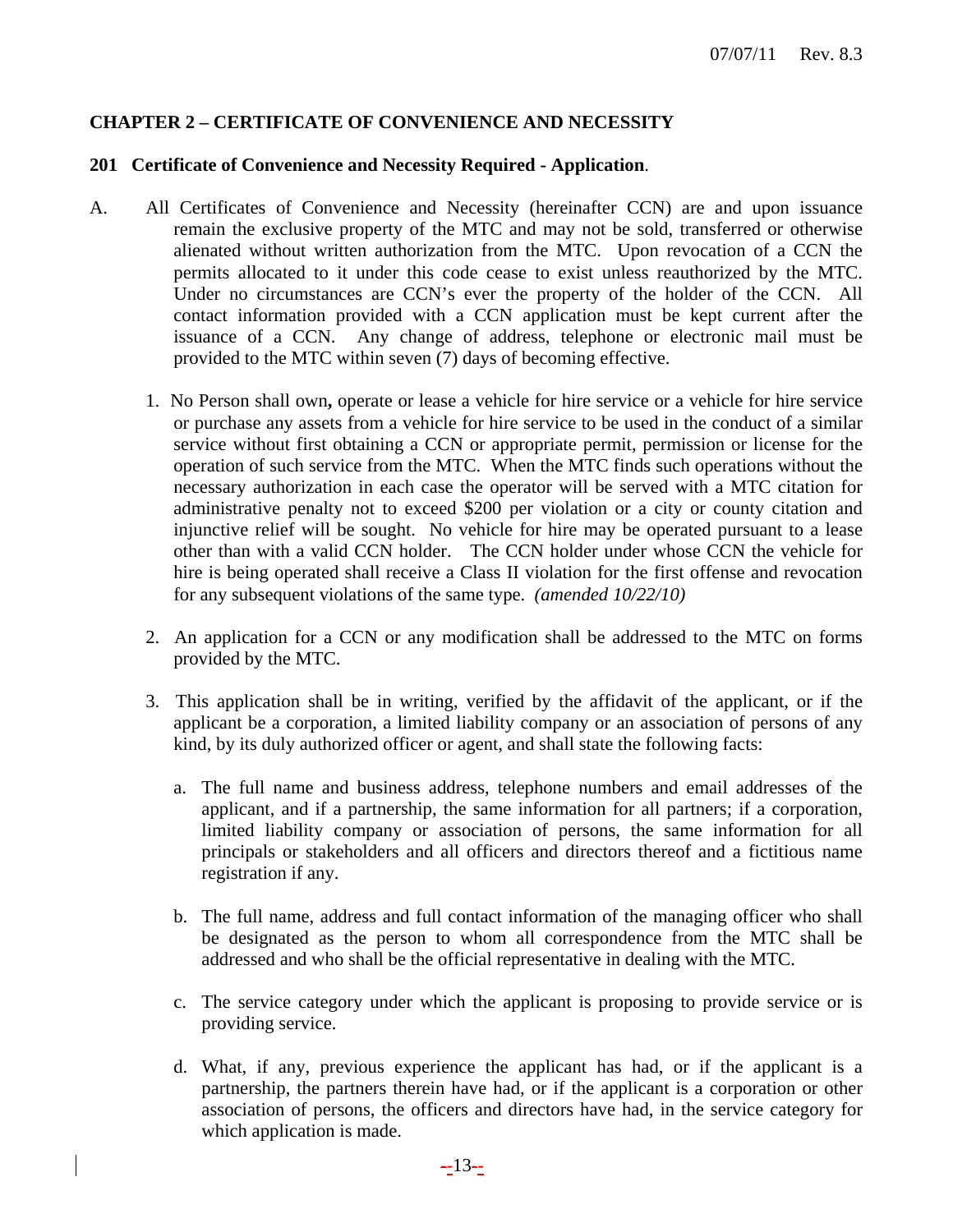- e. The number of vehicles the applicant desires to operate.
- f. The color scheme proposed to be used or currently being used.
- g. The passenger capacity of each vehicle according to manufacturer's rating.
- h. The type, model and description of vehicle for hire to be used or being used, engine horsepower or identification and description of other means of motivation, and name of the manufacturer as well as the age of each vehicle.
- i.Agreement by the applicant that the applicant will provide operational oversight for its services to include the training of company drivers, the monitoring of driver compliance with this code and the general fitness and continuing maintenance of vehicles in operation under each CCN.
- j. A detailed description of what the applicant is proposing to undertake including any merger or acquisition of any assets to be used in the operation of a new or existing CCN and they way in which those assets will be used or deployed and whether it is anticipated that such merger or acquisition will give rise to a need for further permits either immediately or in the reasonably foreseeable future.

## **202 Certificate of Convenience and Necessity - Hearing**.

- A. Upon the filing of an original application for a CCN, the MTC shall conduct a hearing thereon to determine the public convenience and necessity. Notice of this hearing shall be given to all persons interested, including the owner of the vehicle for hire, at least ten days before the date set for the hearing. The kind of notice, the place of hearing and all facts connected with or relating to the hearing, shall be determined by the MTC.
- B. All costs pertaining to the application for issuance of a new CCN, the sale or acquisition of a company currently operating CCN's or the merger of company's currently operating CCN's shall be born by the applicant and be payable at the time of the application. A schedule or estimate of this cost shall be set out in the Director's Rules.

## **203 Certificate of Convenience and Necessity - Issuance - Factors.**

A. The MTC shall have power to issue or refuse to issue any CCN as the public welfare, convenience or necessity may require. In determining whether public convenience and necessity require the certification of vehicles for hire for which application may be made, the MTC shall take into consideration whether the demands of the public require the proposed or additional vehicle for hire service within the jurisdiction of the MTC; whether existing vehicle for hire service is sufficient to properly meet the needs of the public; the financial responsibility of the applicant; the number, kind, type of equipment and the color scheme proposed to be used; the increased traffic congestion and demand for increased parking space upon the streets within the jurisdiction of the MTC which may result, and whether the safe use of the streets by the public, both vehicular and pedestrian, will be preserved by the granting of the additional certificate; and other relevant facts as the MTC may deem advisable or necessary. These and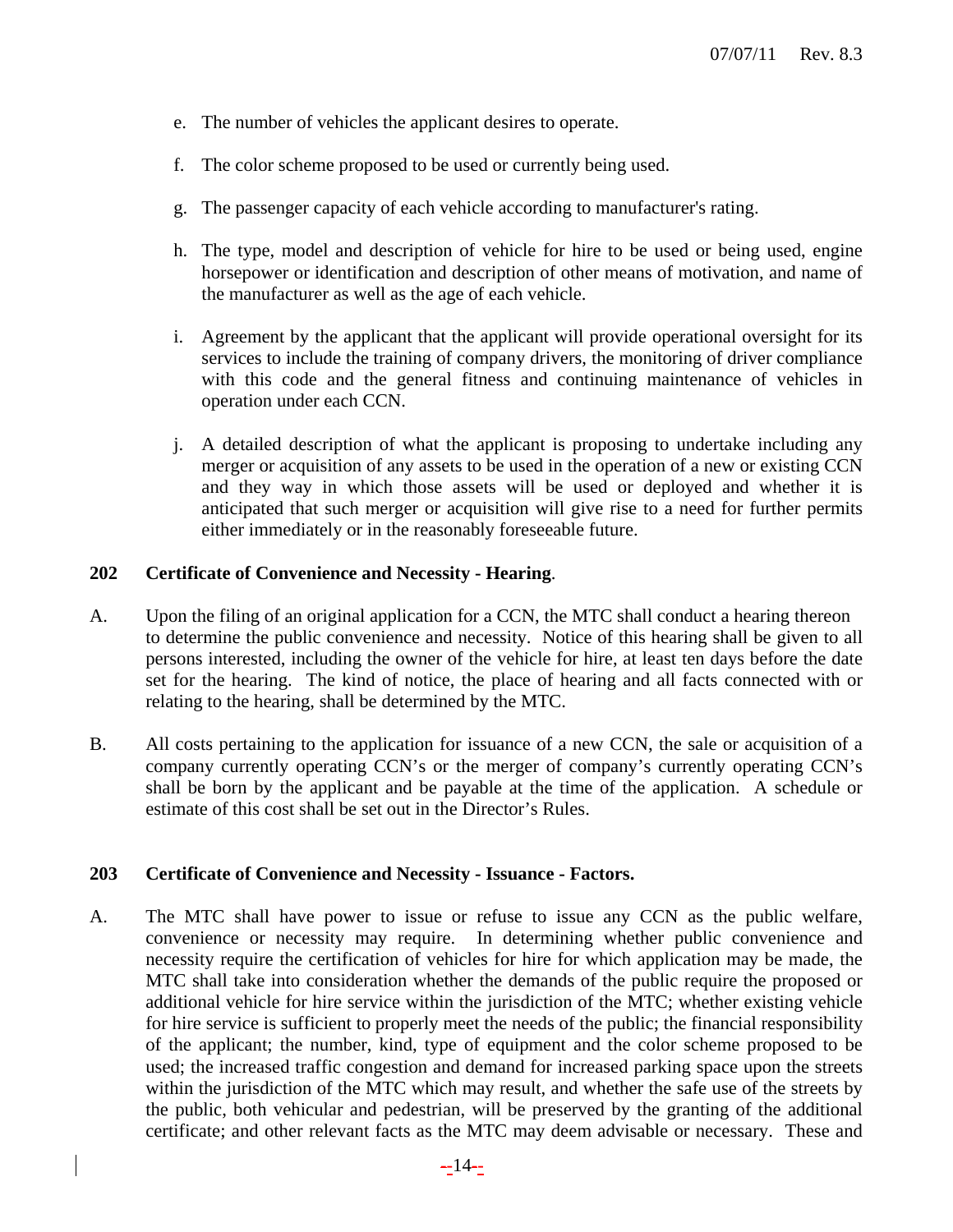other factors to be considered in such a determination shall be set out under the Director's Rules.

B. If the MTC shall find that the public convenience and necessity requires the operation of additional vehicles for hire, the MTC shall issue its certificate to such effect. If the MTC denies the application, a notice of denial shall be mailed by certified mail to the applicant and shall state the procedure for appeal pursuant to Chapter 12 of this code.

## **204 Certificate of Convenience and Necessity - Not Transferable**.

A. No holder of a CCN may sell, assign, lease or otherwise transfer the rights and privileges granted there under to any other person without first having been granted permission to do so by the MTC. In the event that the CCN holder is a natural person then upon the death of that person the CCN shall be considered to have passed per the decedent's will or by statute if the decedent died intestate. Within 90 days of the closure of the decedent's estate, the heir must apply to the MTC for approval as holder of the CCN. Violations of this section shall result in the revocation of the CCN involved.

## **205 Discontinuing Service.**

- A. No person who has been granted a CCN to operate vehicles for hire may discontinue operating for more than five (5) continuous days without first filing with the MTC and obtaining permission from the MTC to discontinue operation. Failing to obtain such permission shall result in the suspension or revocation of the CCN. Vehicles taken out of service with the permission of the MTC will not lose their permits as long as the fees for those permits are paid.
- B. Any person wishing to discontinue service voluntarily must give at least ten (10) days notice to the MTC. Failure to give such notice by the CCN holder shall be a Class I violation and shall prohibit the issuance of any CCN in the future to such CCN holder.

## **206 Permits Assigned to Certificates of Convenience and Necessity.**

- A. Permits may only be assigned to the holder of a valid CCN. Every permit that is not renewed annually will be forfeited and further permits may be acquired only through the MTC approved acquisition of a company which has additional valid permits. *(amended 10/22/10)*
- B. The specific method of application of the growth allowance to each class of permit will be set out in detail in the Director's Rules. The application may vary among the various classes of permit, for example, there may be different rules for taxicabs than for courtesy vehicles.

## **207 Suspension - Revocation - Hearing.**

A. If a CCN holder fails to follow any of the provisions of this Code or is thirty (30) days or more in arrears on any financial obligation to the MTC, then administrative penalties up to \$200 and suspension or revocation may be brought by the Director. If revocation or suspension is sought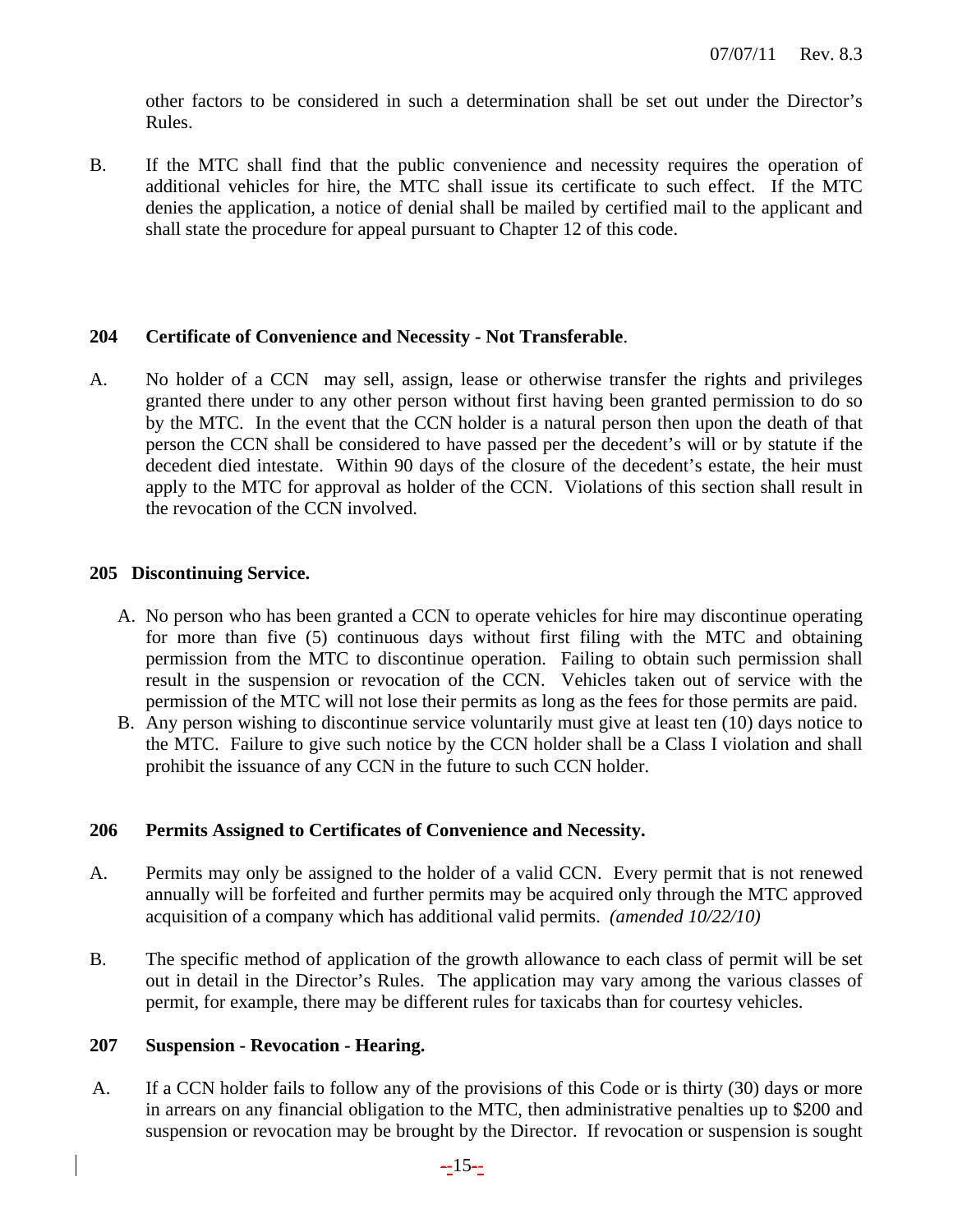then notice of revocation or suspension shall be sent by certified mail to the certificate holder, which notice shall provide ten (10) days from the date on the notice for the certificate holder to file an appeal pursuant to Chapter 12 of this code. The notice shall state the reasons for revocation and the procedures for appeal pursuant to Chapter 12 of this Code. Actions for suspension or revocation shall be stayed during the pendency of an appeal as provided in Chapter 12. In the event that the Director revokes a CCN then the Director shall give notice to the chiefs of police of the City and the County and appropriate municipalities that the certificate and vehicle licenses have been revoked. No certificate or vehicle permit shall thereafter be reinstated or renewed by the MTC until the owner or lessee has obtained a new CCN and vehicle permits.

## **208 Garage Extra Vehicles.**

A. Permit fees for garage extra vehicles shall be paid by the CCN Holder during the regular renewal process. When a garage extra is deployed the driver of the extra will report to the MTC and obtain an additional temporary permit for that period of time the extra is used. The CCN holder may have garage extras in a number not to exceed 5% of its fleet rounded to the nearest whole number. All such vehicles must be of the same color scheme as the rest of the fleet with which they operate and when such a vehicle is put into service it must first pass inspection, the CCN holder must designate a fleet number of the vehicle proceeded by the letters GX. The Missouri State License plate will also indicate the GX preface. The vehicle may then be operated until the vehicle it has temporarily replaced, as designated to the MTC is placed back into service. The CCN holder must notify the MTC whenever a Garage Extra is deployed. This notification may be faxed or emailed to the MTC office and will also indicate the location of the vehicle it is replacing. A Garage Extra will not be used as a permanent replacement vehicle. Failure to notify the MTC could result in the loss of the garage extra privilege. Repeated failures to notify the MTC shall result in the loss of the privilege.

## **209 Insurance Required.**

- A. For the safety of the traveling public, insurance shall be required for all vehicles regulated by the MTC:
	- 1. Every vehicle for hire shall be insured and carry minimum motor vehicle liability insurance in the sum of two hundred thousand (\$200,000.00) dollars combined single limit for any one (1) accident unless otherwise provided in this code or the Director's Rules.
	- 2. If the minimum insurance requirements of the Missouri Motor Vehicle Financial Responsibility Law exceed the amounts in this section such Missouri minimum requirements shall automatically become the minimum requirements of this section.
- B. A non-emergency medical transport vehicle must meet the coverage requirements for commercial automobile liability insurance set by the MTC or the applicable federal, state, and local laws and regulations, whichever is greater. The minimum auto liability insurance coverage required for any Non-Emergency Medical Transport Vehicle is three hundred thousand (\$300,000.00) combined single limit (CSL) unless otherwise provided in this code or the Director's Rules.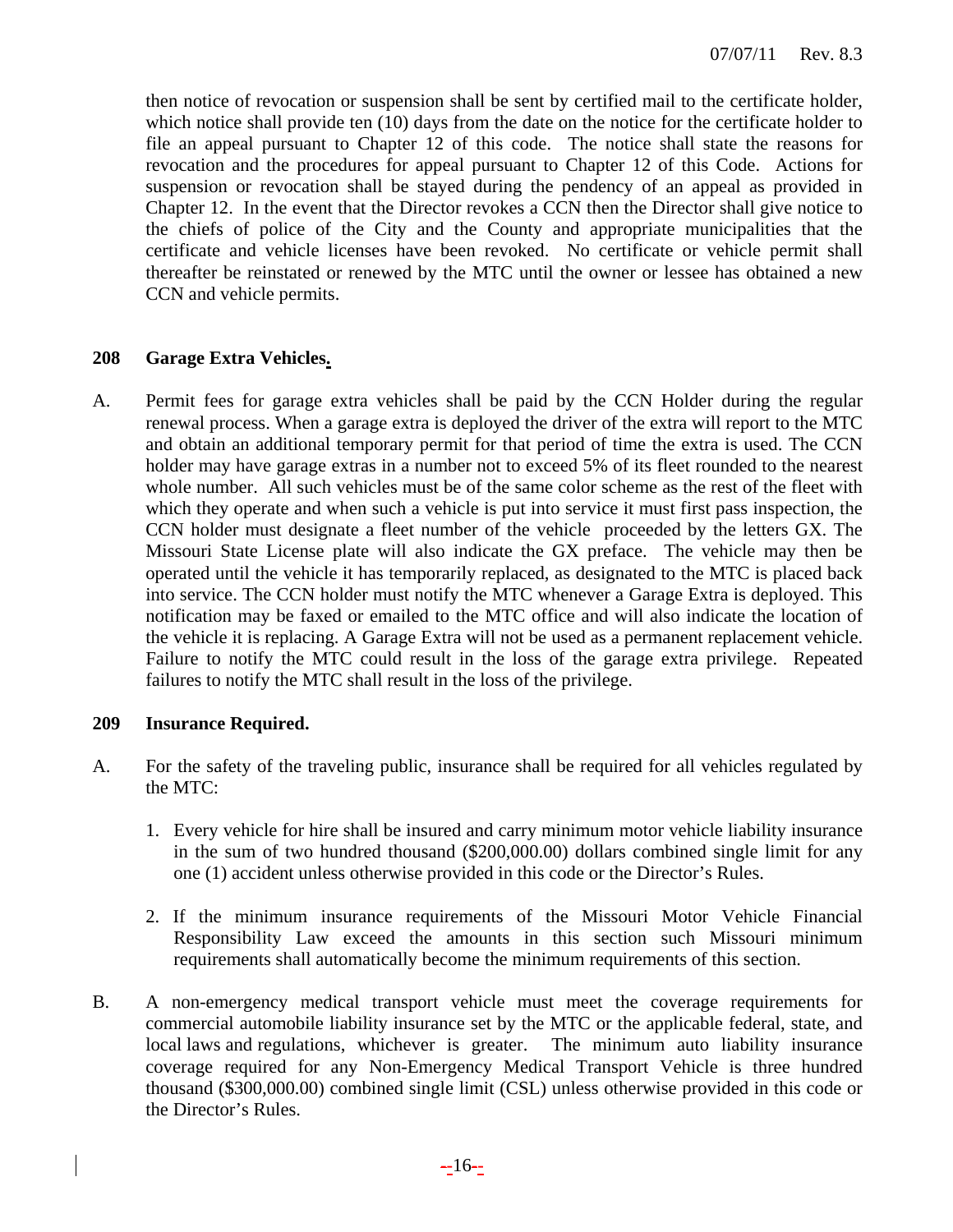- C. Insurance required for carriages shall be one million dollars (\$1,000,000.00) combined single limit unless otherwise provided in this code or the Director's Rules.
- D. The insurance shall be carried with a firm or corporation which has been duly licensed or permitted to carry on such business in the State of Missouri, and shall be kept and maintained continuously in force and effect. Each policy shall be endorsed to state that coverage will not be suspended, cancelled, or the limits reduced, except after receipt by the Director of thirty (30) days prior written notice. A verified copy of the insurance policy shall be filed with the Director, with the certificate of the insurer that the policy is in full force and effect.
- E. It shall be a violation of this code to lease or operate a vehicle for hire that is not insured to the extent required herein.
	- 1. The burden of proving that adequate insurance is in force shall be upon owner of the vehicle for hire.
	- 2. Failure to provide proof of adequate insurance upon request by the Director or his agents shall be grounds for immediate suspension of the vehicle permit which shall remain in effect until such time as the owner is able to prove that adequate insurance is in place.
- F. In addition to any other remedies, in the event any insurance required by this section lapses and is not immediately renewed, the CCN and the vehicle licenses issued there under shall be immediately suspended. Upon compliance with all provisions of this code, the CCN and vehicle licenses issued there under may be reinstated by the Director with or without a hearing.
	- 1. Due to the potential adverse impact that a lack of adequate insurance might have on the traveling public no stay of a suspension under this section by virtue of an appeal under Chapter 12 shall be available. Only the presentation by the CCN holder to the Director of a valid and adequate certificate of insurance or the Order of a Hearing Officer will act to lift such a suspension.
- G. All CCN holders of vehicles for hire permits shall maintain in the vehicle a valid insurance identification card as required by the State of Missouri and defined by the Revised Statutes of the State of Missouri §303.024 and failure to do so shall be a violation of this code.
	- 1. The operator of the vehicle for hire shall exhibit the insurance identification card on the demand of any peace officer, commercial vehicle inspector, MTC enforcement agent, or taxi starter during any inspection, investigation, or accident or upon request while that officer, inspector, agent, or starter is engaged in the performance of their duties. Failure of any driver to comply with any request to exhibit the insurance card to these persons shall be a violation under this code.
	- 2. Violations of this section not otherwise specified shall result in a Class III violation.

## **210 Addresses and Directories.**

A. Each certificate holder is required to have and maintain a non-residential office address and business telephone number and electronic mail (email) address on file with the Director to which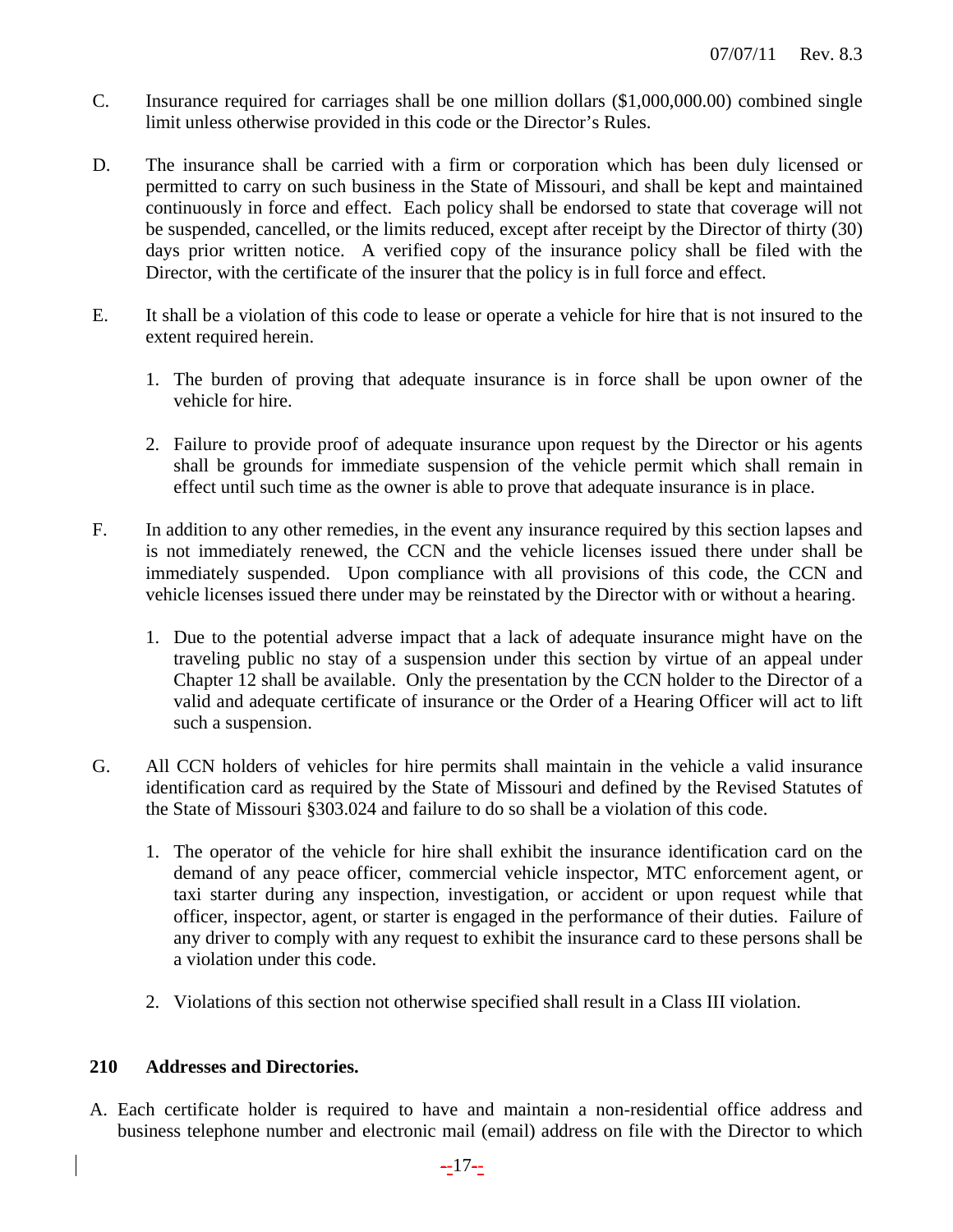can be directed any reports of lost articles, complaints, inquiries, and related matters, and shall maintain a listing in at least one business directory commonly available to the public. Telephones must be answered during all hours of operation and must have some means of taking messages. Messages, either telephonic or electronic left by the MTC during business hours must be returned before close of business that same day. Messages left after hours must be returned before noon of the next business day. The Director may implement this section by further detail as set out in the Director's Rules.

**B.** Violations of this section shall result in a Class II violation.

## **211 Drivers Training.**

A. Subject to the Director's approval, CCN holders must develop and implement a training program and procedure manual for licensed cab drivers that are affiliated with that CCN Holder. At a minimum, the program and manual should deal with general street knowledge, basic customer service skills, and safety. Violation of this section 211 shall be a Class II violation.

## **212 Violations**.

A. Violations of this Chapter not otherwise specified shall result in a Class III violations. When a violation involves a CCN holder as opposed to a driver only the administrative penalty portion of the class of violation shall apply and not the points.

## **213 Code Compliance and Financial Obligations.**

A. A current CCN holder seeking to renew a CCN or to merge or acquire another CCN must not have any outstanding code violations nor any outstanding financial obligations to the MTC, nor any outstanding unsatisfied judgments as a result of operating as a CCN holder unless payment arrangements have been agreed and are current or the judgment is being appealed or renewal, merger or acquisition will be denied. (*amended 11/17/10)*

## **214 Validation of CCN.**

A. During the calendar year 2010 and every other year thereafter in January all holders of CCN's must reapply to the Director for a revalidation of the CCN. Any CCN holder failing to so reapply shall have its CCN revoked at year's end. *(amended 11/17/10)*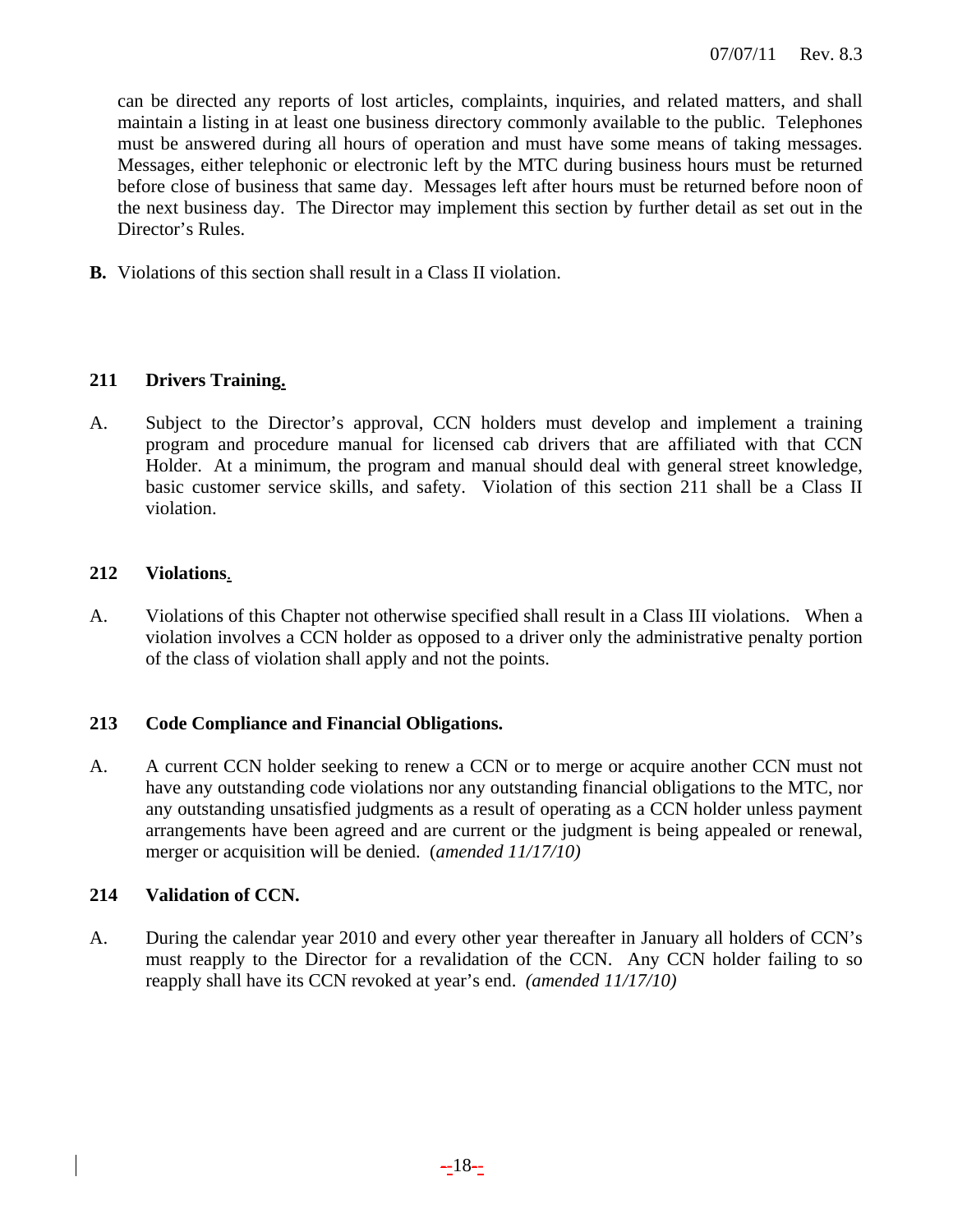## **CHAPTER 3 – VEHICLE LICENSE REQUIREMENTS**

#### **301 Vehicle Permit Requirements.**

- A. No person shall operate or lease a vehicle for hire without first obtaining a permit for such vehicle for hire from the MTC. The applicant may apply for and the MTC may issue a permit for an airport shuttle**,** airport taxicab, an alternative transportation vehicle, a carriage or horse drawn vehicle, a commercial shuttle, a courtesy vehicle, a handicap accessible vehicle, a nonemergency medical transport vehicle, a premium sedan or an on-call taxi but not more than one kind of permit may be issued for any specific vehicle. Each permit shall be issued for a specific vehicle, provided however, that the Director may authorize the transfer of a permit to a substitute vehicle if the Director determines that such a substitute vehicle complies with all requirements of this code.
- B. Notwithstanding the provisions of section A above, no vehicle permit shall be required if said vehicle for hire is permitted by a county or municipality outside the city and county, but only as long as:
	- 1. Such vehicle for hire does not operate point-to-point within the city or county, and
	- 2. Said licensing authority allows vehicles licensed by the MTC to operate within its boundaries without further licensing or permitting requirements or fees, and
	- 3. The aforementioned county or municipal license is valid for the current year, and
	- 4. The owner, lessee and each person who operates said vehicles complies with all ordinance requirements of the said county or municipality as well as all applicable provisions of this code, including MTC authority and sanctions.
- C. Any person violating this section shall be subject to a Class IV violation. Sale or other disposition of any vehicle shall not release a violator from the obligation to satisfy any administrative penalty imposed by the MTC through its agents.

## **302 Application for Vehicle Permit.**

- A. An application for a permit for a vehicle for hire shall be filed with the Director.
- B. An applicant for a permit for a vehicle for hire shall provide the following information and proof for each application:
	- 1. For all vehicles for hire, proof that the applicant is the CCN holder for each vehicle for which a permit is requested.
	- 2. The seating capacity of each vehicle proposed to be used as a vehicle for hire. Such capacity shall not exceed the manufacturer's rating.
	- 3. The year, make and model of vehicle, horsepower if applicable, vehicle identification number (VIN), and the length of time such vehicle has been in use.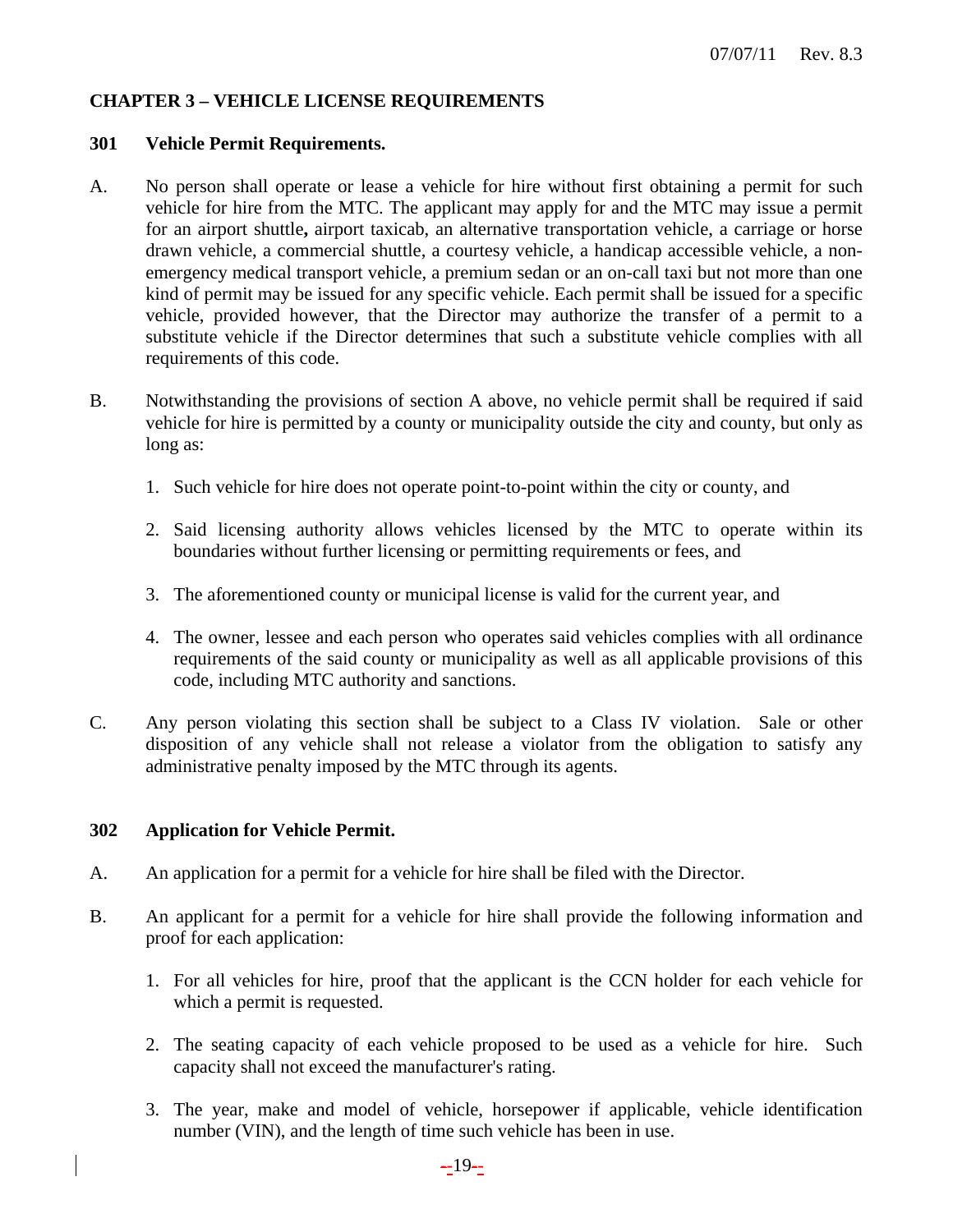- 4. A copy of the State of Missouri inspection or the inspection of the state in which the vehicle is registered if one is required by that state, MTC inspection, and Missouri or other state vehicle registration for the vehicle.
- 5. For airport taxicabs and on-call taxicabs, adequate proof that the MTC has tested the taximeter and sealed it within the last sixty (60) days.
- 6. Certification that the applicant will comply with all current and future rules and regulations promulgated by the MTC.
- 7. Whether applicant is applying for an airport taxicab permit, on-call taxicab permit, courtesy vehicle permit, limousine permit, premium sedan permit, carriage permit, alternative transportation vehicle permit or non-emergency medical transport vehicle permit.
- 8. Proof of insurance as required by this code.
- 9. A CCN from the MTC. *(section amended11/17/10)*
- C. After compliance with the foregoing, the MTC may issue a vehicle permit under the appropriate CCN to the applicant which shall be valid from the date of the application upon payment of a fee as described herein. *(amended 11/17/10)*
- D. When an applicant has applied for a vehicle permit, the Director may issue, at the time of acceptance of the application, a temporary vehicle permit to the applicant, which shall expire upon rejection of the application or issuance of a permanent permit. *(amended 11/17/10)*
- E. A vehicle permit may be in the form of what is commonly known as a "hang tag" which shall be placed upon the rear-view mirror of the permitted vehicle. A vehicle permit may also take the form a decal which shall be placed as designated by the Director.
- F. Only MTC personnel are permitted to remove a permit from a vehicle for hire. Unauthorized removal may result in the denial of a new permit.

## **303 Denial of Vehicle Permit.**

- A. If the Director denies a vehicle permit, the denial shall:
	- 1. Be in writing.
	- 2. State the reason(s) for the denial.
	- 3. Refer to the procedure for appeal pursuant to chapter 12 of this code.
	- 4. Be sent by first class mail to the applicant.

## **304 Inspection of Vehicle for Hire** .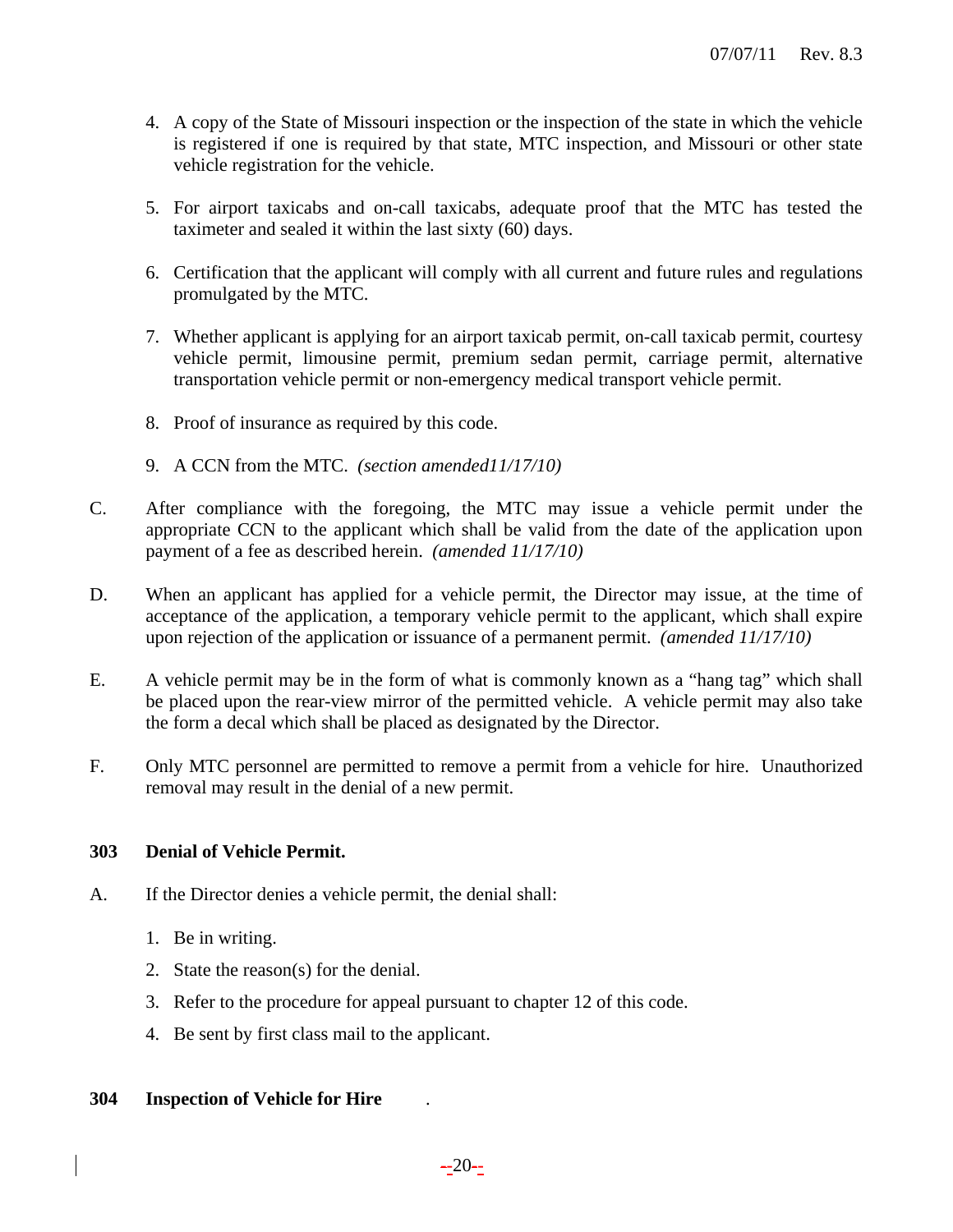- A. Each permitted vehicle shall be subject to inspection by the MTC as follows:
	- 1. Initial licensing inspection upon initial application for a permit to add, replace or otherwise put a vehicle into service under a CCN.
	- 2. Annual renewal inspection upon the renewal of a permit under a CCN.
	- 3. Prior to re-entering service after being removed from service by action of the MTC for code violations in regard to appearance or operation.
	- 4. At the discretion of the Director, inspections may be scheduled and performed at the same time as certification of the taximeter, if any.
- B. Upon receipt of a completed application and payment of the current authorized inspection fee as determined annually by the MTC and published annually in the Director's Rules. The Director shall cause an initial inspection of each vehicle for hire for cleanliness and general operational fitness pursuant to this section. Inspection fees must be paid prior to each inspection or re-inspection.
	- 1. The applicant shall correct all deficiencies until such vehicle passes the Director's inspection.
	- 2. Vehicles with deficiencies shall be tagged at the place of inspection and removed from service for correction of any defects.
	- 3. During such period the vehicle shall not be operated as a vehicle for hire.
	- 4. Inspections for cleanliness and general operational fitness shall be performed annually thereafter before license renewal. Violations of subsections A and B shall be Class III violations.
- C. The Director shall maintain constant vigilance over all vehicles for hire, and shall cause an inspection annually of all such vehicles for cleanliness and general operational fitness before the renewal of any license therefore as set out above, and at the complaint of any person, as often as may be necessary to ascertain that such vehicles are kept in continued fitness for public use. Upon reasonable belief that a vehicle is not fit for public use, the Director may require that such vehicle be inspected and fees paid in accordance with the procedures set out herein.
- D. The Director shall set and publish inspection fees and standards as a part of the rules promulgated by the Director.
- E. It shall be unlawful and a violation of this code to lease or drive or otherwise return to service a vehicle for hire that has failed any inspection until such vehicle has passed a re-inspection. Violations of this subsection E shall be a Class III violation.
- F. Airport taxicab, handicap accessible vehicle and on-call taxicab fare registers or taximeters shall be tested and sealed to the vehicle at least annually, but more often if required under the Director's Rules, and then only by MTC personnel.A copy of the "placed in service receipt" will be filed with the Director. Such inspection shall be made before the issuance of any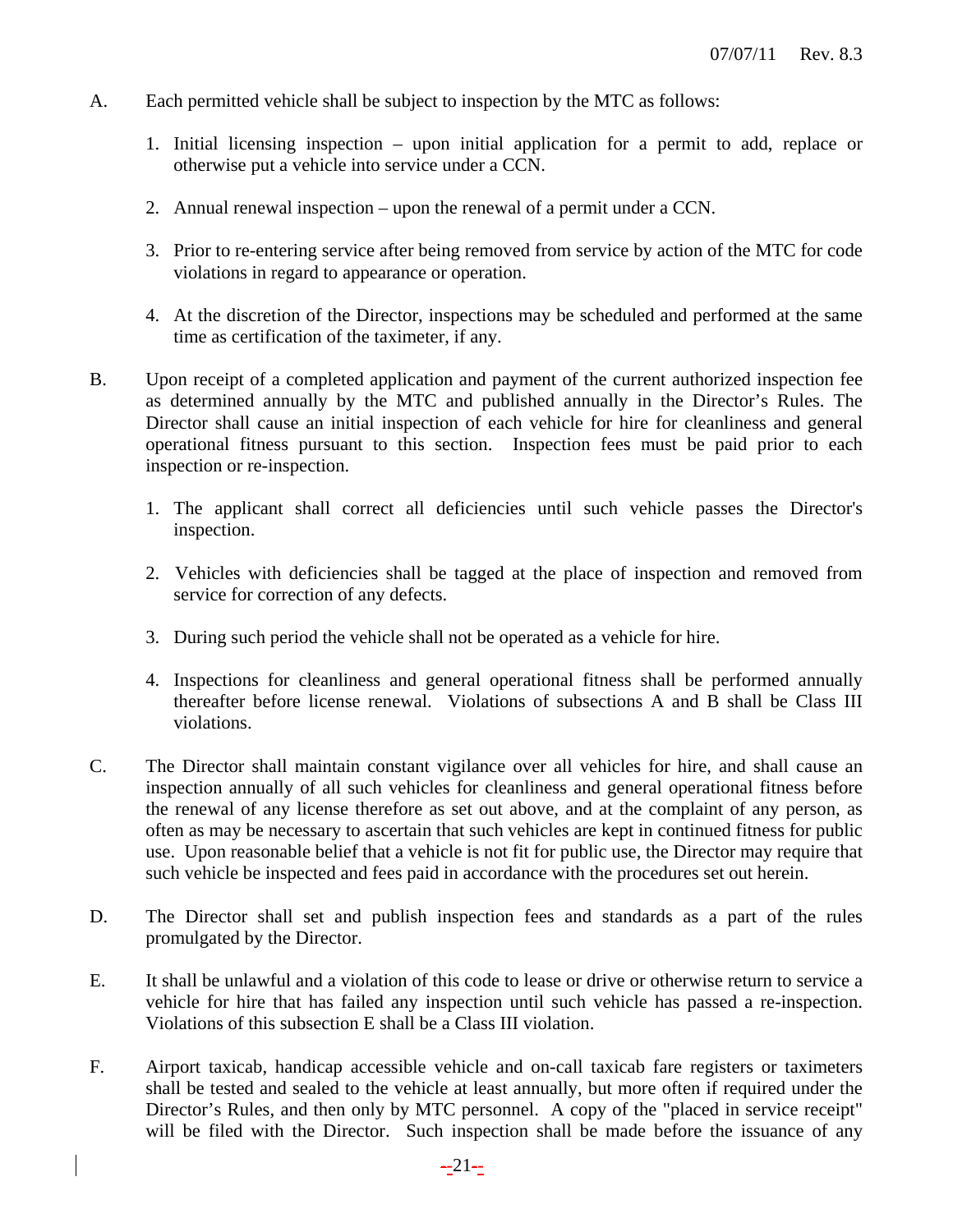license therefore, and shall be made thereafter upon renewal, or at the complaint of any person at such fee as annually determined by the MTC.

- 1. When a complaint concerning the accuracy of a taximeter is received, the Director will initiate an investigation. If the fare register or taximeter is inaccurate, the owner or lessee shall pay the passenger for any overpayment by the passenger due to any inaccuracy.
- G. The Director's Rules shall set out the conditions under which vehicles meters may be operated, such as tire size. Operating a vehicle contrary to this section shall be a Class II violation of this code.
- H. It shall be a Class I violation of this code to tamper with or alter any meter or device used to calculate, display or present any rates or charges to passengers without the written authorization of the Director.

## **305 Vehicle for Hire Permit Fees - Term.**

- A. The annual per vehicle license fee for an owner or lessee of an airport shuttle, airport taxicab, alternative transportation vehicle, carriage or horse drawn vehicle, commercial shuttle, courtesy vehicle, handicap accessible vehicle, limousine, non-emergency medical transport vehicle, oncall taxi or premium sedan shall be as follows:
	- 1. As determined annually by the MTC and published in a schedule by the Director.
- B. The MTC shall distribute the appropriate permit to the CCN holder.
- C. No fees shall be required for vehicles for hire duly licensed by another county or a municipality operating for limited purposes and subject to the conditions set forth herein.

## **306 Vehicle Permits - Term, Expiration and Renewal.**

- A. Vehicle permits shall expire as follows:
	- 1. All airport taxicab permits shall expire on the thirtieth day of April of each year, and shall be renewed annually prior to such expiration date.
	- 2. All on-call taxicab and handicap accessible permits shall expire on the thirtieth day of June of each year and shall be renewed annually prior to such expiration date.
	- 3. All courtesy vehicle permits shall expire on the thirty-first day of August of each year and shall be renewed annually prior to such expiration date.
	- 4. All premium sedan permits shall expire on the thirty-first day of October of each year and shall be renewed annually prior to such expiration date.
	- 5. All non-emergency medical transport vehicle permits shall expire on the thirtieth day of September of each year and shall be renewed annually prior to such expiration date.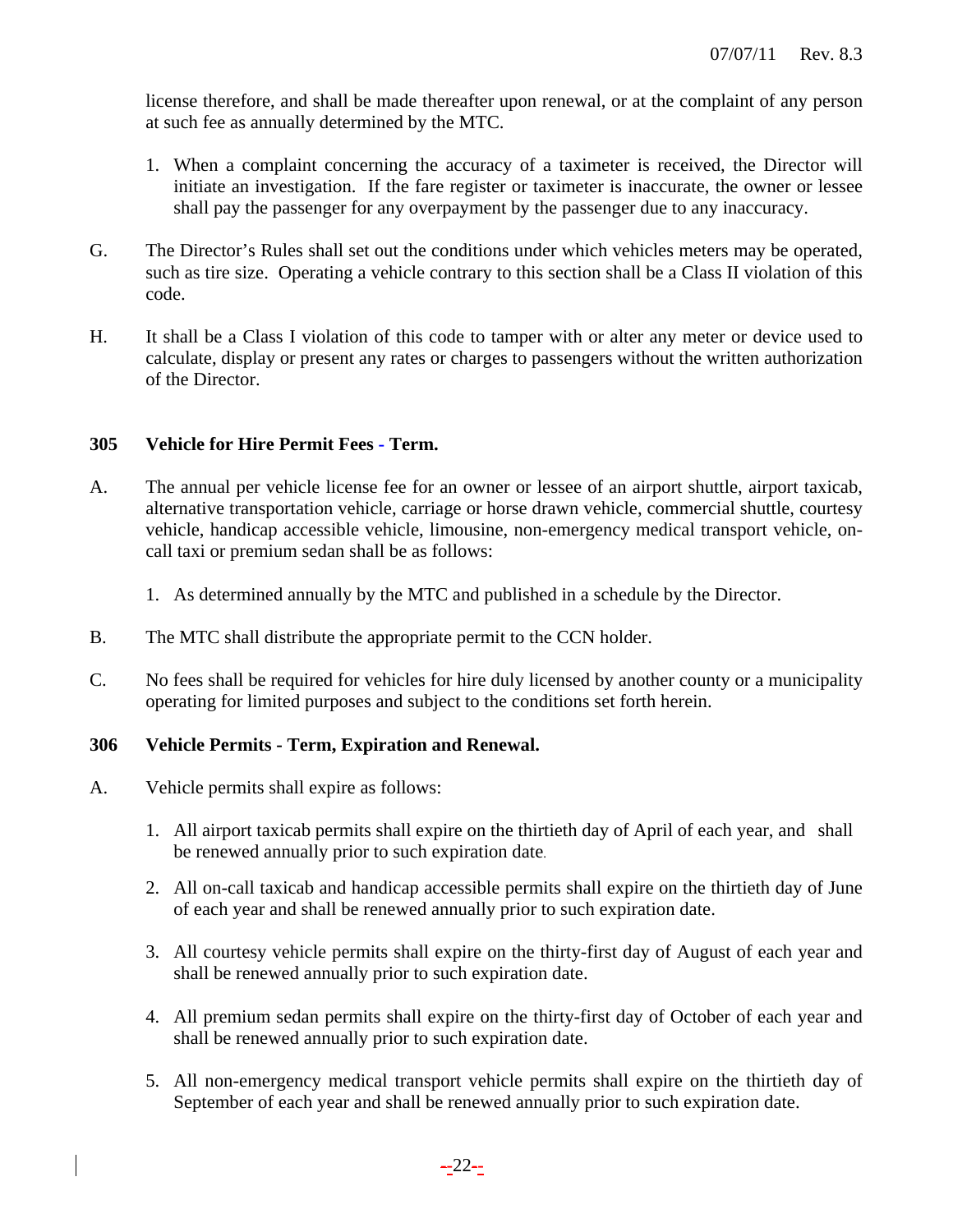- 6. All carriage and alternative transportation vehicle permits shall expire on the thirty-first (31st) day of October of each year and shall be renewed annually prior to such expiration date. *(amended 1/10/11)*
- B. A CCN holder shall file an application for all vehicle permits with the Director along with the appropriate renewal fee. If the application is approved, the fee paid, and the vehicle passes all appropriate inspections, the Director shall issue the renewal. If the vehicle fails the Director's inspection, the CCN holder may repair the vehicle and re-present it until the vehicle passes inspection and is issued the renewal permit, but may not allow any person to operate such vehicle during the period of ongoing failure. Vehicles presented for re-inspection for a second or subsequent re-inspection shall be subject to the appropriate inspection fee. *(amended 11/17/10)*
- C. Violations of this Chapter not otherwise specified shall be a Class IV violation. (*Amended 11/17/10)*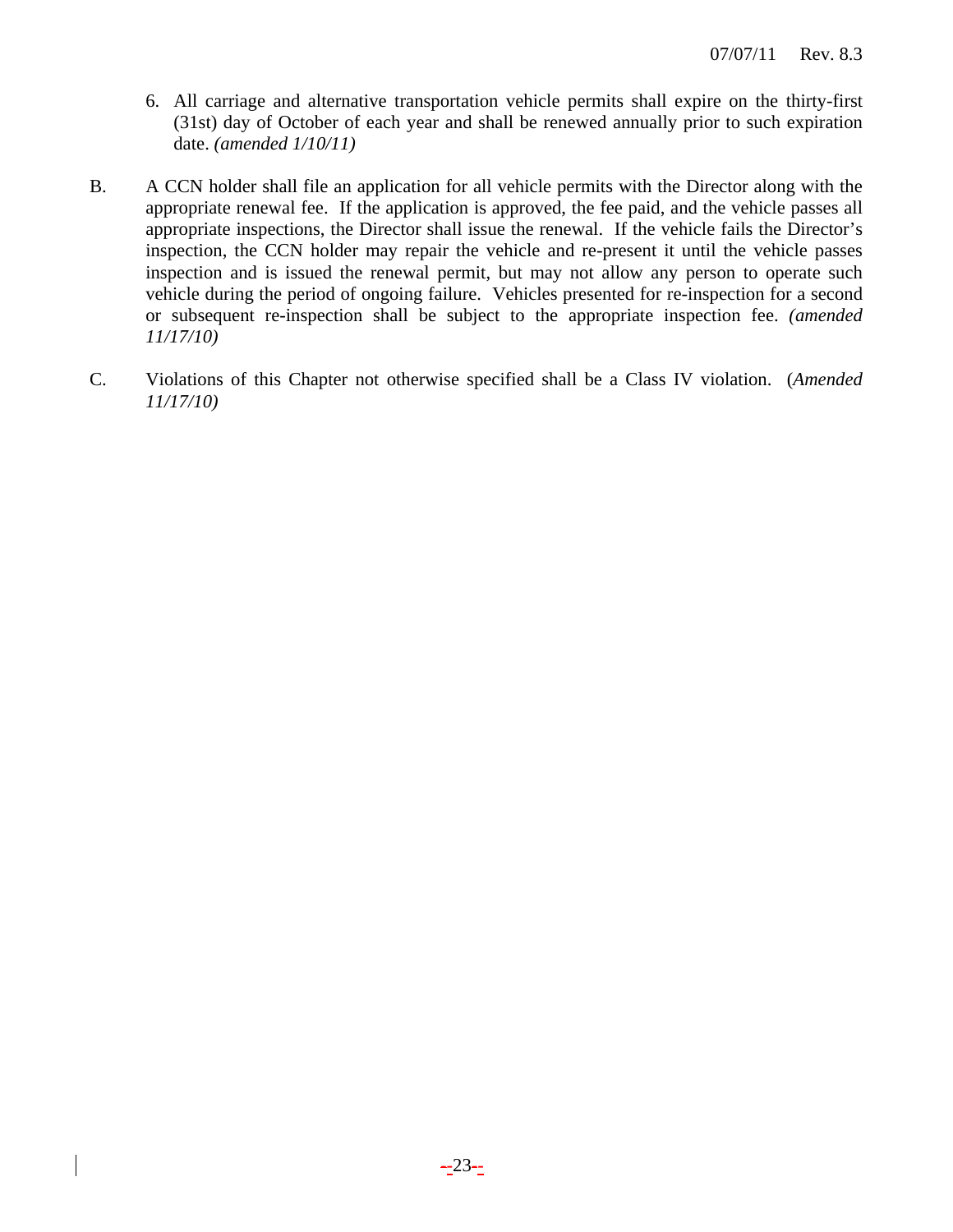## **CHAPTER 4 – DRIVER'S LICENSE REQUIREMENTS**

#### **401 Driver Licensing – Qualifications - Hearing on Denial of License.**

- A. No person shall operate a vehicle for hire in the county or the city without first obtaining a MTC driver's license authorizing the operation of that particular class of vehicle for hire.
	- 1. The applicant may apply for, and the Director may issue, a driver's license to an individual to be used for a specific CCN holder for the operation of an airport shuttle, an airport taxicab, an alternative transportation vehicle, a carriage, a commercial shuttle, a courtesy vehicle, a handicap accessible vehicle, a limousine, a non-emergency medical transport vehicle, an on-call taxicab or premium sedan, each license shall be issued for a specific driver.
	- 2. No transfer of a license for employment with another CCN holder shall be permitted under this code while the applicant has a pending charge before the MTC.
	- 3. No transfer of any license shall be permitted under this code without the authorization of the Director.
	- 4. The Director may issue a temporary MTC driver's license pending issuance of a permanent license.
	- 5. Violations of this section shall be a Class II violation.
	- B. Application for a driver's license shall be made to the Director. The applicant for the driver's license shall comply with the following requirements:
		- 1. Be at least eighteen (18) years of age.
		- 2. Be able to speak and understand directions, oral and written, in the English language.
		- 3. Be able to read and understand maps of the St. Louis metropolitan area.
		- 4. Be in possession of a valid class E chauffeur's license or higher as prescribed by the laws of the state of his/her residency and immediately report any administrative action or change in status of this license to the Director.
		- 5. Be in possession of current criminal background checks performed by the county police department, the city police department, and the Missouri Highway Patrol, or such other entity as the MTC may direct, and shall submit to fingerprint identification and any other criminal record check as required by the MTC showing the applicant has not been convicted of a felony and has no drug or alcohol related convictions involving the operation of a motor vehicle.
		- 6. Provide a statement from a physician licensed to practice in the area that applicant has taken a physical examination the results of which show that the applicant is physically capable of safely operating a vehicle for hire and providing reasonable assistance to disabled, elderly, or frail passengers. Specifically, the applicant must be satisfactorily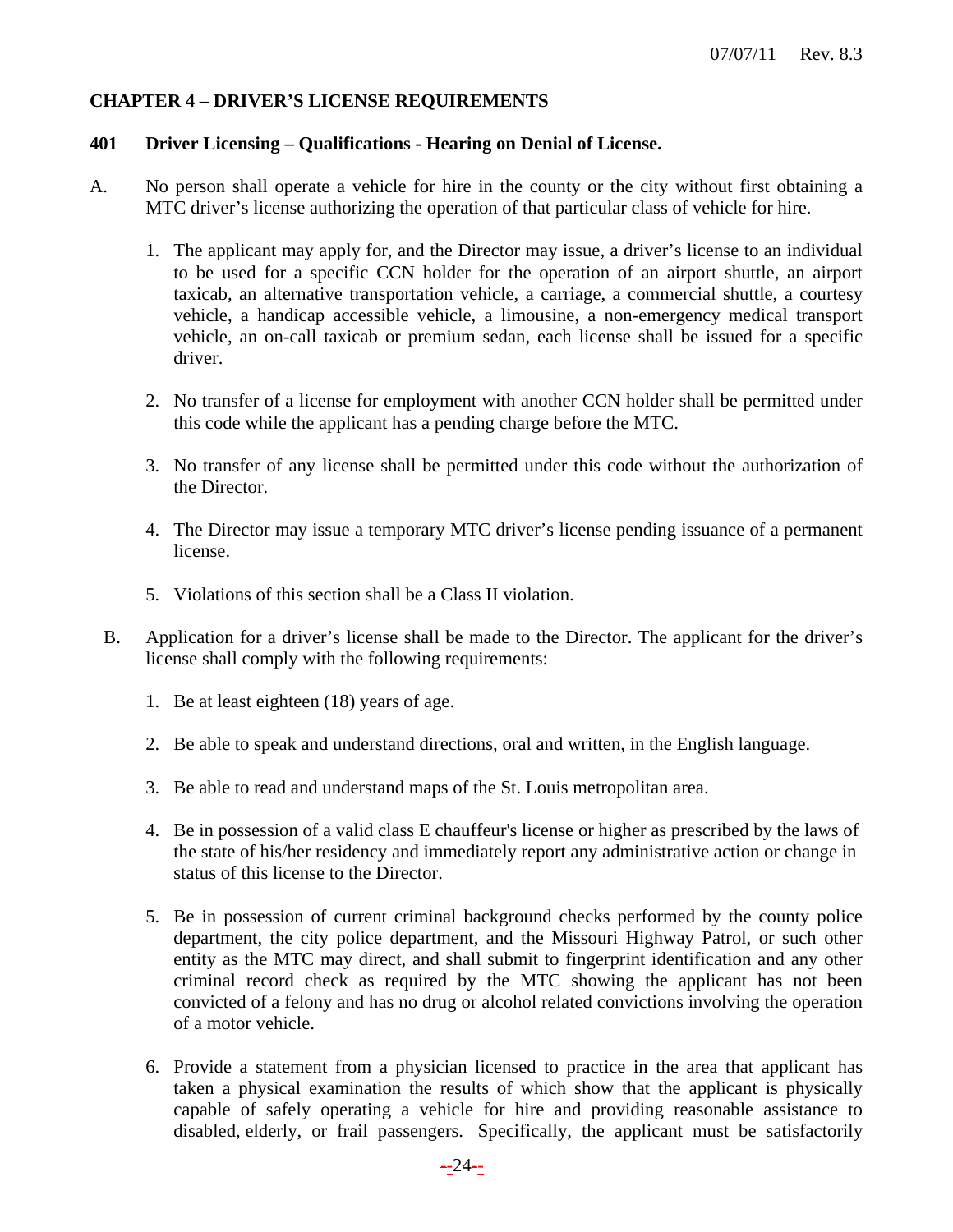ambulatory that he is able to assist carrying typical packages and luggage passengers may have with them in additions to any requirements pursuant to Rules Promulgated by the Director.

- 7. Provide with the application an intent to hire or engage letter from a CCN Holder.
- 8. Provide with the application a current (no older than 10 days) Missouri Department of Revenue Driver Record Report or if an Illinois resident, an abstract of driving record from the Illinois Secretary of State. The MTC will endeavor to provide these records at a fee to be published by the Director.
- 9. Pass an annual drug test the specifics of which shall be set out in the Director's Rules.
- 10. Furnish the full name and residential address of the applicant (post office box addresses will not meet this requirement), telephone land line and cell phone numbers as well as email addresses if available; the date and place of birth of the applicant; and proof of citizenship of the United States of America or, if not a citizen of the United States of America then a valid visa and work permit.
- 11. Furnish proof that the applicant is the lessee, subject only to obtaining a driver's license, of the type of vehicle for which a license is requested.
- 12. Furnish certification that the applicant will comply with all current and future rules and regulations promulgated by the MTC.
- 13. Specify the particular class of vehicle for hire to be indicated on the driver's license.
- 14. Furnish evidence that the applicant has completed a comprehensive driver training program that has been approved by the MTC. The curriculum shall include, at a minimum applicable government rules and regulations; geography and map reading of the licensing jurisdiction and surrounding jurisdictions; major points of interest in the jurisdiction; general familiarity with the jurisdiction and its surrounding area; driver safety and defensive driving; passenger safety; vehicle safety and maintenance/inspection checks; and customer service and relations, including guidelines for assisting disabled, frail, and elderly passengers.
- 15. Upon initial application only, furnish evidence that applicant has completed fingerprinting through the Missouri Highway Patrol's finger printing process as required by Section 67.1819 RSMo. Failure to complete fingerprinting through the Highway Patrol process shall result in the denial of a driver's license.
- 16. Acknowledge by signature at the time of original licensing and at any renewal the receipt of a copy of the current VHC and Director's Rules which shall include an acknowledgement that by accepting an MTC license the driver assumes the responsibility of becoming familiar with and adhering to each applicable section of the VHC and Director's Rules.
- C. The Director will deny (or revoke if appropriate) an application for a driver's license if the Director determines that: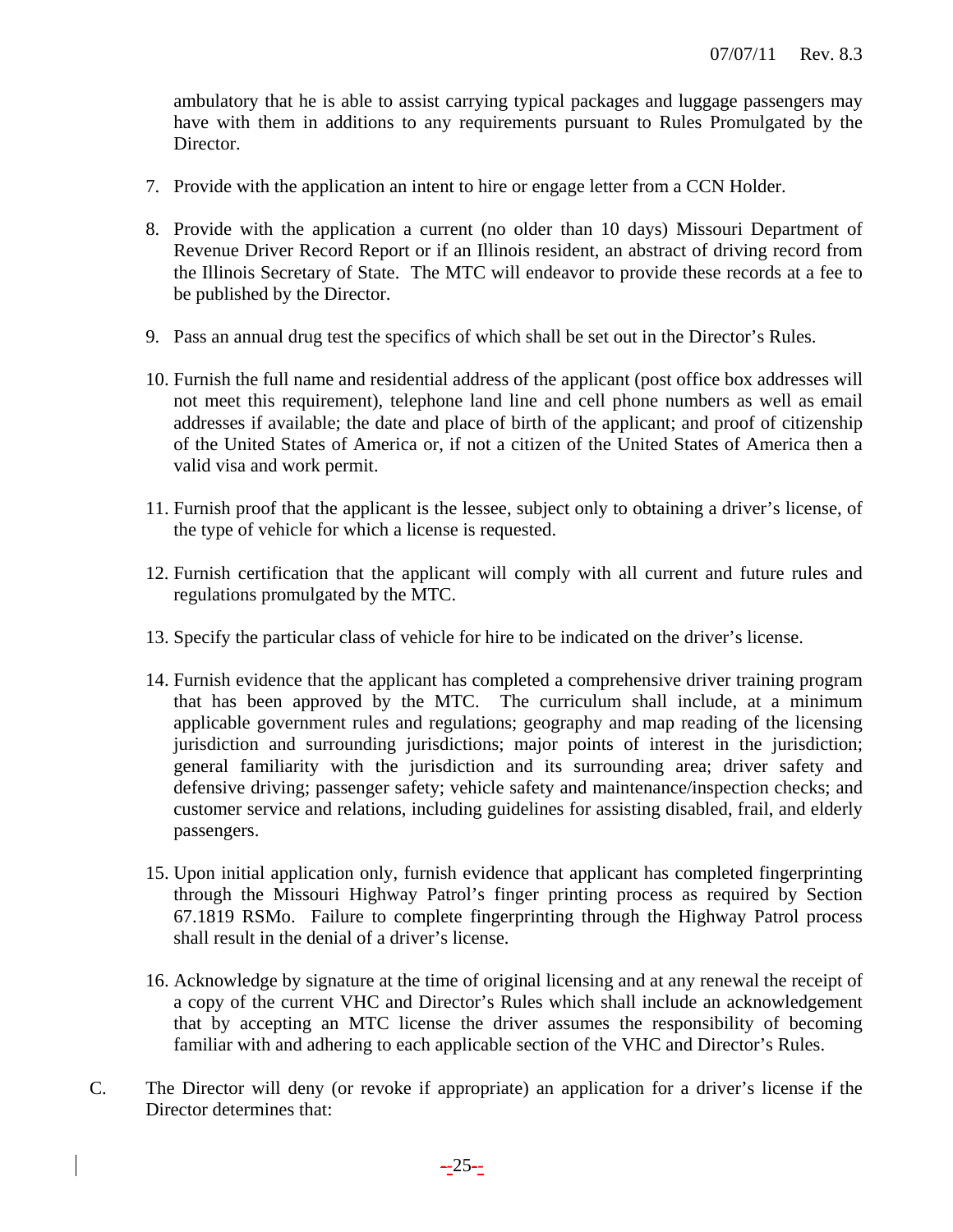- 1. The applicant has made any material intentional misstatement or misleading statement, or omission of fact in the application.
- 2. The applicant has been convicted of, pled guilty to or been proven guilty and received a suspended imposition of sentence for any one of the following:
	- a. Felony violation of any state statute or law involving any crime against persons, including but not limited to all forms of assaults within ten (10) years of the application or within ten (10) years of release from prison for said felony conviction.
	- b. Felony violation of any state statute or law involving theft, stealing by any means or fraud within ten (10) years of the application or within ten (10) years of release from prison for said felony conviction.
	- c. Driving while his or her Missouri's driver's license was suspended or revoked within five (5) years of the date of the application.
	- d. Driving while intoxicated or some other drug or alcohol-related traffic offense within five (5) years of the application.
	- e. Criminal or driving activity which the Director determines may pose a risk of danger to the traveling public.
- 3. The applicant has violated any provision of this code, including non-payment of administrative penalties. Violation of minor provisions of this code or non-payment of administrative penalties may be waived by the Director if he determines that a satisfactory plan of compliance is in place.
- 4. If the Director determines that charges in the nature of the above-listed crimes or violations of this code are pending against the applicant in any forum, the Director may hold the application until the charges have been resolved to the Director's satisfaction and then may take whatever action deemed appropriate under this code. *Section amended 6/28/12)*
- D. Upon approval of the application for a MTC driver's license and payment of the appropriate fee, the Director shall issue a MTC driver's license to the applicant. The driver shall display the MTC driver's license issued as instructed by the Director during all times that such vehicle for hire is being operated a copy of such license shall also be clearly discernible to and can be read by the passengers in the rear seat. Violations of this subsection shall be a Class IV violation.
- E. The fee for a MTC driver's license shall be determined annually by the MTC and published by the Director. The MTC license shall be valid for one (1) year from date of issuance.
- F. The fee for any replacement license shall be determined annually by the MTC and published by the Director.
- G. A fee of twenty-five dollars (\$25.00) per license will be assessed for failure to renew a MTC license prior to expiration. A fee of fifty dollars (\$50.00) per license will be assessed for failure to renew a MTC license more than then (10) days after expiration. The Director will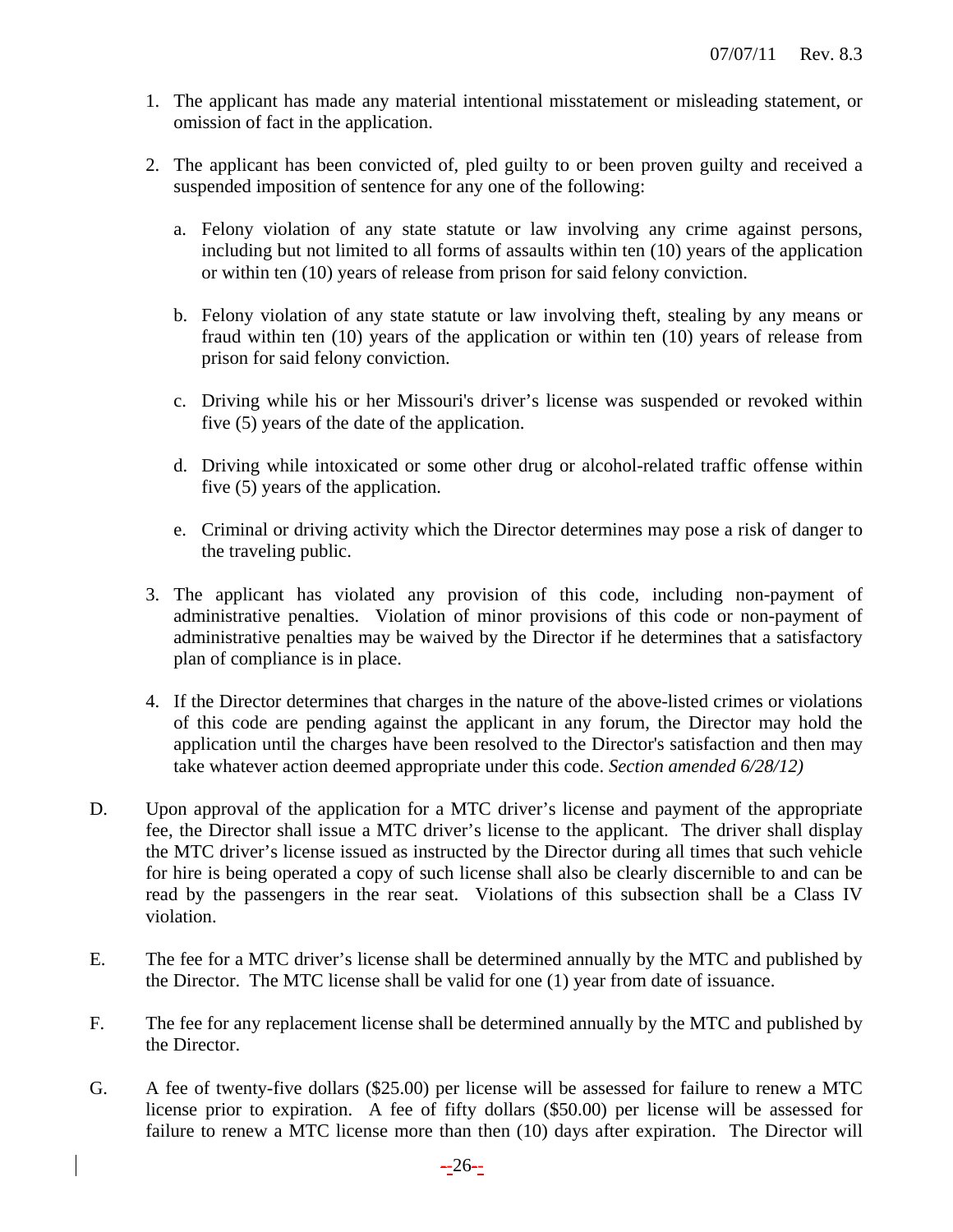determine the penalty under his rules promulgated, for the renewal of a license more than thirty (30) days after expiration. Licenses may be renewed up to sixty (60) days in advance of expiration. Licenses allowed to expire will require the licensee to begin the process as though applying for the first time including all tests, documentation and fees. (*amended 1/10/11)* 

- H. If the Director denies a driver's license to an applicant or places the application on hold because of pending charges, the decision shall be in writing stating the reason for said action and the procedure for appeal pursuant to chapter 12 of this code and sent by certified or registered mail to the applicant.
	- I. Altering or forging a MTC driver's license is prohibited and shall result in revocation of such license.

## **402. Violations**

 A. Unless otherwise specified, violations of this Chapter shall be Class IV violations. When a violation involves a CCN holder as opposed to a driver only the administrative penalty portion of the class of violation shall apply and not the points.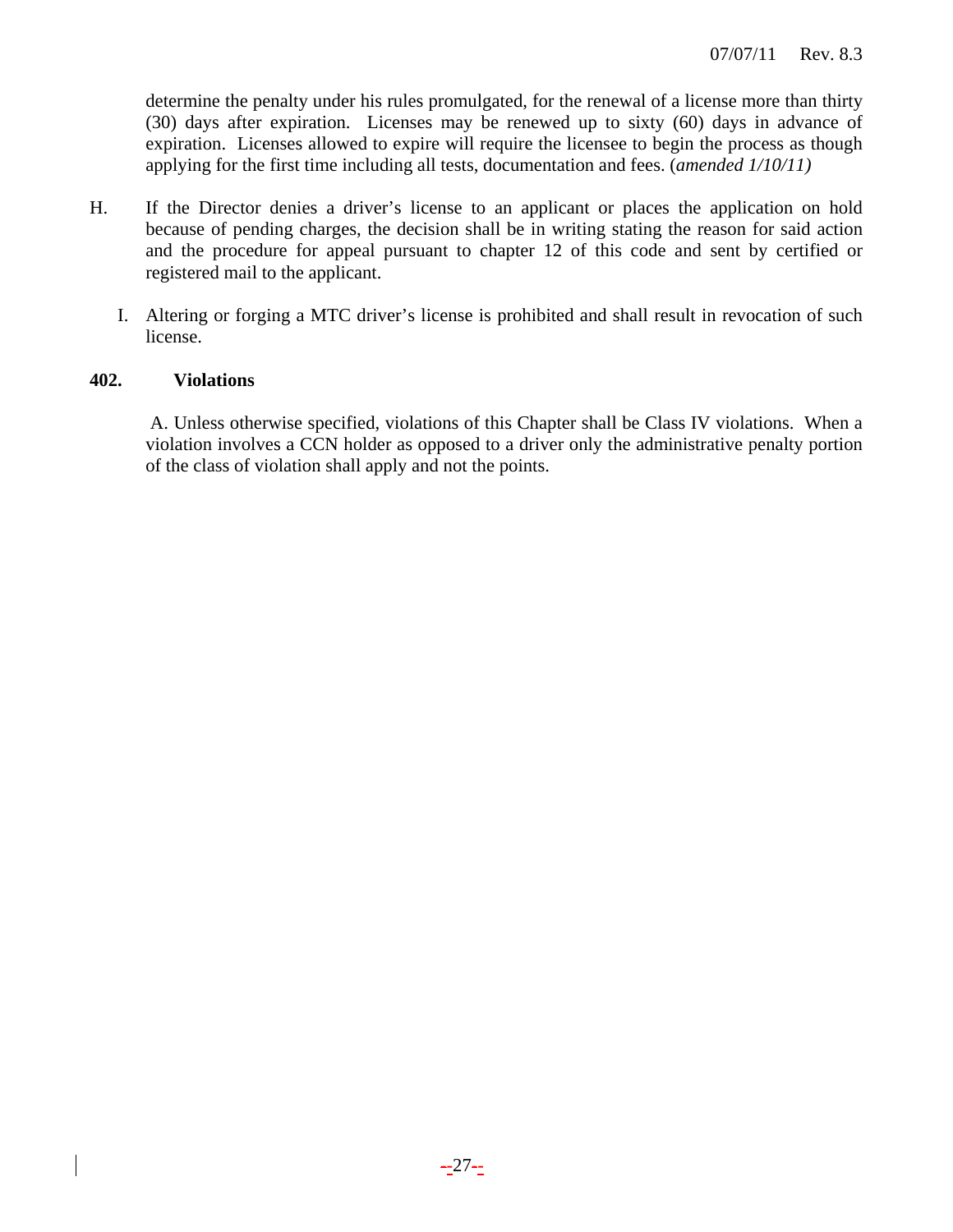## **CHAPTER 5 - GENERAL OPERATING REQUIREMENTS**

#### **501 Lettering and Signs Required - Taximeters - Correct Fares Charged.**

- A. Every airport taxicab, handicap accessible vehicle and on-call taxicab shall have printed, in colors contrasting that of the vehicle surface to which affixed, on the outside of one (1) door on each side of such vehicle in letters at least two and one-half  $(2 \frac{1}{2})$  inches high, permanently affixed to the door, the name of the vehicle license holder, the initial fare rate; in letters at least one (1) inch high, the rate graduations in 1/10th of a mile and the additional charge for extra passengers, if any, and the rate, if any, for return mileage from points beyond the geographical boundaries of the City and County.
- B. Every airport taxicab, handicap accessible vehicle and on-call taxicab shall have printed, in colors contrasting that of the vehicle surface to which affixed, on the outside of the front fender on each side of such vehicle and on the trunk lid visible in plain view from the rear of the vehicle, in numbers at least two and one-half (2 ½) inches high, permanently affixed, the Taxicab fleet number assigned to that vehicle by the MTC.
- C. All fleet vehicle markings shall be approved by the Director and shall be consistent among a given fleet.
- D. Every airport taxicab, handicap accessible vehicle and on-call taxicab shall have a rate card posted in a conspicuous manner on the inside of the vehicle prominently setting out the same information relative to fares and additional charges as required herein to be printed on the doors of the vehicle. All vehicles for hire shall display a notice which contains information that any complaint should be directed to the "Director of the Metropolitan Taxicab," with the applicable phone number clearly indicated, and posted in a conspicuous manner.
- E. Every airport taxicab , handicap accessible vehicle and on-call taxicab licensed by the MTC shall be equipped with a fare register or taximeter which shall indicate the fare charged per trip, in a manner which shall be made visible to the passenger and capable of generating a receipt, available upon request, handwritten or mechanically printed, containing such information.
- F. The display of a taximeter shall be programmed to the increment in uniform whole cent values, at one-tenth (1/10) of a mile intervals for distance, and at time intervals. The uniform intervals for distance and time apply to both the initial and subsequent intervals. All taximeters will be certified by the MTC at least once a year as set out in this code and pursuant to Rules Promulgated by the Director at a fee as authorized in section 304.
- G. Drivers of airport taxicabs, handicap accessible vehicles and on-call taxicabs shall not use time meters except when waiting on a fare or where time is the non-moving or subordinate portion of the total fare calculated by the authorized and sealed taximeter.
- H. A top light shall be permanently affixed to the roof of all airport taxicabs, handicap accessible vehicles and on-call taxicabs facing the front of the vehicle, which may display either the name of the certificate holder or the word "taxi" or "cab". For on-call cabs a placard signifying availability and supplied by the MTC shall be displayed on the passenger side visor of the vehicle so as to be visible from the street when the vehicle is available for passengers.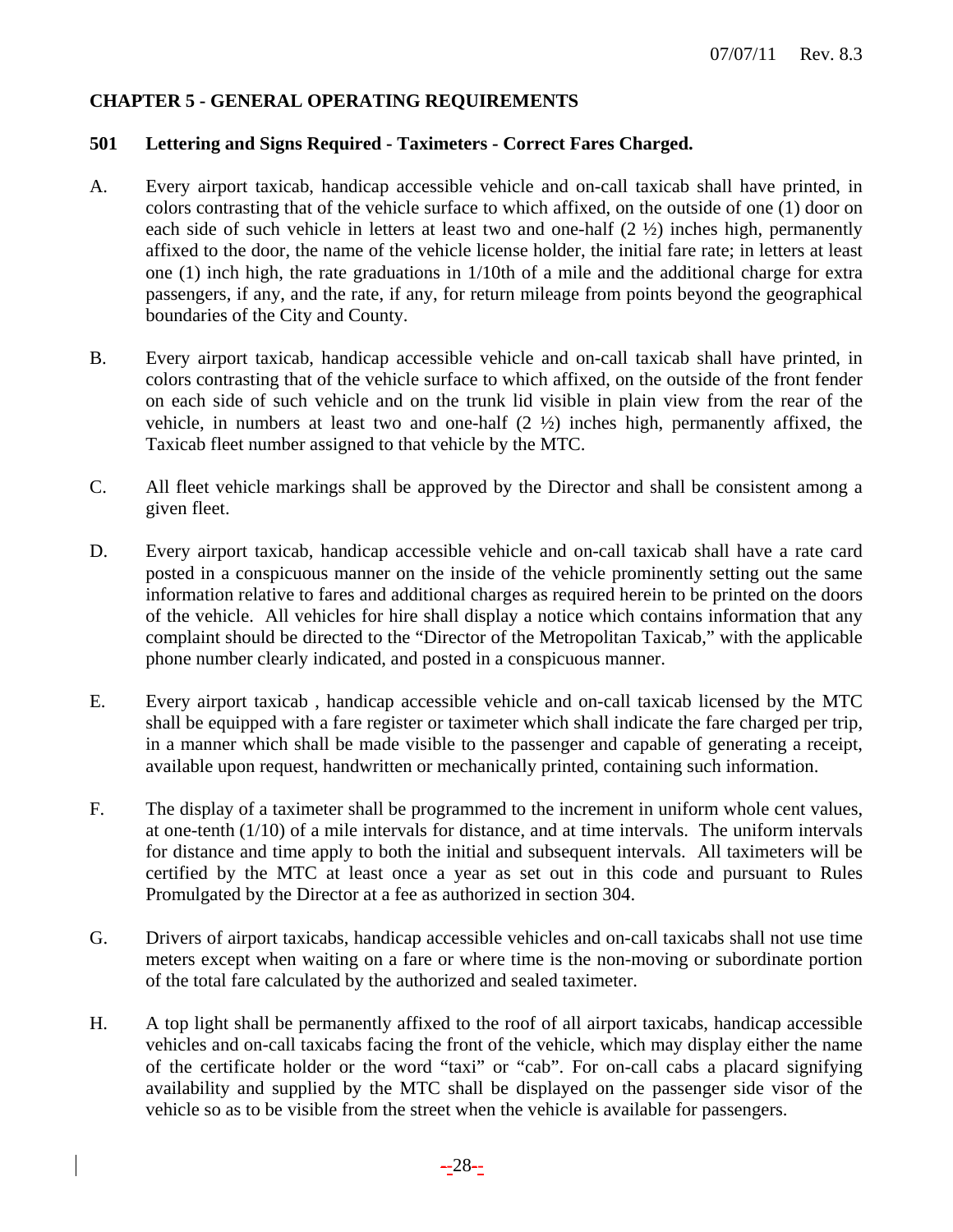- I. It shall be unlawful and a violation of this code to lease or drive an airport taxicab, handicap accessible vehicle or on-call taxicab which does not comply with the provisions of this code. Violation of subsections A through I of this section shall be a Class III violation.
- J. Unless otherwise provided in this code, it shall be a violation of this code to charge any greater amount than that indicated by the taximeter or fare register, plus additional charges for extra passengers, as indicated by the printing on the doors of the airport taxicab, handicap accessible vehicle or on-call taxicab as herein provided and any applicable airport fees. Any vehicle for hire containing a taximeter must run the meter on every trip without exception and if a flat fare is charged it must be less than the metered fare for any trip. In addition to any other penalties, fares charged in excess of the meter except for those mentioned herein shall require the entire fare including the metered fare to be refunded by the driver to the passenger.
- K. No taximeter rates shall exceed those indicated as follows:

| <b>Initial Fare:</b>          | \$2.50            |
|-------------------------------|-------------------|
| Per Mile:                     | \$2.00            |
| <b>Additional Passengers:</b> | \$1.00 each       |
| <b>Waiting Time:</b>          | $$24.00$ per hour |

- 1. Every vehicle for hire picking up passengers at Lambert St. Louis Airport shall pay a fee of \$1.00 per trip to the MTC upon exiting the airport parking area. Violation of this section will be a Class III violation.
- 2. All vehicles for hire picking up passengers at the airport must use a proximity card or similar device supplied by the MTC to exit the airport parking area and may not use a cash exit point unless the proximity card is not working. Using the cash line instead of the proximity card shall result in a ten dollar (\$10.00) administrative penalty per occurrence. *(Subsections added 2/11/11)*
- L. Rates for transportation services exceeding those published above or set by contractual agreements entered into by and between a certificate holder and any person, based on utilization of any or all of said certificate holder's vehicles for hire having vehicle licenses issued by the MTC, must be in writing and signed by the certificate holder or his authorized agent and the person with which the certificate holder proposes to contract. Violation of subsections J through L of this section 501 shall be a Class II violation.
- M. Drivers of vehicles for hire shall accept major credit cards for payment of fare. Failure or refusal to accept valid major credit card shall be a violation of this code. Certificate holders shall require all drivers operating under the authority of their certificates to accept major credit cards as payment of fares. The requirements of this section are limited to valid cards presented at the time of engagement of the service. Drivers, other than airport taxicab drivers shall not be required to accept payment from a third party. Credit card companies are not third parties for purposes of this section. Violation of subsection M of this section 501 shall be a Class IV violation.
- N. At a date to be determined by the Director, all processing of credit card charges shall be administered by the CCN holder or by a service with which the CCN holder shares a written contract for such administration, the records of which shall be maintained by the CCN holder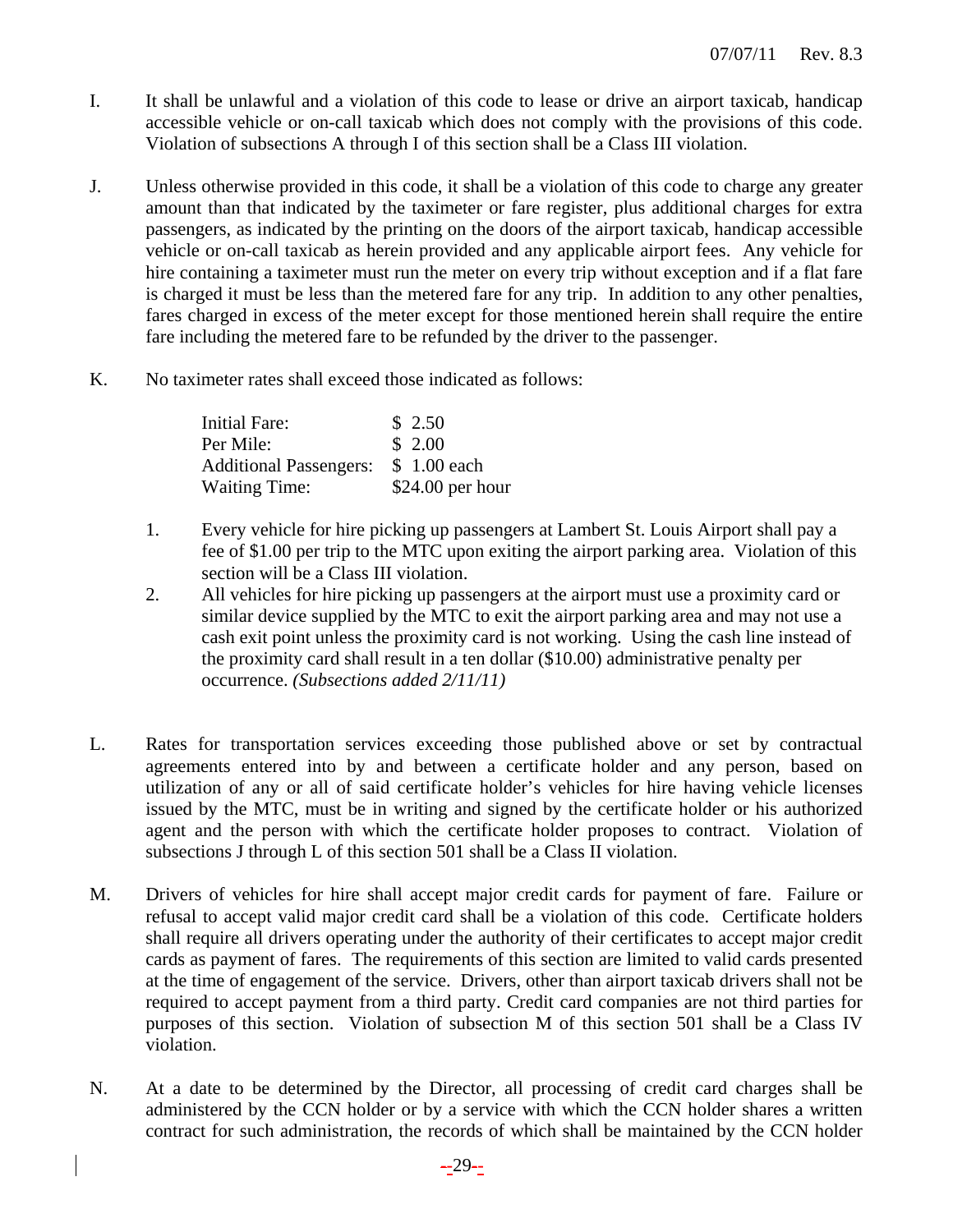for one year, in a form permitted by federal law, after the transaction is processed. These records must be made available for review by the Director upon request. Violation of subsection N of this section shall be a Class V violation.

O. Drivers of Taxicabs shall use the most direct route to the passenger's destination or at the passenger's option, a route of their choosing. Failure to take a passenger by the most reasonably direct route or route of the passengers choosing shall be a Class III violation of this code. Any drivers found to have violated this section shall, in addition to any other penalty be required to refund the fare charged.

## **502 Vehicle for Hire Stands and Parking Spaces - Soliciting.**

- A. The Director, after consultation with the controlling municipal or county authority may designate appropriate stands or stopping places for vehicles for hire. No vehicle for hire except while boarding or discharging passengers, or waiting for time to depart, shall stop, stand or park on any street or place except as shall be designated by the Director.
- B. While a vehicle for hire is on a public street or place, passengers shall be solicited by no other means than by having permanently affixed printed signs on the vehicle stating that the same is for hire and the rate of fare and by displaying the placard as required by Section 501.H.
- C. The driver of any vehicle for hire shall not solicit passengers by repeatedly and persistently driving such vehicle for hire in and about a short space.
- D. Violation of this section 502 shall be a Class IV violation.

## **503 Vehicle Appearance.**

- A. All vehicles for hire shall be clean and well maintained in appearance inside and out.
- B. All vehicles for hire shall be comfortable for the passengers and free of debris.
- C. If the vehicle for hire has a trunk, it shall be kept clear of articles to allow for luggage storage.
- D. Vehicles for hire should have no offensive odors.
- E. All vehicle licenses and driver's licenses shall be displayed as well as the approved or required signage of the MTC.
- F. The Director may promulgate rules further specifying the standards which shall be required to meet the requirements of this section.
- G. Violation of this section 503 shall be a Class IV violation.

## **504 Driver Appearance and Conduct.**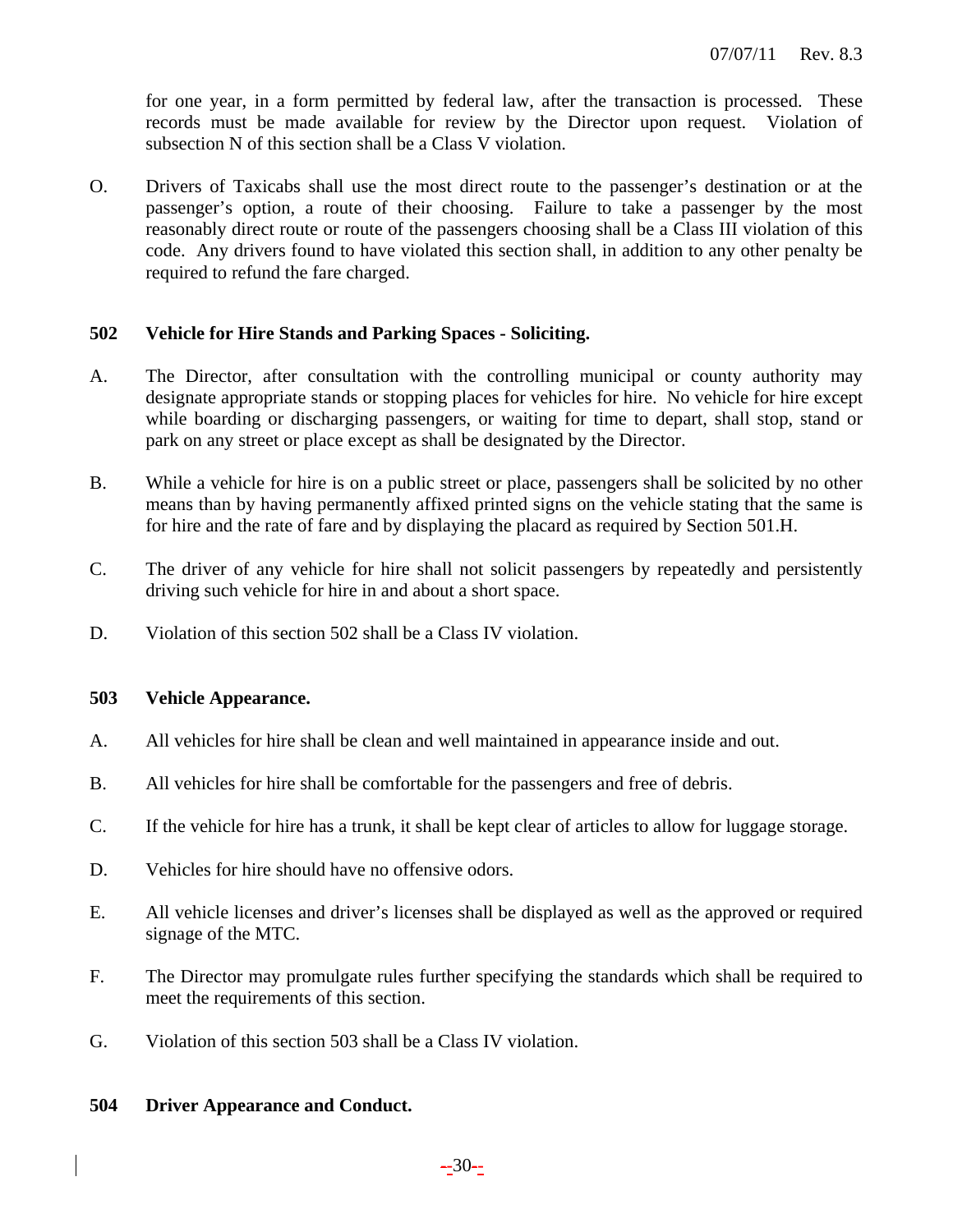- A. Drivers shall present a neat and orderly appearance and shall be clean in dress and in person.
- B. Upon application by a certificate holder, the Director may approve, which approval shall not be unreasonably withheld, an alternative attire for airport taxicab, handicap accessible vehicle and on call taxicab drivers as long as such approved alternative is used company wide by the CCN holder. Otherwise, such drivers shall wear the following:
	- 1. Black slacks, no jeans.
	- 2. Solid white, button up the front, collared, long or short-sleeved shirt.
	- 3. Solid black, closed toe shoes and socks.
	- 4. Baseball-style hat meeting the following requirements:
		- a. No writing or text shall appear on the hat except for the name and logo or insignia of the taxicab certificate holder employing the driver.
		- b. All hats worn by drivers of the same certificate holder shall have the same color scheme, except that, upon approval by the Director, special classes of drivers designated by the certificate holder may wear a hat of a different color.
		- c. All hats shall be worn with the visor forward.
	- 5. Solid black jacket or windbreaker. The only printing allowed is the name and logo of the certificate holder that employs the driver.
	- 6. Solid black or white sweater may also be worn.
	- 7. During the period of May 1<sup>st</sup> through October 1<sup>st</sup> drivers may wear clean solid white shortsleeved collared polo type golf shirts. The only printing allowed is the name and logo of the taxicab certificate holder that employs the driver.
	- 8. Courtesy vehicle drivers shall wear such uniforms as are approved by the Director after application by the certificate holder.
	- 9. Premium sedan drivers shall wear a dark suit (or dark sport coat and slacks) with a white long-sleeved shirt and tie with plain, shined, closed-toe shoes and socks.
- C. Drivers shall not sleep in vehicles for hire.
- D. Drivers shall not use cellular or other portable telephones, or blue tooth headsets or devices, or hands free headsets or devices, or ear plugs of any kind while in the presence of passengers, whether loading, in the vehicle, or unloading, or while passengers are present and the vehicle is moving or otherwise upon a public thoroughfare. Drivers whose vehicles have broken down while on a public thoroughfare may use cell phones only to summon assistance. Cell phones may also be used to summon assistance in the event of illness or accident. Texting while operating the vehicle will result in a Class I violation.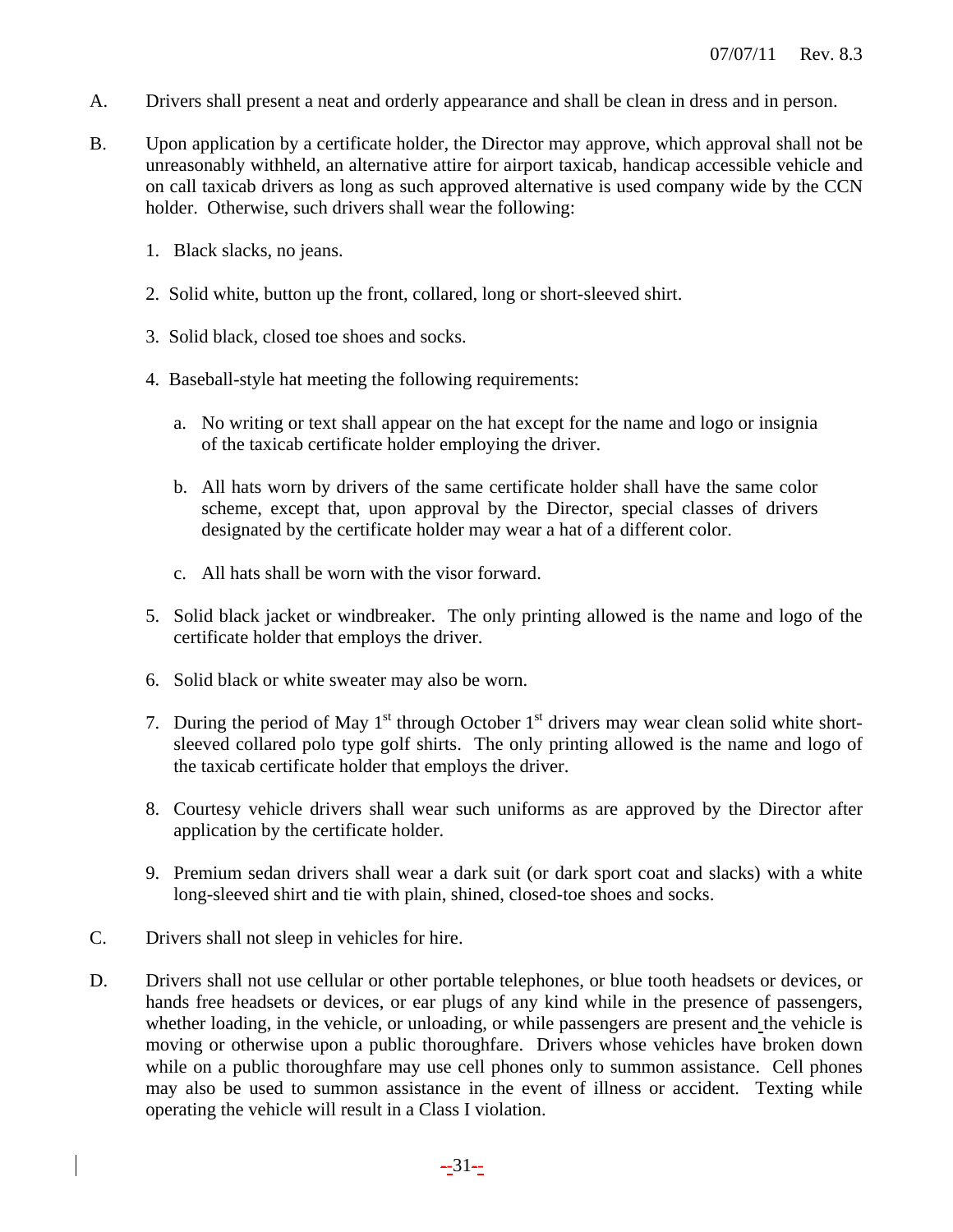- E. No driver may withdraw to a greater distance than ten (10) feet of his/her vehicle while on duty and parked at a taxicab stand or other authorized public place, the only exceptions being that a driver may withdraw to a greater distance than ten (10) feet during an emergency wherein the life or property of any individual is threatened; or only for a period not to exceed fifteen (15) minutes for a physical necessity.
- F. Drivers shall display a professional demeanor at all times while on duty or in the presence of passengers or members of the public; public confrontations as defined in the Director's Rules will be considered a Class II violation of these rules and may result in suspension or loss of license.
- G. No driver of a vehicle for hire while on duty may possess on his person or in any vehicle for hire any scanner, radar detector, or other device designed or altered to permit interception of transmissions not specifically initiated by the vehicle license holder or certificate holder of the receiving vehicle and intended for its driver.Any scanner discovered in violation of this subsection shall be seized by the MTC and held through adjudication and it will be destroyed upon the citation being upheld or admitted. This shall be a Class I violation and result in immediate revocation.
- H. Smoking shall not be permitted in vehicles for hire or within five (5) feet of the vehicle at any time.
- I. Drivers shall report immediately any known vehicular deficiencies to the CCN holder. The CCN holder shall keep a record of such reports for one calendar year from the date of the report and shall produce such on the request of the Director. The CCN holder shall repair such deficiencies as soon as reasonably possible.
- J. Drivers shall be required to comply with all Federal, State and local traffic laws and ordinances and shall operate any vehicle permitted under the authority of the MTC safely at all times. Drivers must carry their MTC license, appropriate State operator's license and proof of insurance for the vehicle and must surrender same on request to a MTC agent or law enforcement agent.
- K. Drivers shall be required to comply with the Lambert St. Louis International Ground Transportation Rules and Regulations Ordinance 64406 at all times while on Airport Property. Airport Property shall mean Lambert-St. Louis International Airport, which is owned and operated by the City of St. Louis, including, but not limited to its roads, ramps, curbs, parking facilities, terminals, concourses, buildings and other Airport facilities.
- L. A driver shall not dismiss, discharge, or otherwise require any passenger to leave the vehicle other than at the passenger's requested destination without cause. For this purpose, "cause" means the vehicle has become disabled, or the passenger has become disorderly or has refused to pay the authorized fare. A driver who requires a passenger to leave the vehicle other than at the passenger's requested destination shall do so only at a well-lighted public place, or (if the vehicle has become disabled) into another vehicle for hire, and shall immediately notify his or her affiliated company of all the details of the incident.
- M. A driver may not refuse a fare due to the gender, race, religion, sexual orientation or any protected status of a prospective passenger.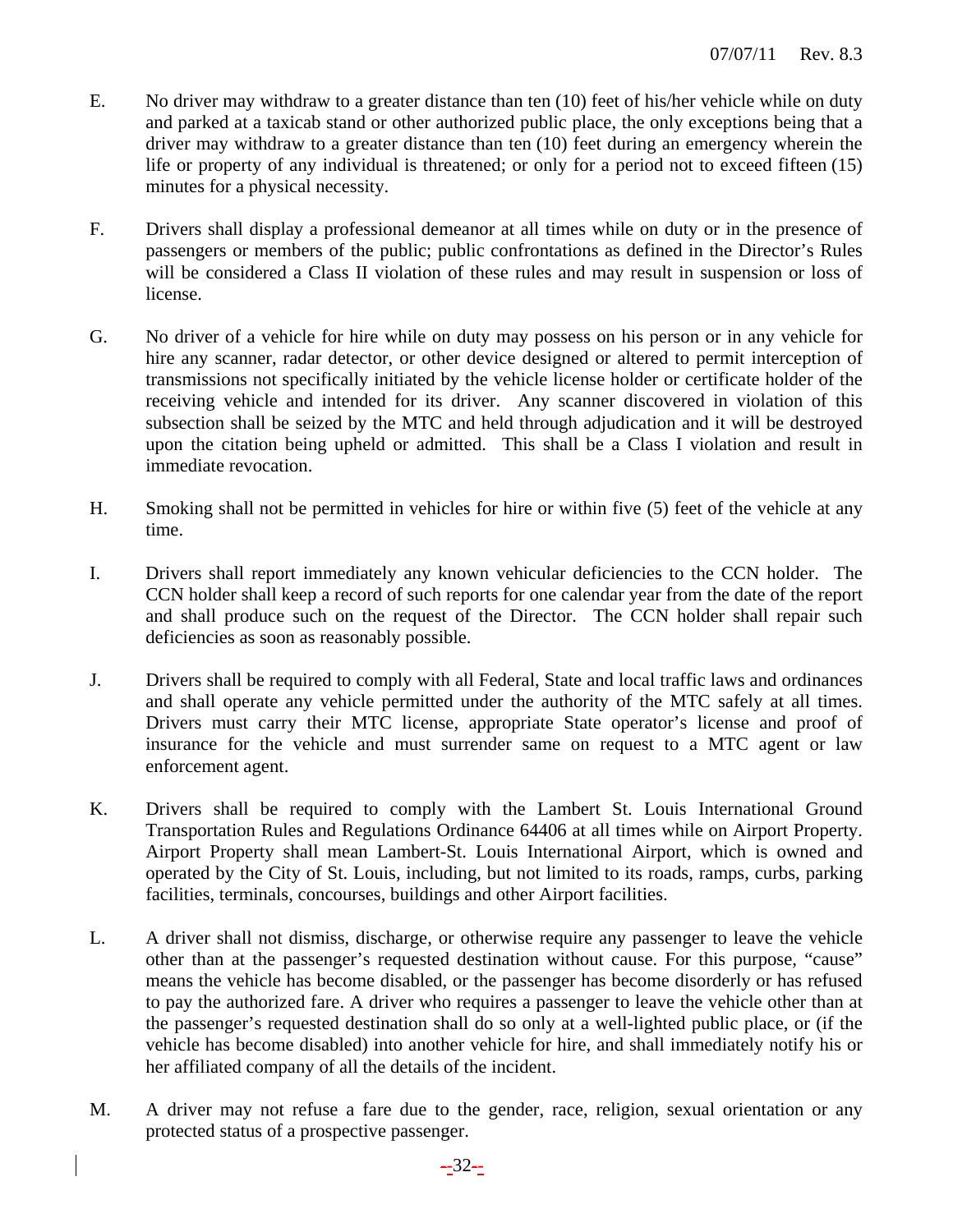- N. Each vehicle driver shall, upon the request of the passenger making payment, and upon receipt of full payment for the authorized fare, give a receipt to the passenger making the payment.
- O. While on duty, only bonafide passengers shall be permitted to enter any MTC permitted vehicle. Drivers shall not allow non-passengers or un-authorized persons to enter the vehicle without the express written authorization of the CCN Holder as approved by the Director. Such authorization shall be presented to any enforcement personnel upon request.
- P. Any property left by a passenger in the vehicle shall be reported by the driver to his or her affiliated company within 30 minutes after its discovery. The CCN holder will make every effort to return to the passenger the property in question within 24 hours.
- Q. Drivers are responsible for keeping his or her current address and telephone number on file with the MTC. Changes in physical address, telephonic and electronic contact information must be furnished to the MTC, in writing, within seven (7) days of the change becoming effective.
- R. Drivers and their vehicles will be subject to random inspection by the Director and his agents at any time with or without prior notice.
- S. All Drivers shall display on their person at all times while on duty the MTC issued drivers license. Failure to wear the license shall be a violation of this section 504.
- T. Any driver failing a periodic drug test whether required by the CCN holder or the MTC shall be subject to immediate license revocation.
- U. The Director may promulgate rules further specifying the standards to meet the requirements of this section.
- V. Unless otherwise specified, violation of this section 504 shall be a Class III violation.

### **505 Animals in Vehicles for Hire.**

- A. Drivers of vehicles for hire shall allow passengers to be accompanied by service animals. Drivers shall also allow passengers to carry with them small animals, when such animals are securely enclosed in a box or cage designed for holding such animal and capable of being held on the lap of the passenger.
- B. Violation of this section 505 shall be a Class IV violation.

## **506 - Leases and advertising**

A. Only a CCN holder may obtain a permit for and lease a vehicle to be operated as a vehicle for hire. Owners of vehicles operating on a permit with a CCN holder may not sublease the vehicle without first obtaining a CCN. Any vehicle for hire owner operating a sublease without a CCN will be operating in violation of the VHC as will any sub lessee. Any violation shall result in the revocation of the MTC license of said violator. CCN holders are responsible for keeping the MTC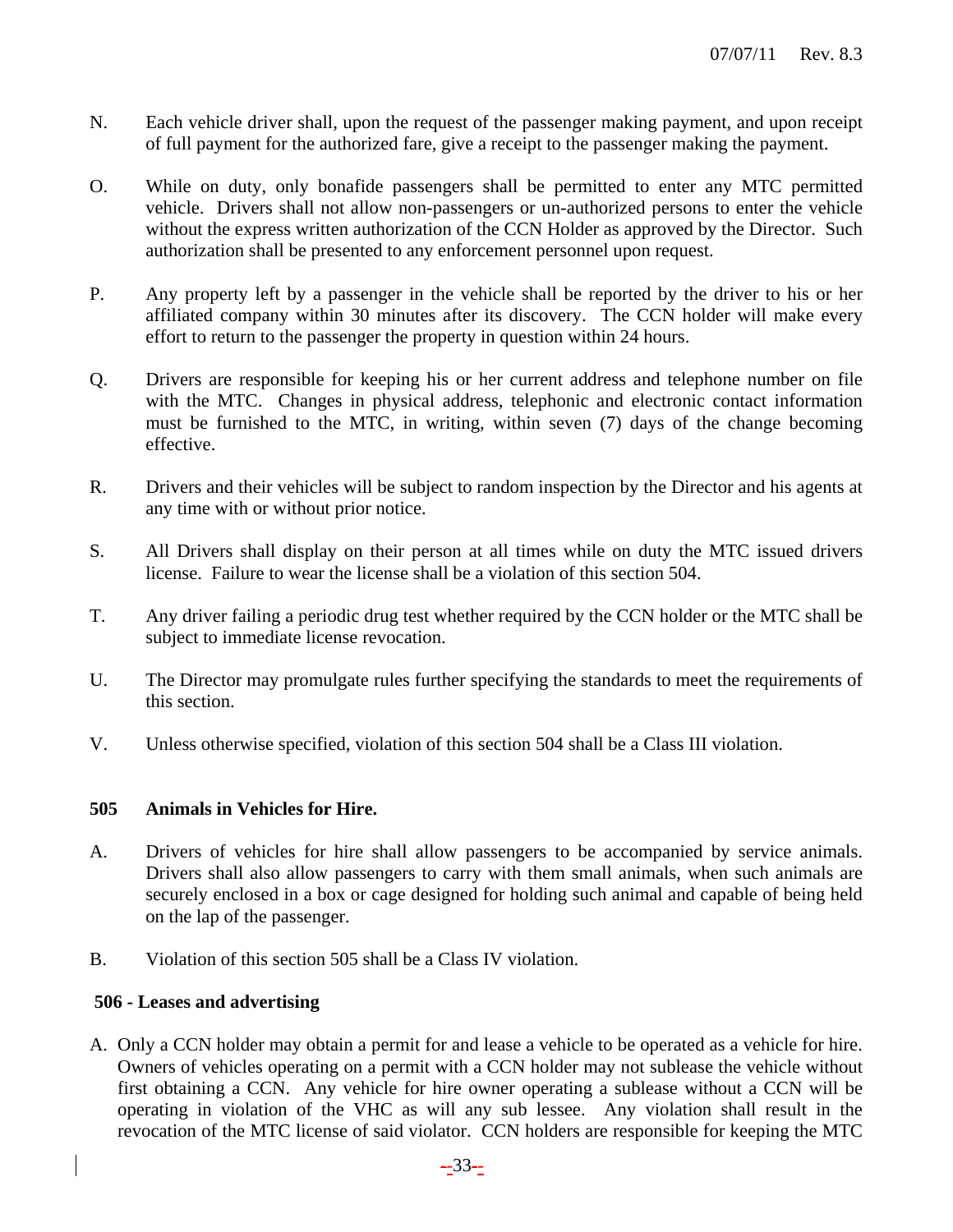apprised of the names and addresses of their lessees and any changes must be updated within 24 hours. CCN holders which violate this subsection will be cited with a Class II violation of the VHC on the first violation. Subsequent violation of the same type will result in revocation of the CCN.

- B. An owner of a vehicle for hire who wishes to have the owner's vehicle operated during hours that the owner will not be driving the vehicle may arrange for the lease of the vehicle to another MTC licensed driver through the CCN holder under whose permit the vehicle is operated at a price agreed upon between the parties. The MTC must be apprised of all such leases as in section 506 A with the same penalties.
- C. An owner of a vehicle for hire may advertise that owner's service, however, in so doing the name of the CCN holder under whose permit the owner is operating must appear prominently in the advertising in 16 point type so that it is clear to the public that the CCN holder is the party responsible to the MTC for the supervision of the vehicle and its operator.
- D. Violations of this section shall be Class II violations. *(section added 11/17/10)*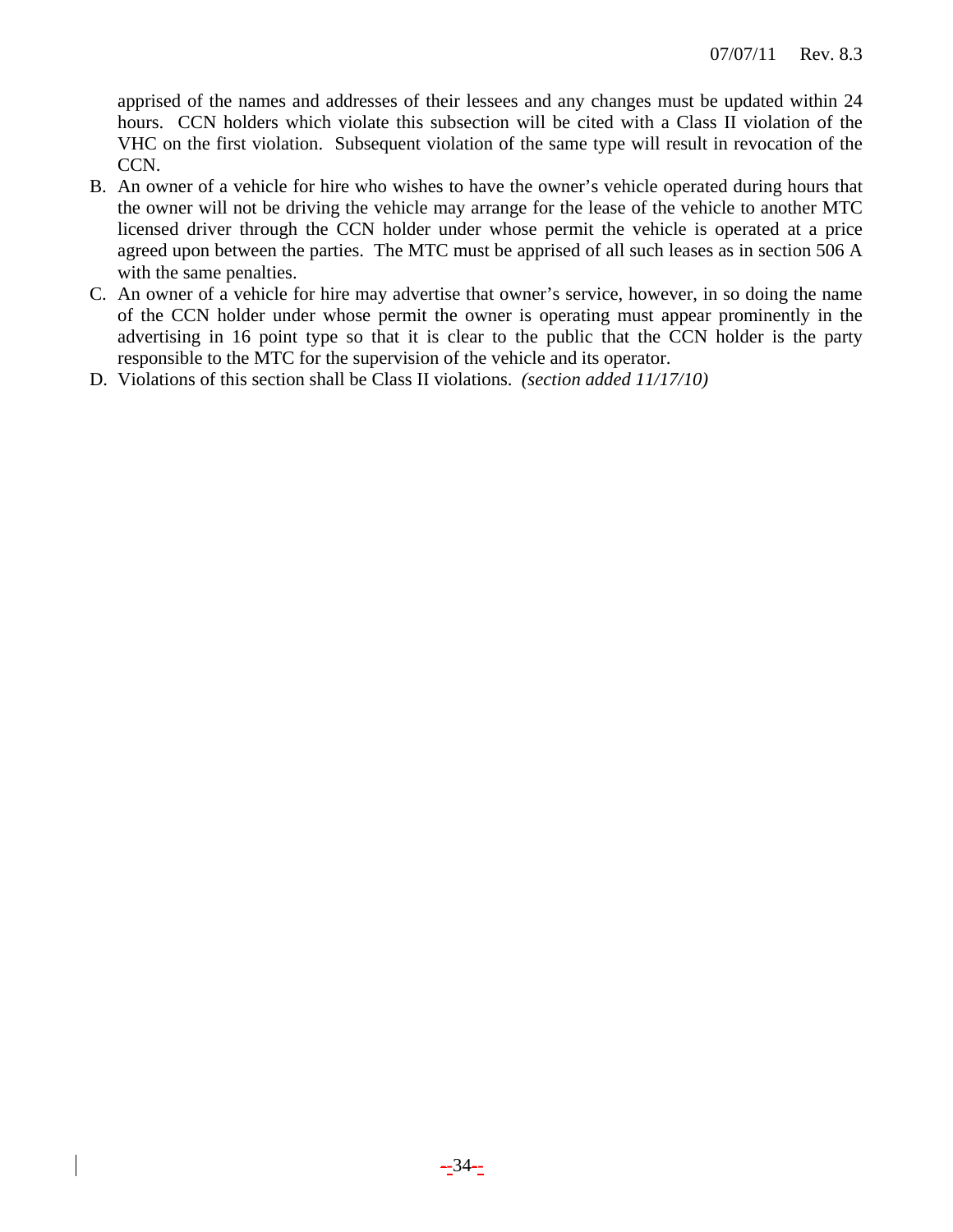## **CHAPTER 6 – SPECIAL REQUIREMENTS**

## **601 Director's Authority with Regard to Special Requirements**

A. The Director may enact specific rules for the enforcement of all the requirements of this chapter.

## **602 Special Requirements for Airport Taxicabs.**

- A. Airport Taxicabs shall be no older than nine (9) model years while in service.
- B. No Airport Taxicab shall be entered into service older than six (6) model years.
- C. No taxicab shall be entered into service without first registering the vehicle as a taxicab within the jurisdiction of the MTC through the Missouri Department of Revenue as assigned and directed by the MTC. Such registration shall be properly maintained, a copy of which shall be retained with the vehicle and the license plate properly displayed at all times while the vehicle is in service. Registration shall be the responsibility of the owner of record of the vehicle.
- D. No applicant shall be eligible to receive a CCN or a MTC driver's license or a permit for an airport taxicab unless such applicant has first been approved by the Lambert St. Louis Airport Authority in accordance with all of its rules and procedures which approval must be provided to the MTC; and has successfully completed a training class designated by the Director.
- E. No person who has been issued an airport taxicab permit by the Director may sublease or otherwise transfer such permit to any other person.
- F. Each person who holds a CCN for an airport taxicab shall be responsible that at least one airport taxicab permitted under that certificate is providing service to persons using the airport at all times. If the Director, after investigation, determines that any person has failed to comply with the provisions of this paragraph, the Director may take appropriate action, including initiation of CCN and vehicle permit revocation proceedings, against such person.
- G. No airport taxicab shall transport any passenger except those originating from or terminating at the airport. No airport taxicab shall stage at any hotel queue, cab stand, or any location other than the airport, provided, however, an airport taxicab may take a return fare to the airport if there is no other cab available at the drop off location or if specifically summoned by a passenger.
- H. Drivers of airport taxicabs shall accept airline transportation vouchers from inconvenienced airline passengers as payment for airport taxicab fares as outlined in Lambert - St. Louis Airport Ground Transportation Rules and Regulations.
- I. It shall be a Class II violation of this code for an airport taxicab holding the first position in the queue at the airport to refuse a fare.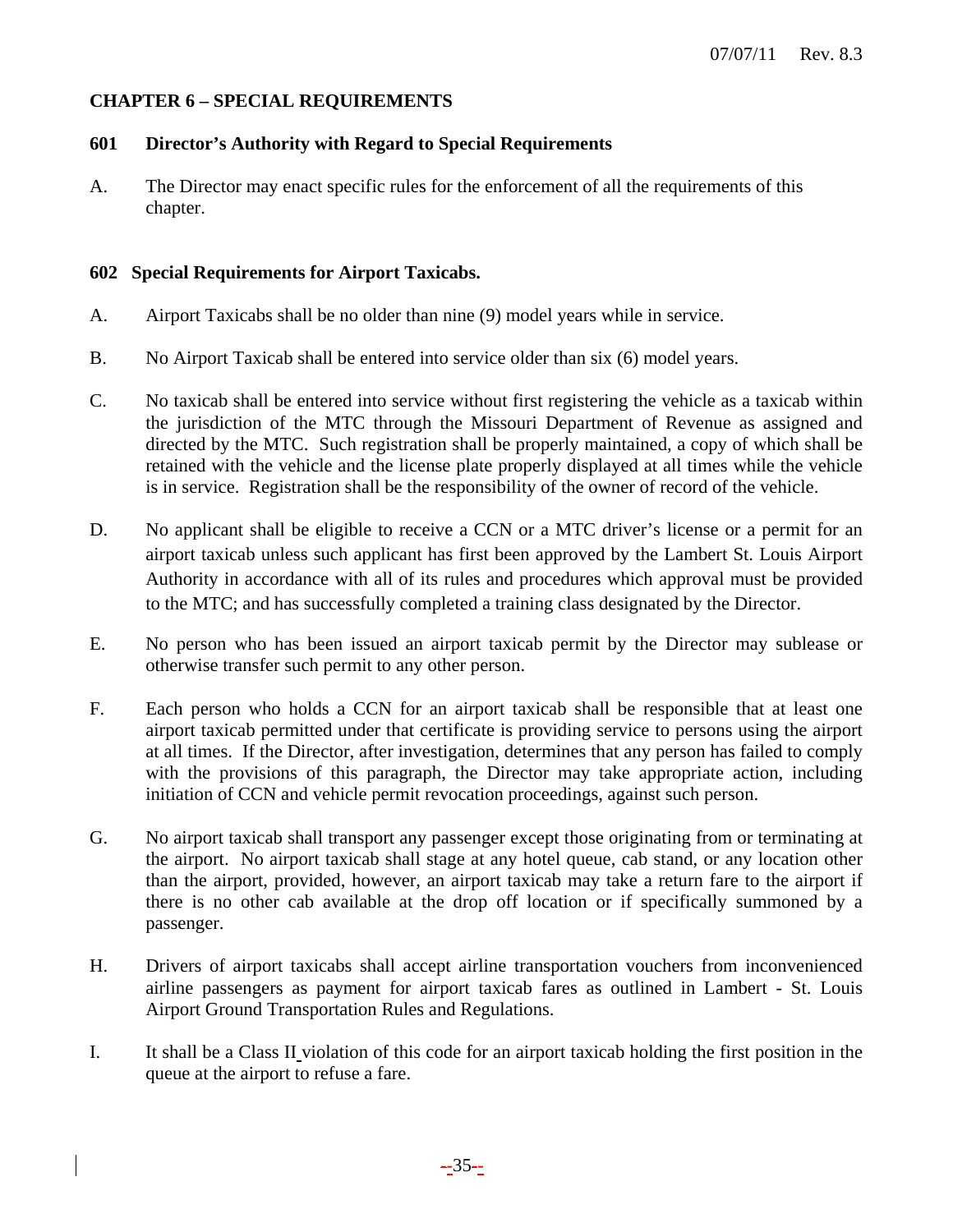- J. Drivers of airport taxicabs shall be required to utilize the MTC issued proximity card and system when picking up passengers or delivering passengers to Lambert St. Louis International Airport and at all times when entering or exiting airport terminals. Failure to use the proximity card access system by any airport taxicab driver when accessing the airport will result in penalties hereunder as well as additional administrative fees.
- K. Violation of this section 602 shall be a Class III violation unless otherwise specified.

## **603 Special Requirements for On-Call Taxicabs.**

- A. On-call taxicabs shall be no older than nine (9) model years while in service.
	- 1. No on-call taxicab shall be entered into service older than six (6) model years.
- B. No on-call taxicab shall be entered into service without first registering the vehicle as a taxicab within the jurisdiction of the MTC through the Missouri Department of Revenue as assigned and directed by the MTC. Such registration shall be properly maintained, a copy of which must be retained with the vehicle and the license plate properly displayed at all times while the vehicle is in service. Registration shall be the responsibility of the owner of record of the vehicle.
- C. Each person who holds a CCN for an on-call taxicab shall be responsible that at least one oncall taxicab licensed under that certificate is providing twenty-four (24) hour service.
- D. Each on-call taxicab certificate holder is required to have and maintain a separate nonresidential business office at which can be found at all times a responsible representative of that certificate holder and to which can be directed any reports of lost articles, complaints, inquiries, and related matters, and shall maintain a listing in at least one business directory as is commonly available to the public. A CCN holder must also have a telephone attended twenty four (24) hours a day, seven (7) days a week.
- E. It shall be a Class II violation of this code for an on-call taxicab holding the first position on a taxicab stand to refuse a fare.
- F. It shall be a Class II violation of this code for an on-call taxicab to station at the airport without first having been called for by a specific passenger, nor shall any on-call taxicab pick up any passenger other than the specific passenger, and guest of said passenger, for whom the on-call taxicab was dispatched.
- G. When waiting for a passenger at the airport as permitted under this code, an on-call taxicab driver shall display the surname of such passenger prominently in the rear, side window of the vehicle, or held by hand or otherwise as determined by the Director.
- H. Any on-call taxicab certificate holder that provides service between two points based on a flat rate or consistent rate must display such rates permanently affixed to, either the right rear quarter-panel of or prominently posted in the interior of, all on-call taxicabs authorized by that certificate holder's CCN. In no event may such a flat rate exceed the meter rate to any destination.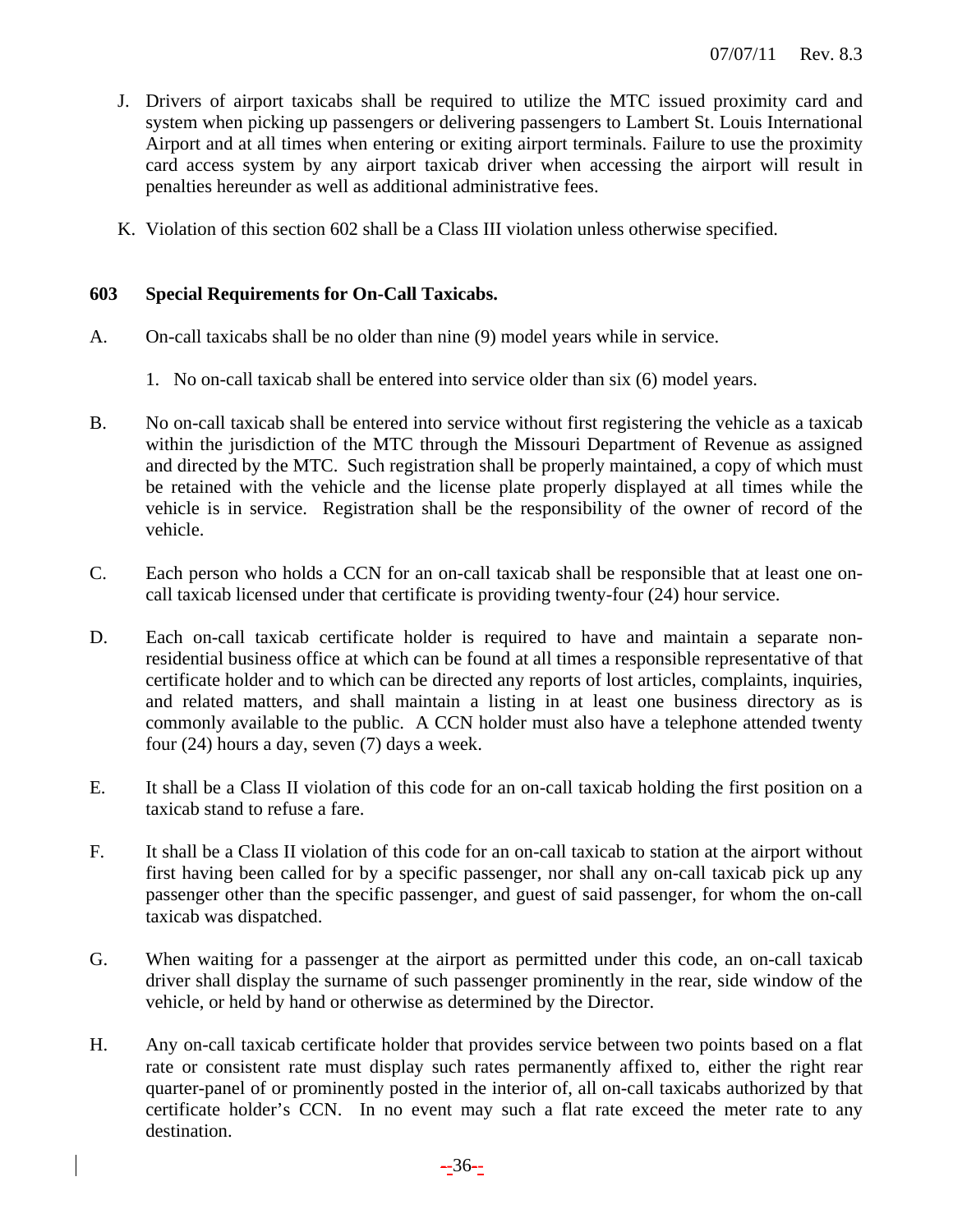- I. If the Director, after investigation, determines that any person has failed to comply with the provisions of this section, and such failure is either repetitive or particularly egregious the Director may take appropriate action against such person, including revocation of the appropriate CCN and subject vehicle licenses.
	- L. Drivers of airport taxicabs shall be required to utilize the MTC issued proximity card and system when picking up passengers or delivering passengers to Lambert St. Louis International Airport and at all times when entering or exiting airport terminals. Failure to use the proximity card access system by any airport taxicab driver when accessing the airport will result in penalties hereunder as well as additional administrative fees.
	- J. Violation of this section 603 not falling under I, above, shall be a Class III violation unless otherwise specified.

#### **604 Special Requirements for Premium Sedans.**

- A. Premium sedans shall be no older than five (5) model years while in service.
	- 1. No premium sedan shall be entered into service older than two (2) model years.
- B. Premium sedans shall bear a permit of the size, color, and other specification as determined by the Director, permanently affixed as specified by the Director. The car shall bear no other markings.
- C. The fact that a premium sedan driver is stationed on, or within twenty-five hundred (2,500) feet of, a hotel or business property, whether or not on private property, without a written trip ticket in the vehicle shall constitute prima-facie evidence that the driver is operating an illegal taxicab service.
- D. Premium sedan drivers must be summoned to hotels or businesses solely at the request of the passenger.
- E. Premium sedans are required to operate strictly by prearranged contract with the specific passenger being transported and his guests. Contracts must be arranged at least sixty (60) minutes prior to pick up.
- F. Any premium sedan parked on hotel, or business property or across the street from a hotel, or business property with or without consent of the property owner - must maintain written evidence in the vehicle (in the form of a trip ticket or written contract) of having been summoned to provide service for this specific date, time, and trip.
- G. Written evidence of having been summoned by the passenger, by MTC-authorized hotel personnel or by a representative of the business, must be available for inspection by the Director or his designees. Lack of such written evidence shall constitute prima facie evidence that the driver is operating an illegal taxicab service.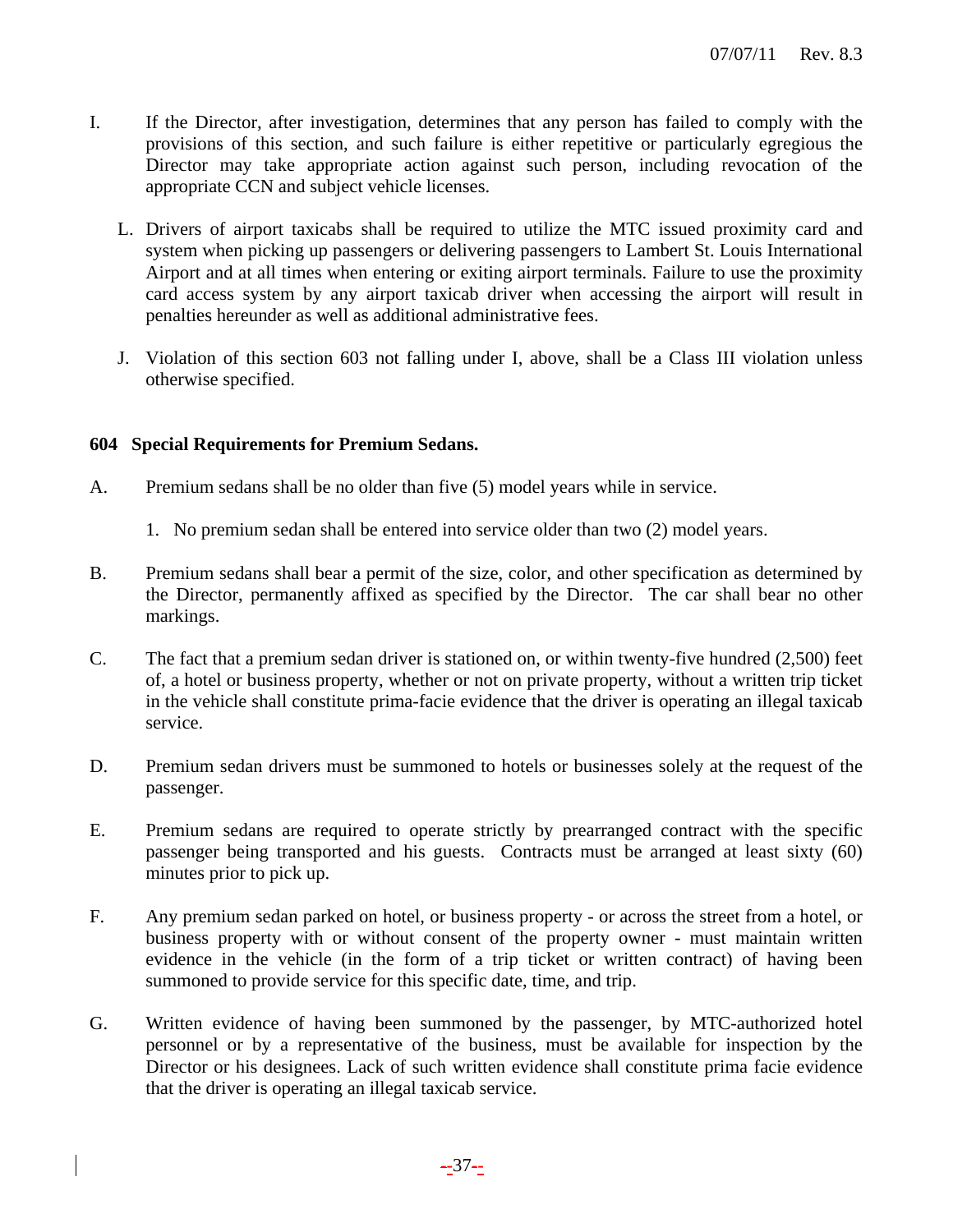- H. When waiting for a passenger at any designation, a premium sedan driver shall display the surname of the passenger prominently in the rear side window of the vehicle or held by hand or otherwise as determined by the Director.
- I. Violation of sub-sections B through H of this section 604 shall be Class II violations of this code.
- J. It shall be a Class II violation of this code for a premium sedan to station at the airport without first having been called for by a specific passenger.
	- 1. Nor shall any premium sedan pick up any passenger other than the specific passenger, and guest(s) of said passenger, for whom the premium sedan was called.
- K. Drivers, their vehicles as well as company offices and trip records will be subject to random inspection by the Director and his Agents at any time with or without prior notice.
- L. Vintage premium sedans shall meet the qualifications set forth in the definition. An application for vintage status must be made on an individual vehicle basis to the Director and granting of vintage status shall be at the sole discretion of the Director. Vintage premium sedans are exempt from the in-service and aging requirements of this section.
- M. Unless otherwise specified, violation of this section 604 shall be a Class III violation.

# **605 Special Requirements for Commercial Shuttles**

- A. Commercial shuttles are limited to designated locations as pre-filed with the Director.
- B. Commercial shuttles may not "stage" or stand in the area for more than ten (10) minutes for the purposes of boarding or disembarking passengers unless otherwise approved by the Director.
- C. It shall be a Class II violation of this code for a commercial shuttle to enter a taxicab stand.
- D. The fact that a commercial shuttle driver is stationed in front of or across the street from a hotel or motel, or within twenty-five hundred (2,500) feet of a recognized taxicab stand shall constitute prima-facie evidence that the driver is operating an illegal taxicab service which shall be a Class II violation of this code.
- E. Unless otherwise specified violation of this section 605 shall be a Class IV violation.

#### **606 Special Requirements for Non-Emergency Medical Transport Vehicles.**

- A. As of September 30, 2010, any non-emergency medical transport vehicle that is not wheelchair accessible shall not be entered into service older than nine (9) model years. All vehicles presently in service shall be phased out as follows:
	- 1. As of September 30, 2010, no vehicle shall be older than nine (9) years.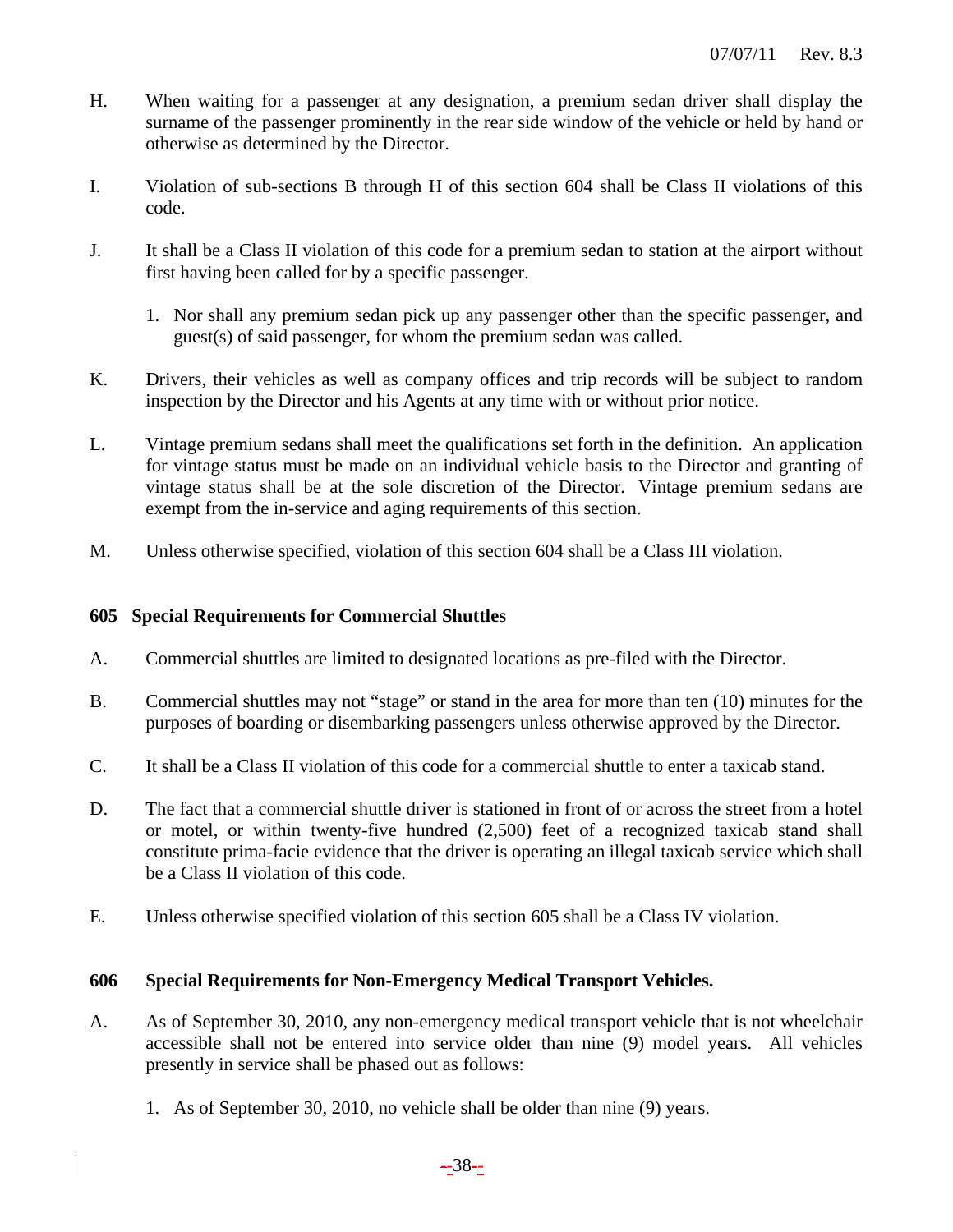- B. Non-emergency medical transport vehicles shall bear identifying marking(s) of content, size, color, and other specification as determined by the Director, permanently affixed as specified by the Director. The car shall bear no other markings except for precautionary signage.
- C. Drivers shall wear such uniforms as determined by the Director.
- D. It is the non-delegable responsibility of each non-emergency medical transport vehicle driver to ensure and make certain that passengers properly utilize safety restraints (seat belts).
- E. All wheelchair accessible vehicles shall be no older than twelve (12) model years while in service.
- F. A stretcher van shall not transport a passenger that, in the opinion of a licensed medical professional, would require medical care or monitoring during such transport. Violation of this subsection shall be a Class II violation.
- G. Unless otherwise specified, violation of this section 606 shall be a Class IV violation.

# **607 Special Requirements for Airport Shuttles**.

- A. Airport shuttles are limited to designated locations outside the airport grounds as pre-filed with and approved by the Director. These shuttles may not "stage" or stand in the area for more than ten (10) minutes for the purposes of boarding or disembarking passengers unless approved by the Director.
- B. It shall be a violation of this code for an Airport shuttle to enter a taxicab stand. The fact that an Airport shuttle driver is stationed in front of or across the street from a hotel or motel, or within five hundred (500) feet of a recognized taxicab stand shall constitute prima-facie evidence that the driver is operating an illegal taxicab service.
- C. Violation of this section 607 shall be a Class II violation.

#### **608 Special Requirements for Horse-Drawn Carriages**.

- A. All restrictions and requirements for motorized vehicles contained in the Revised Statutes of Missouri shall apply to carriages except those which by nature could have no application.
- B. All restrictions and requirements for animal-driven vehicles and slow-moving vehicles contained in the Revised Statutes of Missouri or the Code of State Regulations shall apply to carriages except those which by nature could have no application.
- C. Carriages shall abide by any ordinance pertaining to slow-moving or animal-driven vehicles within the respective political subdivision of which they are specifically operating and concurrently within the boundaries of the MTC's jurisdiction.
- D. Safety and Health: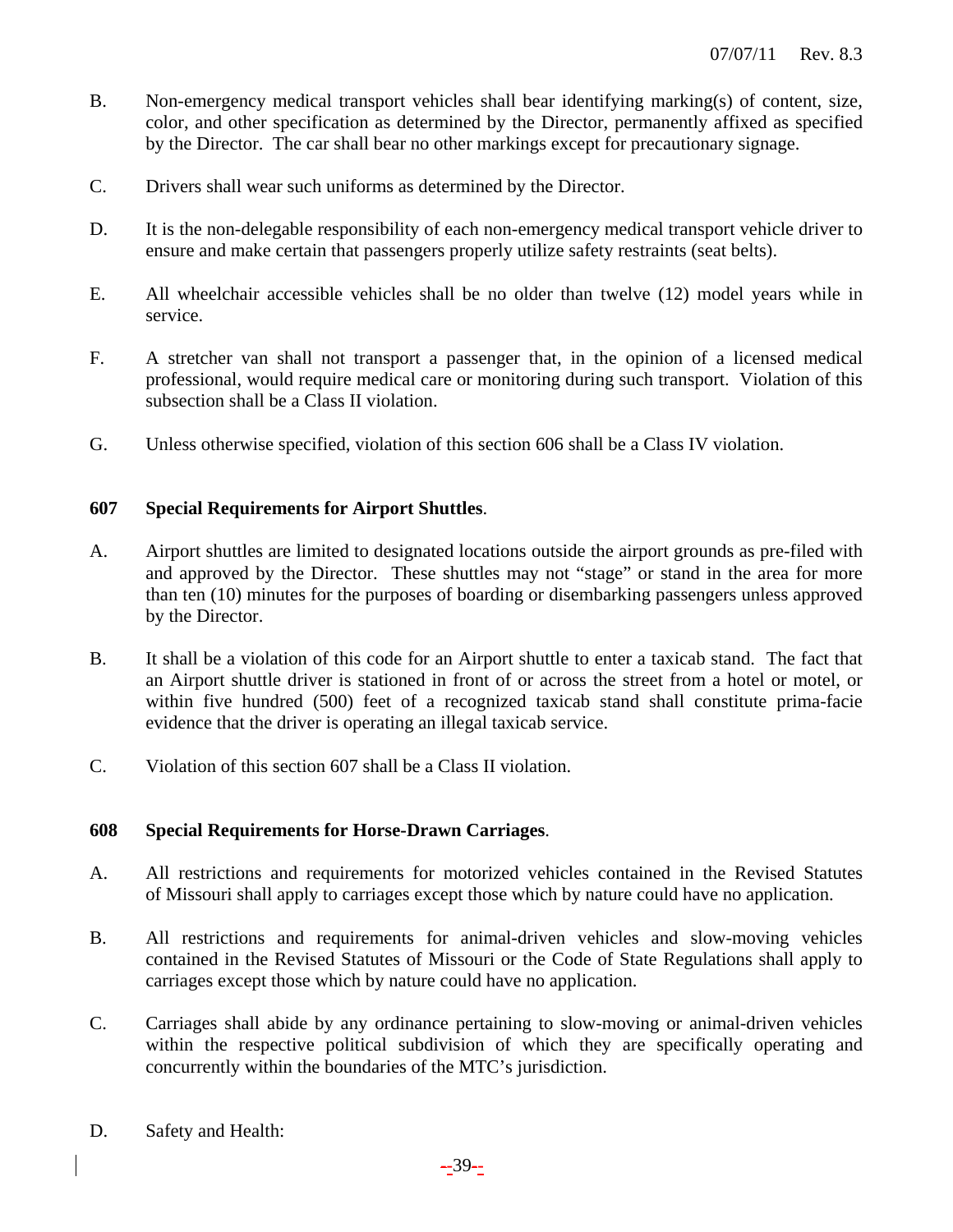- 1. All horse or other animals used to draw vehicles for hire in the MTC's jurisdiction must have been examined by an appropriately licensed doctor of veterinary medicine within seven (7) days of application for a license or renewal and be certified by the examining veterinarian to be able to perform the tasks it will called upon to perform.
- 2. Such animals shall also be made available for examination by a veterinarian upon fortyeight (48) hours' notice.
- 3. The MTC may inspect the stabling facilities, feed supply and health records of such animals at its discretion.
- 4. Permit holders must also provide to the MTC the address where its animals are to be stabled. This information must be kept current and any changes of address must be supplied to the MTC within seven (7) days of becoming effective.
- 5. Failure to allow such examination or inspection or the failure of such an examination or inspection by an operator shall be grounds for suspension of the operating permit issued hereunder.
- 6. Each harness shall be equipped with a leather diaper. Each operator of a horse-drawn vehicle shall ensure that any feces deposited on the public right-of-way or any private property within the City is cleaned up immediately after such deposit or as soon thereafter as is reasonable.
- 7. Each CCN holder is required to maintain stopping areas which will be free of feces and which must be regularly sprayed with disinfectant to prevent stench from urine.
- 8. A horse may not be used for work if it has any open or unhealed cuts or wounds.
- 9. Horses or other animals will not be allowed to work in dangerous or extreme weather conditions.
- 10. The driver shall at all times be responsible for the proper and humane care and treatment of the horse under his or her direct supervision and control.
- E. Operation:
	- 1. All carriage drivers shall obey all traffic laws while operating on public streets.
	- 2. The carriage shall not operate during the weekday rush hours of 7:00 a.m. to 9:00 a.m. and 4:00 p.m. to 6:00 p.m. on public streets.
	- 3. Any person who operates any such animal-driven vehicle during the hours between sunset and one-half hour before sunrise, and at all other times as conditions of poor visibility exist, shall cause the front and rear lights of the carriage to be in operation.
	- 4. Carriages are hereby prohibited from use of limited access highways.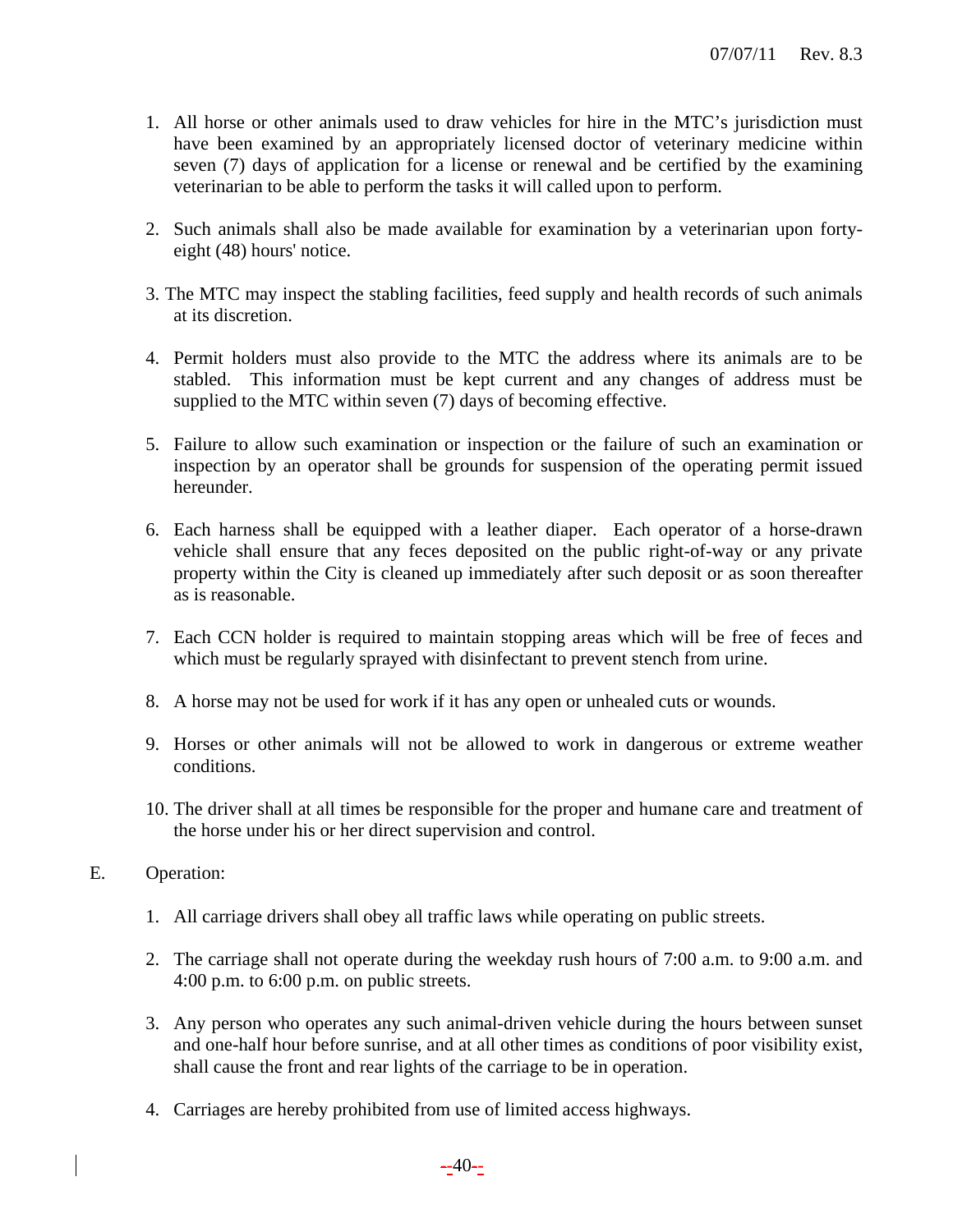- 5. For the purpose of taking on and discharging passengers, a horse-drawn vehicle shall stop at the far corner of all intersections, and while so stopped shall keep as close to the right-hand curb as practicable, and shall take on and discharge passengers as quickly as possible, so as not to unreasonably interfere with traffic.
- 6. The carriage drivers shall not permit the speed at which any horse drawn carriage is driven to exceed a walk.
- 7. Drivers must display their MTC license at all times on the rear of the driver's seat between the center and the right side of seat, in clear view from the rear seating area.
- 8. Drivers must have his or her valid, state-issued driver's license in his or her possession at all times while operating a carriage.
- 9. No one shall unbridle a horse while the horse is connected to any horse-drawn vehicle.
- 10. No driver shall abandon his carriage, permit another to drive for him or her, except an apprentice, or permit any passenger to ride in the driver's seat.
- 11. No driver shall permit more passengers in a carriage than it has been designed to carry.
- 12. No person shall be permitted to stand or ride on any part of the carriage while in motion, except seated inside the carriage.
- 13. Drivers shall take all necessary precautions to prohibit such activity, including safely bringing the carriage to a stop until the situation has been corrected.
- 14. All passengers must remain seated except when loading or unloading.
- 15. No carriage operation will be conducted within twenty-five hundred (2,500) feet of or from one hour before until one hour after any major sporting or public event which requires police assistance to monitor traffic congestion or traffic flow.
- 16. No carriage operation will be conducted when ordered by any emergency services or public safety official.
- F. Training:
	- 1. New drivers must successfully complete a driver training program to be developed and implemented by the respective company and approved by the Director. The driver training program must include, but is not limited to, the following topics: grooming the horse; cleaning the harness and padding; fitting the bridle, bit, and harness to the horse; hitching the horse to the carriage; applicable laws and rules for carriage operation; and the safe and humane operation of the carriage on public streets.
	- 2. The driver training program must include a practical examination demonstrating proficiency in the curriculum.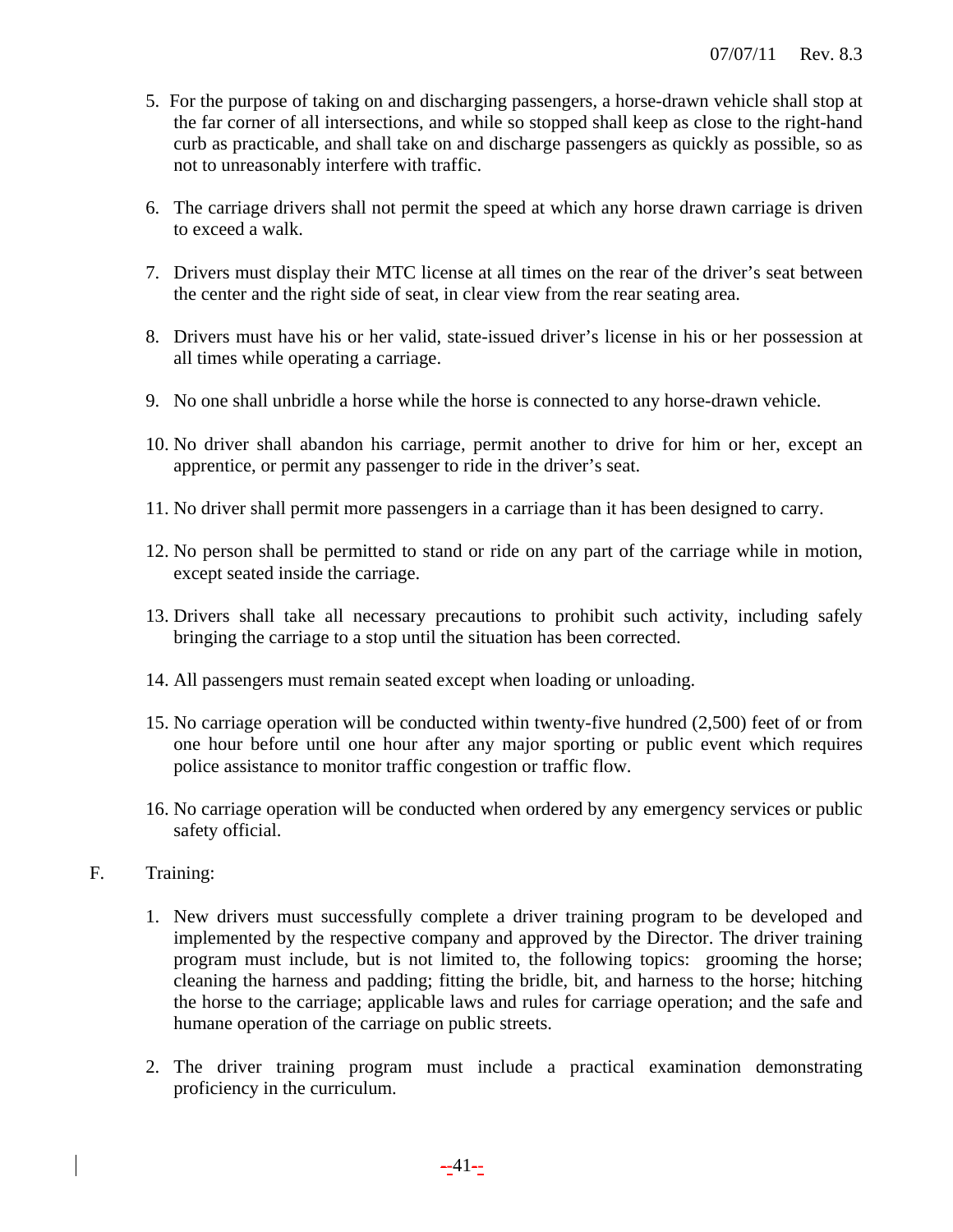- 3. After completion of the training program, each new driver must then serve as an apprentice with an experienced driver for a minimum of thirty-two (32) hours. During the apprenticeship, the new driver shall observe the proper handling and driving of a carriage as well as the methods of handling emergency situations for unexpected animal behavior.
- 4. The new driver will operate the carriage under the direct supervision of the experienced driver for a minimum of 16 hours of the apprenticeship.
- 5. The certificate holder must maintain records of the completion of the driving training program, examinations, and apprenticeships for all new drivers for a minimum of one year after the employee separates from the company.
- 6. Violation of this section 608 subsections D through G shall be Class II violations. Violation of all other subsections shall be Class IV violations.

#### **609 Special Requirements for Courtesy Vehicles.**

- A. Courtesy vehicles shall be a no-charge service operating solely on scheduled trips between fixed termini and shall be no older than allowed by the rules promulgated by the Director for this class of vehicle.
- B. Courtesy vehicles shall be permanently marked on each side of the vehicle with the name of the CCN holder for which the transportation is being made and shall display a fleet number on each front fender and the rear of the vehicle and shall display all other signage or markings as required by the Director.
- C. Violation of this section 609 shall be a Class IV violation.

#### **610 Special requirements for Limousines**.

- A. Limousines shall be no older than ten (10) model years while in service.
- B. No limousine shall be entered into service older than four (4) model years.
- C. Unless otherwise specified, violation of this section 610 shall be a Class III violation

# **611 Special Requirements for Alternative Transportation Vehicles.** *(added 3/28/11)*

- A. All restrictions and requirements for motorized vehicles contained in the Revised Statutes of Missouri shall apply to Alternative Transportation Vehicles except those which by nature could have no application.
- B. All restrictions and requirements for slow-moving vehicles contained in the Revised Statutes of Missouri or the Code of State Regulations shall apply to Alternative Transportation Vehicles except those which by nature could have no application.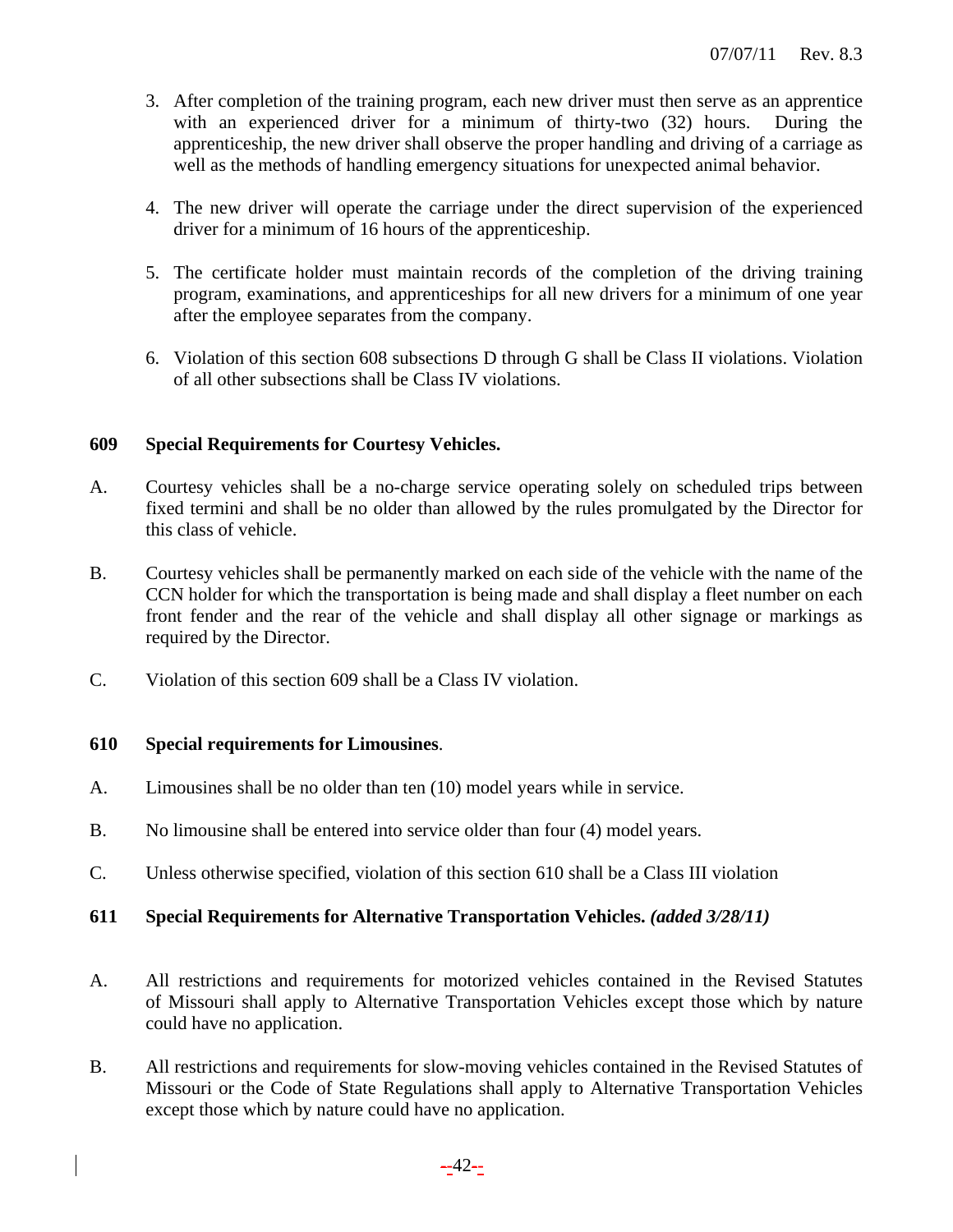- C. Alternative Transportation Vehicles shall abide by any ordinance pertaining to slow-moving vehicles within the respective political subdivision of which they are specifically operating and concurrently within the boundaries of the MTC's jurisdiction.
- D. Operation:
	- 1. All Alternative Transportation Vehicles drivers shall obey all traffic laws while operating on public streets.
	- 2. The Alternative Transportation Vehicles shall not operate during the weekday rush hours of 7:00 a.m. to 9:00 a.m. and 4:00 p.m. to 6:00 p.m. on public streets except by approval of the Director in advance or as specified by Director rules.
	- 3. Any person who operates any such vehicle shall at all times while the vehicle is in motion or conveying passengers display at least one amber or yellow flashing light visible under normal atmospheric conditions from a distance of five hundred feet in all directions.
	- 4. Any person who operates any such vehicle during the hours between sunset and one-half hour before sunrise, and at all other times as conditions of poor visibility exist, shall cause the front and rear lights of the vehicle to be in operation.
	- 5. Alternative Transportation Vehicles are hereby prohibited from use of limited access highways.
	- 6. For the purpose of taking on and discharging passengers, Alternative Transportation Vehicles shall stop at the far corner of all intersections by safely passing through the intersection as directed by traffic control device, and while so stopped shall keep as close to the right-hand curb as practicable, and shall take on and discharge passengers as quickly as possible, so as not to unreasonably interfere with traffic.
	- 7. Drivers must display their MTC driver license at all times on the rear of the driver's seat between the center and the right side of seat, in clear view from the rear seating area.
	- 8. Drivers must have his or her valid, state-issued driver's license in his or her possession at all times while operating an Alternative Transportation Vehicle.
	- 9. No driver shall permit more passengers in an Alternative Transportation Vehicle than it has been designed to carry. Design capacity shall be posted in the vehicle.
	- 10. No person shall be permitted to stand or ride on any part of an Alternative Transportation Vehicle while in motion, except seated inside the vehicle.
	- 11. Drivers shall take all necessary precautions to prohibit such activity, including safely bringing the vehicle to a stop until the situation has been corrected.
	- 12. All passengers must remain seated except when loading or unloading.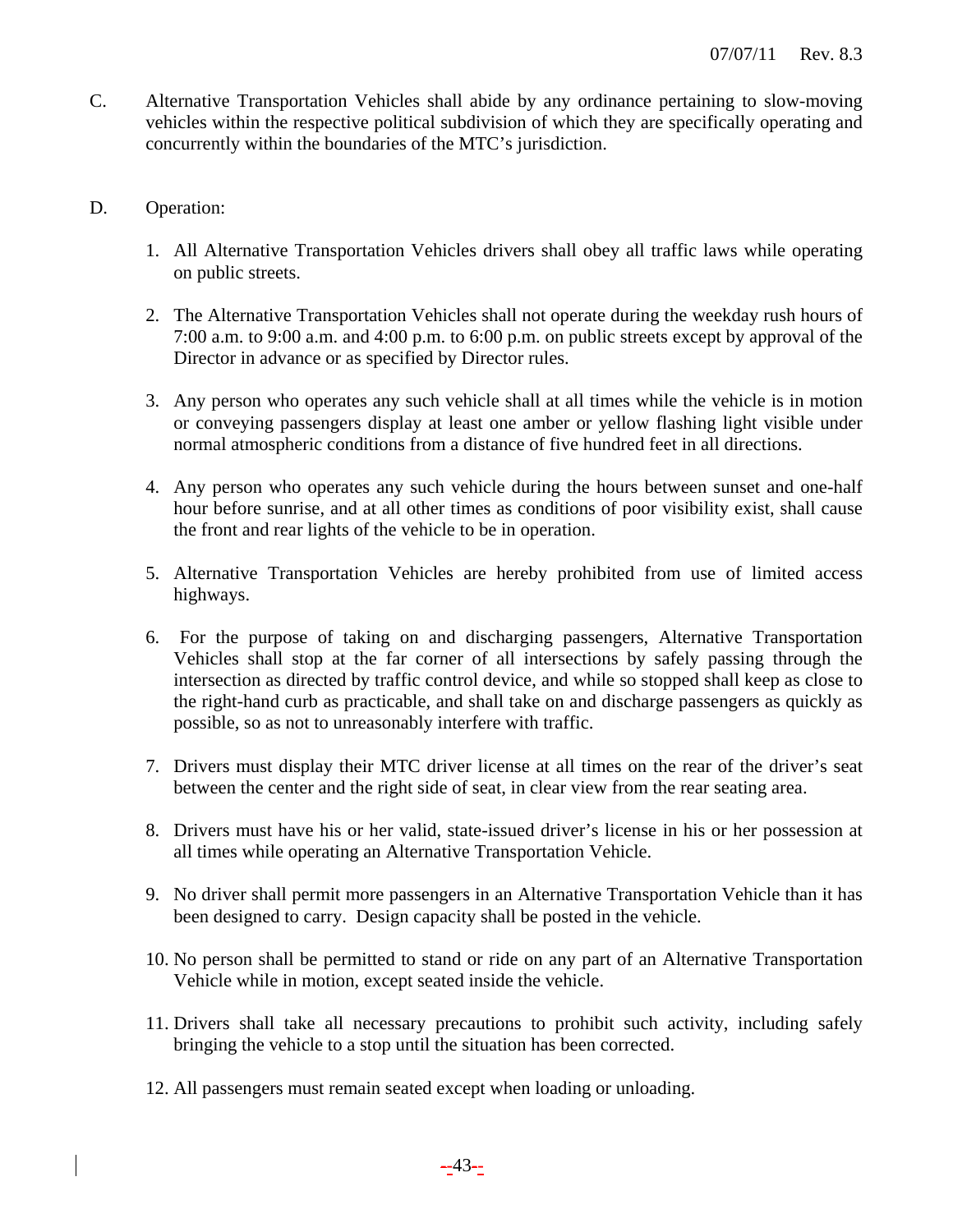- 13. No Alternative Transportation Vehicle operations will be conducted when so ordered by any emergency services or public safety official.
- 14. Violations of this section 611 subsection D shall be Class II violations. Violations of all other subsections shall be Class IV violations.
- E. The Director may set specific rules and enact special orders which establish geographic boundaries and hours of operations for Alternative Transportation Vehicles and may modify those limits at his discretion in the interest of the safety, welfare and convenience of the public.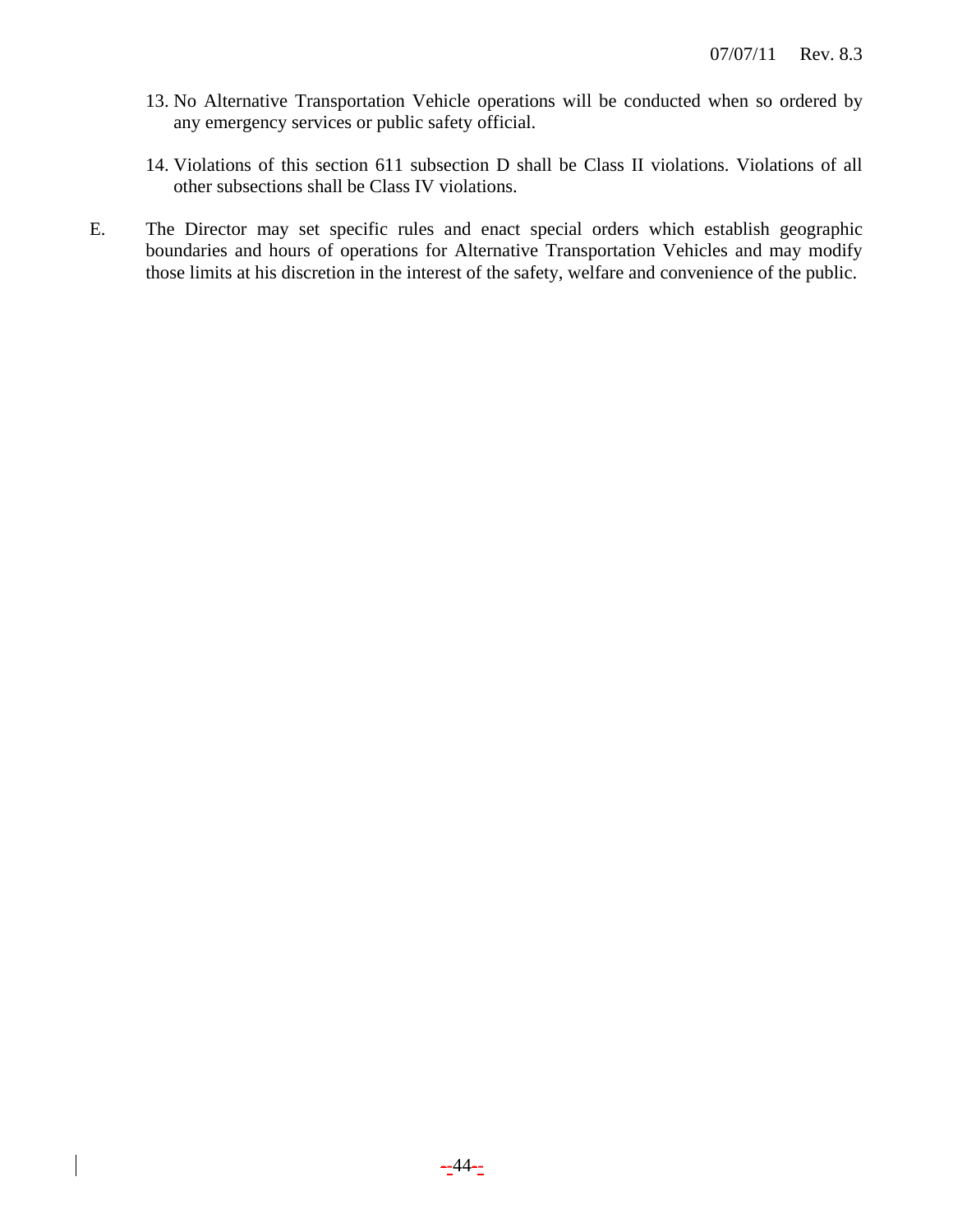#### **CHAPTER 7 – HOTEL RULES**

#### **701 Hotel Rules.**

- A. No doorman, bellman or hotel employee shall solicit or accept payment from any driver of a vehicle for hire for securing passengers for that driver or any other driver. Violation of this sub-section shall be a Class I violation for all participants individually.
- B. Drivers regulated by this code shall not offer nor give payment for securing or the prospect of securing any fare or trip. Violation of this subsection shall be a Class I violation.
- C. Every doorman, bellman, hotel employee and driver regulated by this code shall display a professional demeanor in the presence of passengers; public confrontations will be considered a Class II violation of this code and may also result in suspension or loss of license.
- D. Hotel employees shall direct customers to the lead on-call taxicab as long as that taxicab conforms to these rules. Any cab not meeting these standards shall be waived on by the hotel employee and reported to the Director.
- E. Vehicles for hire other than on-call taxicabs, picking up passengers at hotels, must have been summoned by the passenger or the concierge at the request of the passenger and may not pick up anyone other than the passenger or the passenger's guests.
- F. The driver of the vehicle for hire, other than the driver of an on-call taxicab, shall place a card in the rear side window of the vehicle prominently displaying the surname of the passenger until the passenger boards the vehicle or use such other name display as the Director may require.
- G. Drivers of on-call taxicabs waiting in hotel queues that are next up must be alert and ready for the fare when called.
- H. Taxicabs must use the hotel queue and not pull in front of the hotel searching for fares. No other vehicle for hire may use the hotel queue.
- I. All on-call taxicabs should arrive at the hotel entrance with the heat or air conditioning running. The lead on-call taxicab in the hotel queue should idle the taxicab at the proper temperature of air-conditioning at 75 degrees and heat at 65 degrees. Drivers should follow the instructions of the passenger as to their personal comfort level.
- J. Unless otherwise specified violation of this section 701 shall be a Class III violation.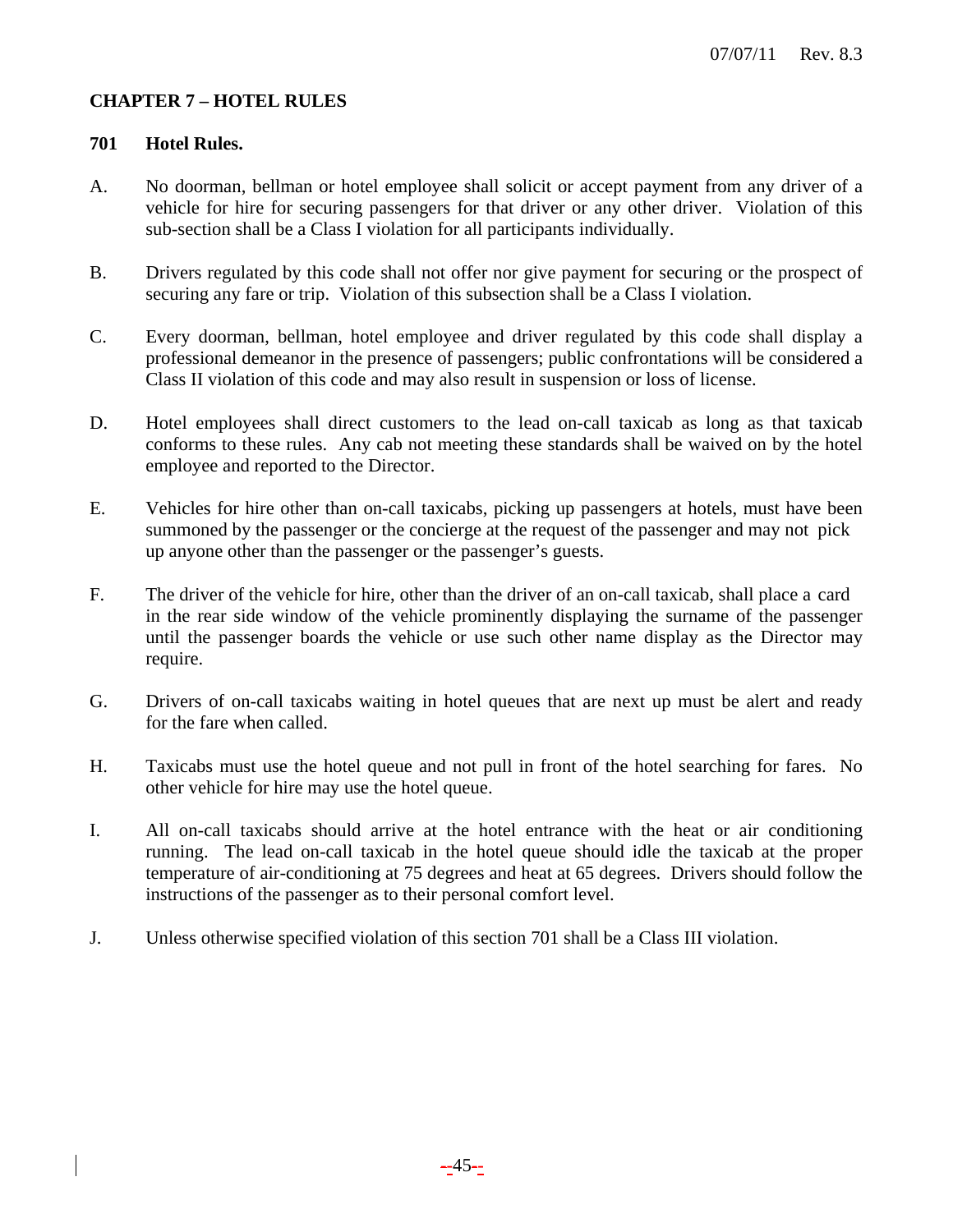# **CHAPTER 8 – SOLICITATION PROHIBITED - ABUSE AND FORCE PROHIBITED**

#### **801 Solicitation Prohibited – Abuse and Force Prohibited.**

- A. No gift shall be accepted by, or solicited by the Director, any member of the MTC, or any agent, appointee, employee or any other person acting under the employ or direction of the MTC, from any person directly affected by this code or any person acting on the behalf of or for the benefit of such person.
- B. No person shall bribe, attempt to bribe, or proffer any gratuity whatsoever to the Director, any member of the MTC, or any employee or other person acting on behalf of or at the direction of the MTC, in return for favorable or preferential treatment.
- C. No person shall physically or verbally assault, threaten, harass, intimidate or attempt to intimidate, or otherwise abuse the Director, any member of the MTC, any employee, agent or other individual acting on behalf of or at the direction of the MTC, any passenger, public official or any other individual publicly or privately whether in person, electronically, by written correspondence or by any other means.
- D. Violation of this section 801 shall be a Class I violation.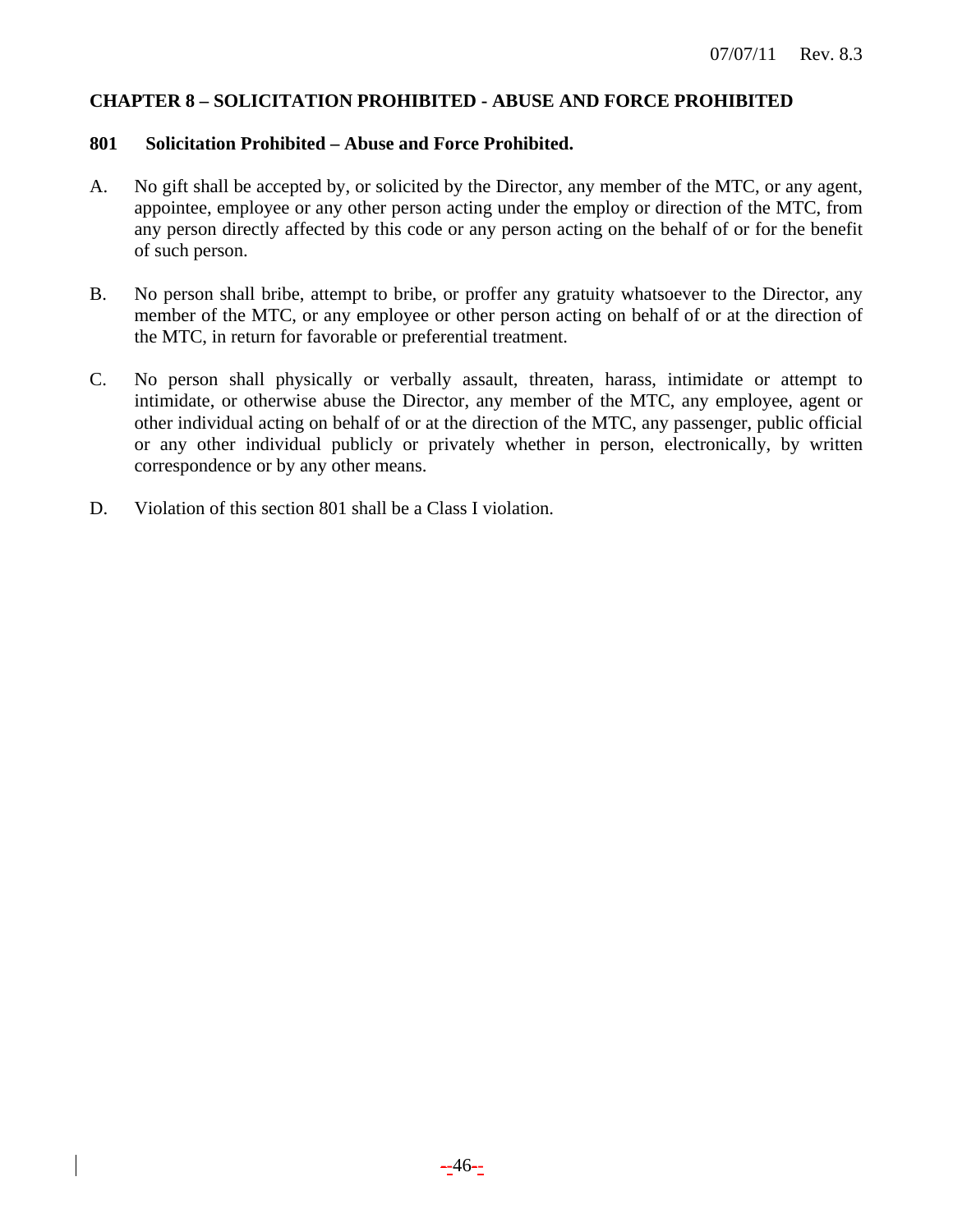# **CHAPTER 9 – AMENDMENTS – RULES PROMULGATED BY THE DIRECTOR - SURCHARGES**

#### **901 Amendments – Rules Promulgated by the Director – Surcharges.**

- A. The MTC shall have the power to amend this code as provided by section 67.1812 RSMo.
- B. The Director shall impose reasonable measures in the form of Director's Rules intended to ensure compliance with the VHC as approved by the MTC. Notices of such measures shall be posted on the MTC website and clearly labeled as Director's Rules. Violations of such Rules shall be treated as any other violation of this code. The Director may modify the Director's Rules on his own initiative without MTC approval. The MTC may modify or revoke any Director's Rules upon a finding that the measure is generally excessive or excessive in light of all of the facts of a particular case. The Director shall file a copy of all such rules and any amendments thereto with the MTC. Unless disapproved by the MTC a Director's Rule will become effective 10 days after it is filed with the MTC.
- C. The Director, with the approval of the MTC, may approve surcharges as necessary.
- D. The Director may destroy records, reports, and other related documents at any time if such records, reports, and other related documents have been photographed, micro photographed, electronically generated, electronically recorded, photocopied, reproduced on film or other process capable of producing a clear, accurate and permanent copy of the original. Such film or reproducing material shall be of durable material and the device used to reproduce the records, reports, returns, and other related documents on film or material shall be such as to accurately reproduce and perpetuate the original records, reports, returns and other documents in all details. Such reproduction shall be valid and admissible as though it was in the original paper format for all purposes of the MTC.
	- E. In the event that a state of emergency is declared by national, state or local government officials, the Director may issue emergency directives to all CCN holders which must be followed or the CCN will be revoked.
- F. All vehicles operating under this code must comply with the rules promulgated by the Director, as approved by the MTC, but not limited to, compliance with all local, state and federal laws, vehicle design and markings, vehicle inspection standards, driver training, uniforms and record keeping.
- G. It shall be a violation of this code as set out in the Director's Rules for any person to fail to obey such rules promulgated by the Director.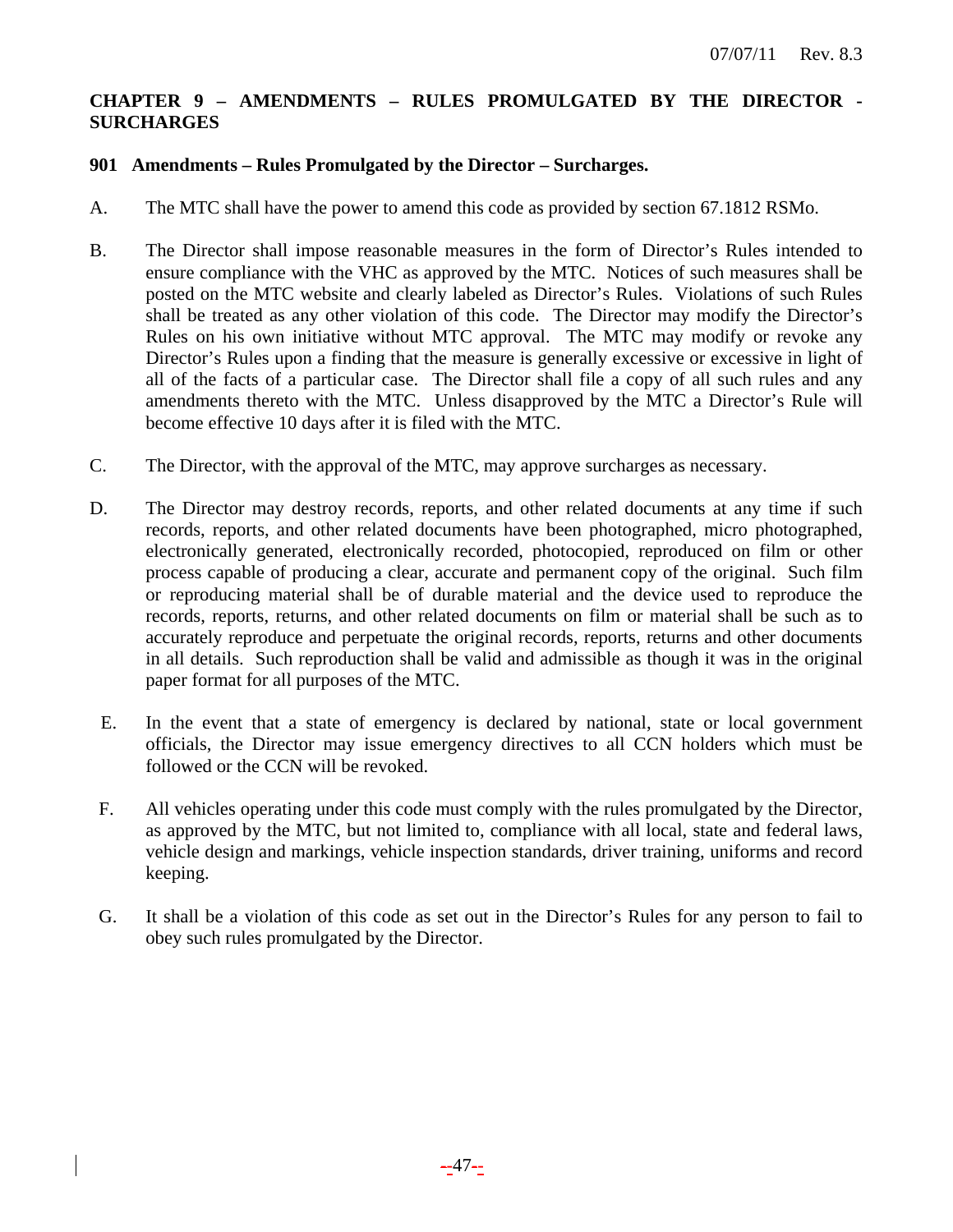#### **CHAPTER 10 – ENFORCEMENT**

#### **1001 Enforcement.**

- A. The Director shall maintain constant vigilance over all vehicles for hire regarding quality, cleanliness, appearance, and general operational fitness, as well as over all drivers of vehicles for hire to insure compliance with this code.
- B. The MTC, through the Director and its agents, shall have full authority to enforce this code. Failure to comply with any lawful instruction of the MTC, its Director, or MTC enforcement agents shall be a Class III violation here under and may also be the subject of suspension or revocation depending on the seriousness of the violation. If a driver or CCN holder feels that the actions or instructions of an MTC agent are unauthorized or unlawful they should report the actions to the Director who will initiate an investigation and report to the MTC. Direct confrontations or arguments by drivers with MTC agents are never appropriate.
- C. The MTC through the Director and his agents shall have full authority to inspect all classes of vehicles for compliance with all rules, regulations, laws and ordinances including inspection of MTC driver's licenses, appropriate State driver's licenses and vehicle evidence of insurance to ensure that all operators are adhering to same. Any compartments, trunks, and interior or exterior spaces will be subject to this inspection.
- D. Points and penalties in this code are meant to be a deterrent and are, therefore, cumulative despite the class of violation within any contiguous twenty-four (24) month period. For example, if a driver received a Class II violation, a Class III violation and a Class IV violation, the Class IV violation would be considered the third violation within a contiguous twenty-four (24) month period and would result in two (2) points and a \$50 administrative penalty. However, the MTC is concerned that efforts to comply with the code be rewarded so any contiguous twelve (12) month period without a violation of any class will result in a reduction of accumulated points by fifty percent (50%). Twenty-four (24) contiguous months without a violation will result in all points accumulated to that time being reduced to zero.
- E. The Missouri legislature has authorized the MTC at Section 67.1818 to impose "…administrative penalties not to exceed two hundred dollars…" (\$200.00) and to "…develop a schedule of penalties which shall be available to the public and provided to all owners and operators of taxicabs." The MTC is a fee based agency supported by the vehicle for hire industry. The costs of enforcing this code constitute a significant element in the overall fees levied on the vehicle for hire industry. In order that the costs of enforcement be borne in larger proportion by those who violate this code rather than be borne by the greater part of the industry that strives to operate within the code, the MTC has adopted a schedule of administrative penalties to be borne by violators of the code which is set out in subsection P of this chapter.
- F. The Director shall memorialize the schedule of violations and penalties in this Chapter for each appropriate section of the code and distribute them to the enforcement officers, the hearing officers, general counsel and post them on the MTC's website. These shall additionally be distributed to all owners and operators of taxicabs and vehicles for hire, and shall also be available from the MTC upon request.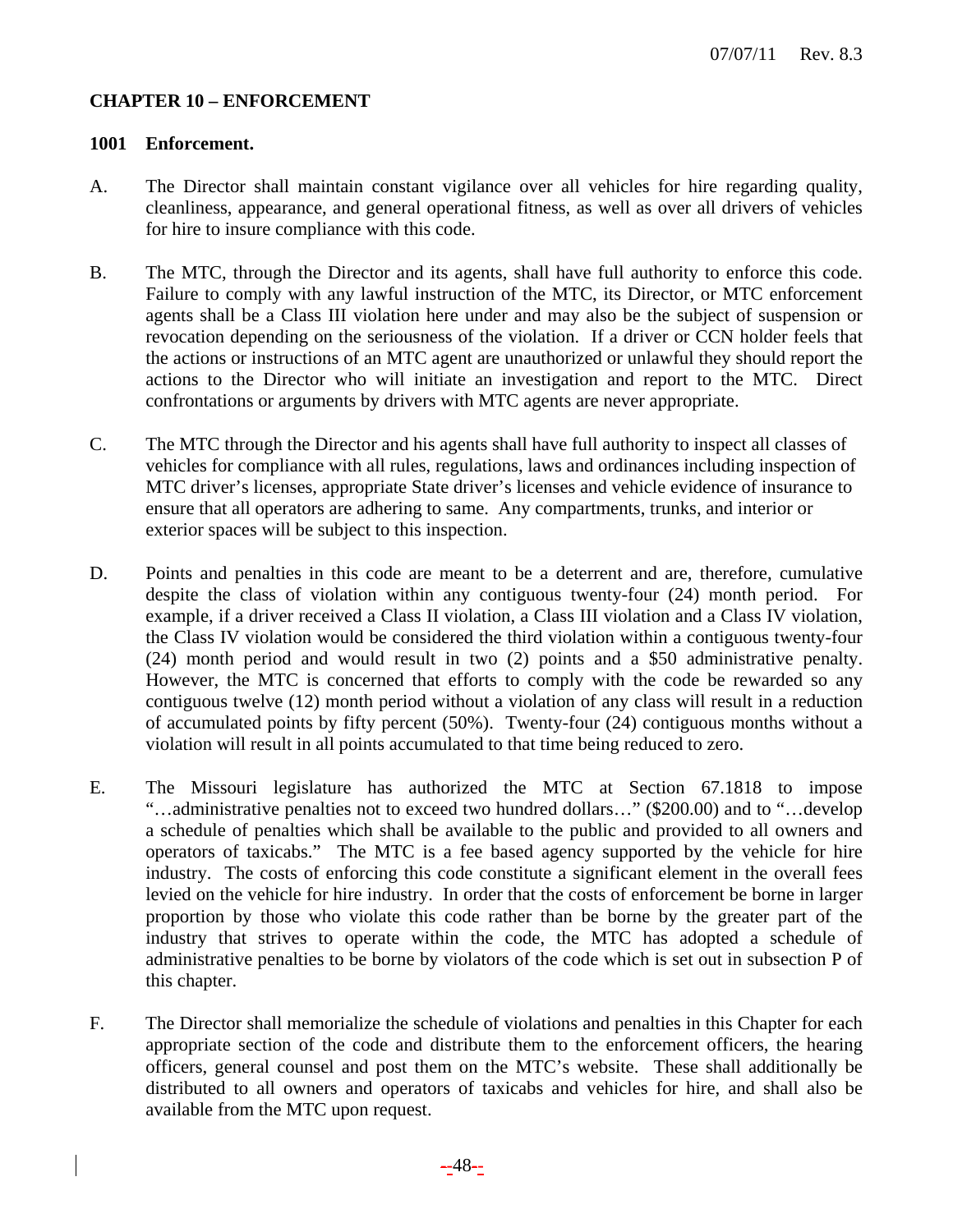- G. As soon as is practical the Director shall create a citation book or form, which may be electronic, for enforcement officers which shall act as a method for issuing violations of the code and advising of the subsequent court dates with respect to the violation issued.
- H. A citation shall be issued when an enforcement officer has witnessed an action or actions which he believes reasonably constitutes one or more violations of the code; or after interviewing witnesses based upon whose observations and testimony, the officer believes that a violation of the code has occurred; or if an outside law enforcement agency has cited a MTC licensed owner or operator with alleged ordinance violations of any jurisdiction, which if true, the officer believes would warrant a citation under the VHC code.
- I. Citations shall be reviewed by the Director for compliance with rules and the VHC and general conformity with standards of law and equity and may be dismissed by the Director for failure in any area. Otherwise, the Director will sign the citation as having been reviewed and notify the person cited of the nature and class of the violation. Such notification shall contain the appropriate information concerning the appeal procedure pursuant to Chapter 12 of this code.
- J. Upon appeal, a representative of the MTC's office of General Counsel will present evidence supporting all citations written by the MTC's enforcement agents. General Counsel may dismiss any citation or charge if counsel believes the citation does not state a violation of the code or if there is otherwise insufficient evidence upon which to proceed or the citation violates basic standards of equity.
- K. A person receiving a citation may choose to pay the administrative penalty. Upon payment of the penalty the appropriate number of points according to the published schedule will be assessed against the MTC driver's license of the person cited of which a permanent record will be kept. The points will be reduced by one-half if no other citations are received in the ensuing contiguous twelve (12) month period and will be reduced to zero if no further points are received in the next contiguous twelve (12) month period
- L. All violations of the VHC will carry a point penalty in addition to any administrative penalty unless issued to a CCN holder in which case the violation will be confined to an administrative penalty and an additional suspension or revocation if appropriate.
- M. CCN holders will be regularly informed of citations issued to their personnel and the disposition of same. It shall be a violation of this code for a CCN holder to allow the operation of a vehicle for hire under the CCN holder's control by a person not holding a valid MTC driver's license which would be a license that has expired or is suspended or revoked. A violation of this section will result in an administrative penalty of \$100 for the first offense, \$200 for the second offense, suspension for the third offense and revocation for any subsequent offense within a contiguous forty-eight (48) month period.
- N. Citations directed toward CCN holders will be presented to the CCN holder by the enforcement officer if appropriate and then will be reviewed by the Director and the General Counsel. If the Director believes that a violation of the VHC exists, he will so inform the CCN holder in writing within 30 days of the issuance date of the citation addressed to the office address on file with the MTC by first class mail. The Director will, at that same time, inform the company of its right to appeal pursuant to Chapter 12. The Director may also cite a CCN holder for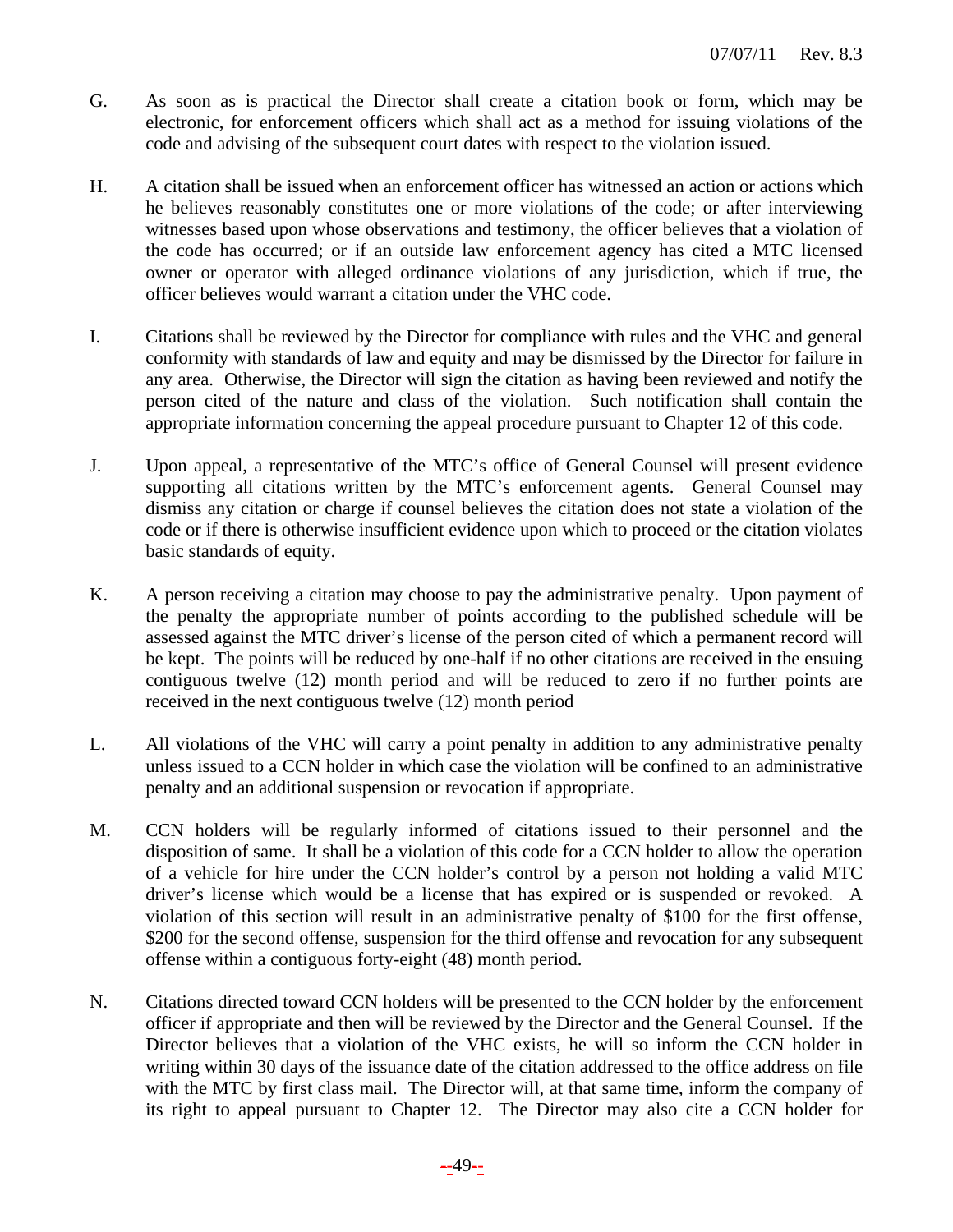violation of the VHC and shall notify the certificate holder of the particulars of the violation as above and of the right to appeal pursuant to Chapter 12 of this code.

- O. POINT PENALTIES:
	- 1. Class I Violation:
		- a. The  $1<sup>st</sup>$  violation shall result in twelve  $(12)$  points against the drivers' license, an administrative penalty of two hundred dollars (\$200) and a twelve (12) month suspension.
		- b. The  $2<sup>nd</sup>$  violation within a twenty four (24) month period will result in license revocation.
	- 2. Class II Violation:
		- a. All Class II violations shall result in five (5) points charged against the driver's license for each violation and, in addition in any contiguous twenty-four (24) month period:
			- i. The  $1<sup>st</sup>$  violation shall result in a one hundred dollar (\$100) administrative penalty.
			- ii. The  $2<sup>nd</sup>$  violation shall result in a one hundred fifty dollar (\$150) administrative penalty.
			- iii. The  $3<sup>rd</sup>$  violation shall result in a two hundred dollar (\$200) administrative penalty.
			- iv. The  $4<sup>th</sup>$  violation shall result in revocation, not withstanding the schedule set out in subsection 6.
	- 3. Class III Violation:
		- a. All Class III violations shall result in three (3) points charged against the driver's license for each violation and, in addition within any contiguous twenty-four (24) month period:
			- i. The  $1<sup>st</sup>$  violation shall result in a fifty dollar (\$50.00) administrative penalty.
			- ii. The  $2<sup>nd</sup>$  violation shall result in a one hundred dollar (\$100) administrative penalty.
			- iii. The  $3<sup>rd</sup>$  violation shall result in a one hundred fifty dollar (\$150) administrative penalty.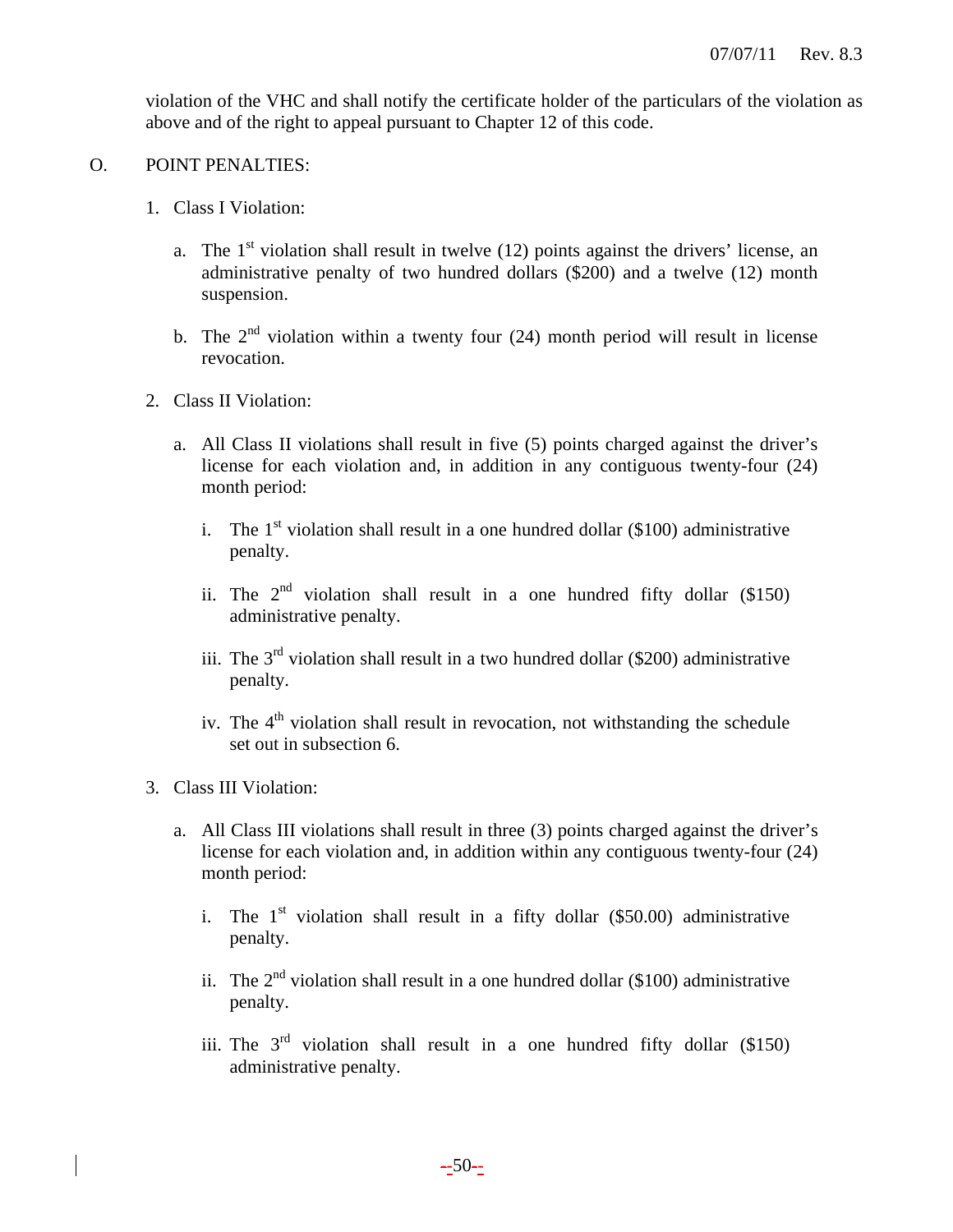- iv. The  $4<sup>th</sup>$  and subsequent violations shall result in a two hundred dollars (\$200) administrative penalty and a five (5) day suspension in addition to any suspension that may occur otherwise due to point accumulation.
- 4. Class IV Violation:
	- a. All Class IV violations shall result in two (2) points charged against the driver's license for each violation and, in addition, within any contiguous twenty-four (24) month period:
		- i. The 1<sup>st</sup> & 2<sup>nd</sup> violations shall result in a twenty-five dollar (\$25) administrative penalty.
		- ii. The  $3<sup>rd</sup>$  violation shall result in a fifty dollar (\$50) administrative penalty.
		- iii. The  $4<sup>th</sup>$  violation shall result in a seventy-five dollar (\$75) administrative penalty.
		- iv. The  $5<sup>th</sup>$  violation shall result in a one hundred dollar (\$100) administrative penalty.
		- v. The  $6<sup>th</sup>$  and subsequent violations shall result in a two hundred dollar (\$200) administrative penalty and a five (5) day suspension in addition to any suspension that may occur otherwise due to point accumulation.
- 5. Class V Violation Default:
	- a. Any violation of the Directors Rules or the VHC not specifically set out therein shall result in one (1) point charged against the driver's license for each violation and, in addition, within any contiguous twenty-four (24) month period:
		- i. The 1<sup>st</sup> & 2<sup>nd</sup> violation shall result in a twenty-five dollar (\$25) administrative penalty.
		- ii. The  $3<sup>rd</sup>$  violation shall result in a fifty dollar (\$50) administrative penalty.
		- iii. The  $4<sup>th</sup>$  violation shall result in a seventy-five dollar (\$75) administrative penalty.
		- iv. The  $5<sup>th</sup>$  violation shall result in a one hundred dollar (\$100) administrative penalty.
		- v. The  $6<sup>th</sup>$  and subsequent violations shall result in a two hundred dollar (\$200) administrative penalty and a five (5) day suspension in addition to any suspension that may occur otherwise due to point accumulation.
- 6. Sufficient accumulation of point penalties against the driver's license shall result in a suspension.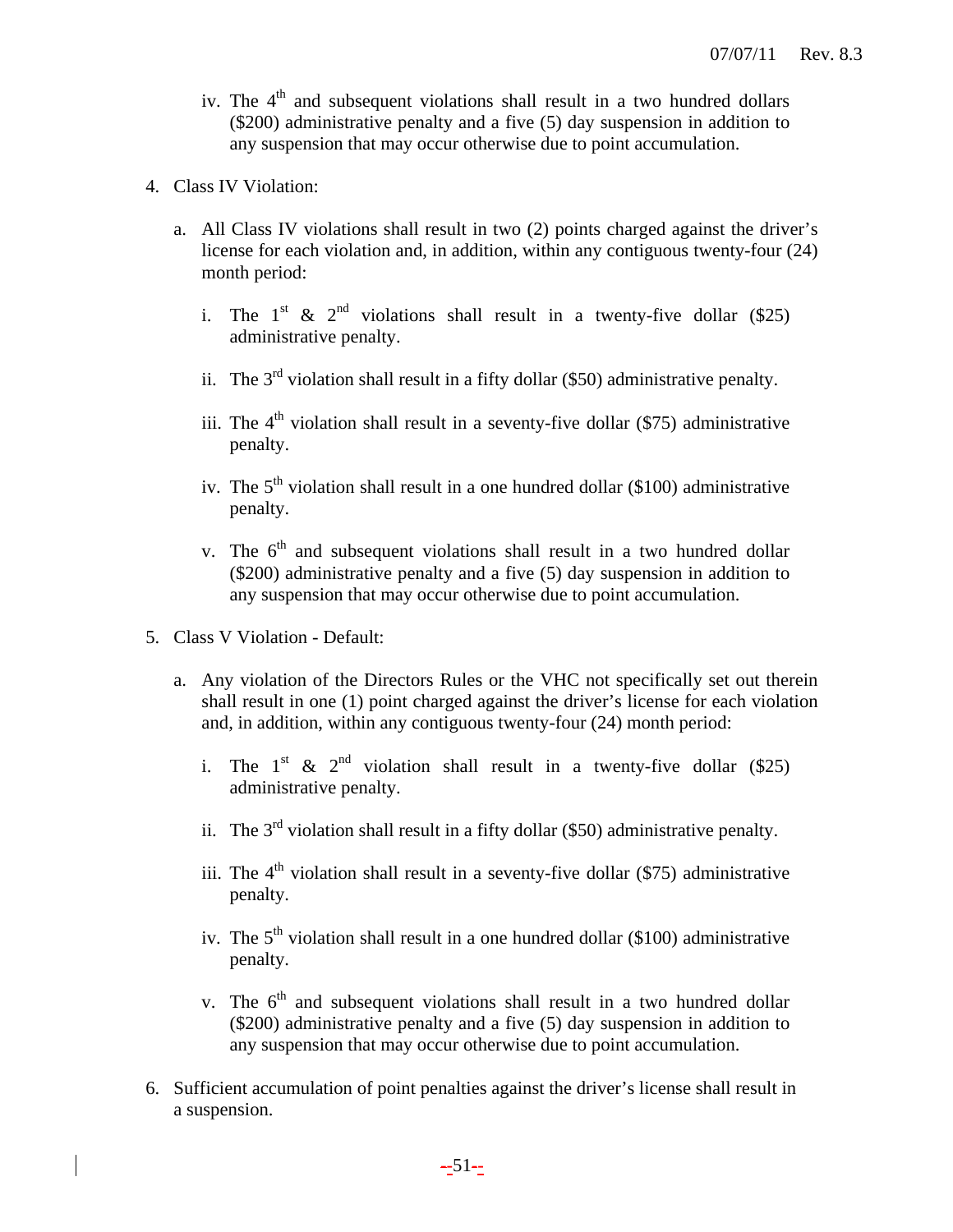- a. The accumulation of twelve (12) points within a contiguous twelve (12) month period shall result in a thirty (30) day suspension.
- b. The accumulation of eighteen (18) points within a contiguous twenty-four (24) month period shall result in a ninety (90) day suspension.
- c. Any further suspensions in a contiguous forty-eight month (48) period shall result in a license revocation.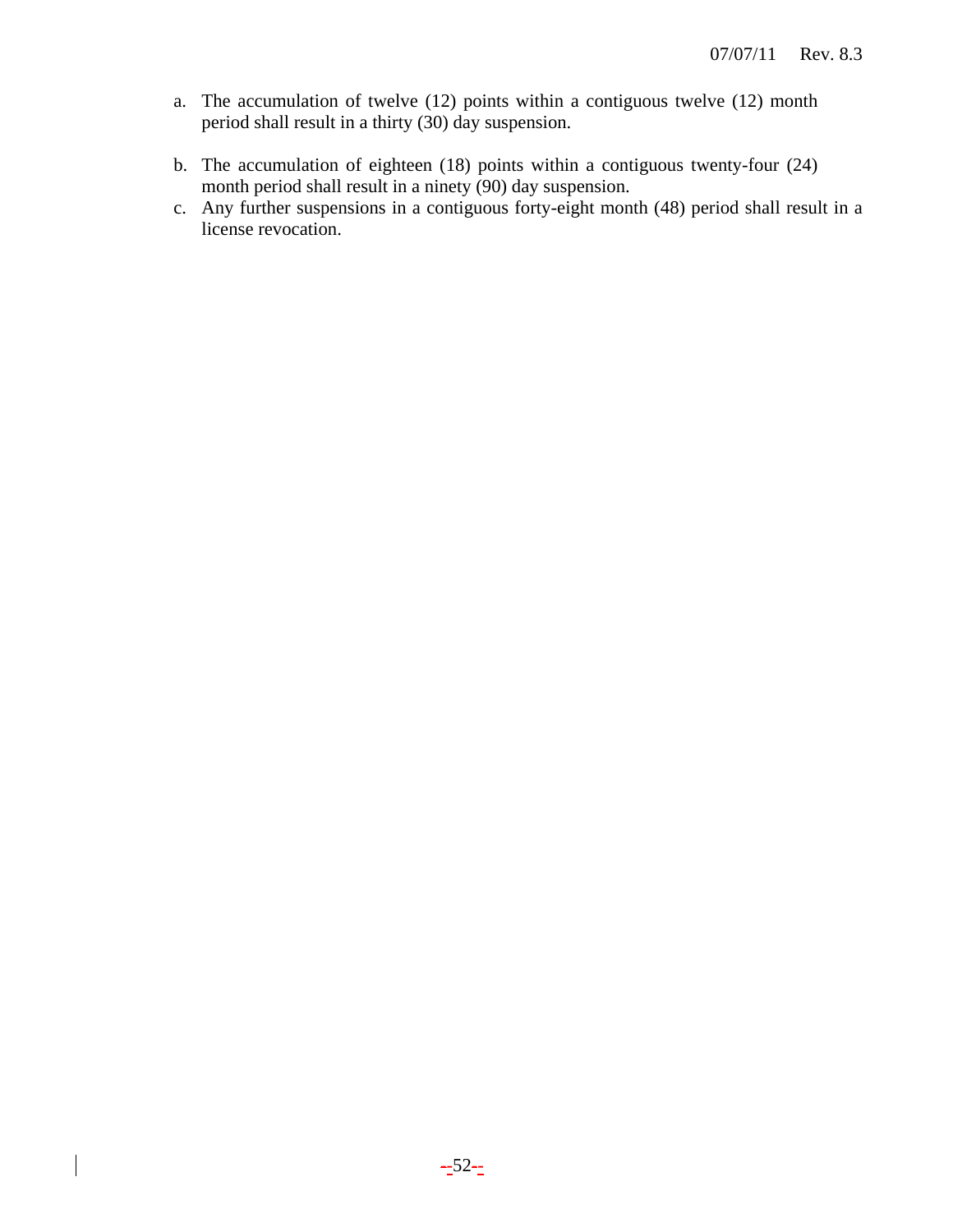#### **CHAPTER 11 - MEASURES TO ENSURE COMPLIANCE - SUSPENSIONS OR REVOCATION OF LICENSE**

#### **1101 Suspension or Revocation for Non-Compliance.**

- A. For any CCN holder the 1<sup>st</sup> through  $6<sup>th</sup>$  violation in any twelve (12) month period shall result in an administrative penalty and upon a  $7<sup>th</sup>$  violation in the period the company's certificate of convenience and necessity shall stand suspended. Notice of such suspension shall be given by the Director as soon as is practical after the occurrence of the  $7<sup>th</sup>$  violation. CCN holders shall have the same rights of appeal pursuant to Chapter 12 as any other person subject to this code.
	- 1. Any CCN holder who permits or causes any person acting under the authority of a CCN, including any person acting as an independent contractor under a CCN to violate or fail to comply with any of the provisions of this code, may in addition to any administrative penalty, be subject to suspension or revocation of such person's CCN.
	- 2. Any CCN holder who allows persons acting under the authority of a CCN to incur excessive violations of the VHC shall violate this code by failing to supervise.
	- 3. More specific rules concerning the requirements and enforcement of this section may be enacted by the Director.
- B. No driver shall be permitted to hold a MTC drivers license who has by any class of violation suffered three (3) license suspensions within a contiguous forty-eight (48) month period. Any driver having suffered three (3) license suspensions within any contiguous forty-eight (48) month period shall have their license revoked.
- C. Any person operating a vehicle for hire without a Missouri or Illinois driver's license or while such driver's license is suspended commits a Class I violation of this code and may also be subject to revocation.
- D. The Director may suspend for a period up to one hundred eighty (180) days or revoke the MTC vehicle permit of any vehicle for hire or may suspend or revoke a MTC driver's license if the Director finds one (1) or more of the following:
	- 1. That the driver has an overall recent driving history that indicates that he could be a danger to the safety of traveling public.
	- 2. That the owner, lessee or driver made an intentional misstatement or misleading statement of fact in the application not discovered until after the issuance of said license.
	- 3. That any owner, lessee or driver has been convicted of or pled guilty to one (1) or more of the following:
		- a. A felony violation of any state statute or law involving any crime against persons, including, but not limited to all forms of assault within ten (10) years of the application or within ten (10) years of release from prison for said felony convictions.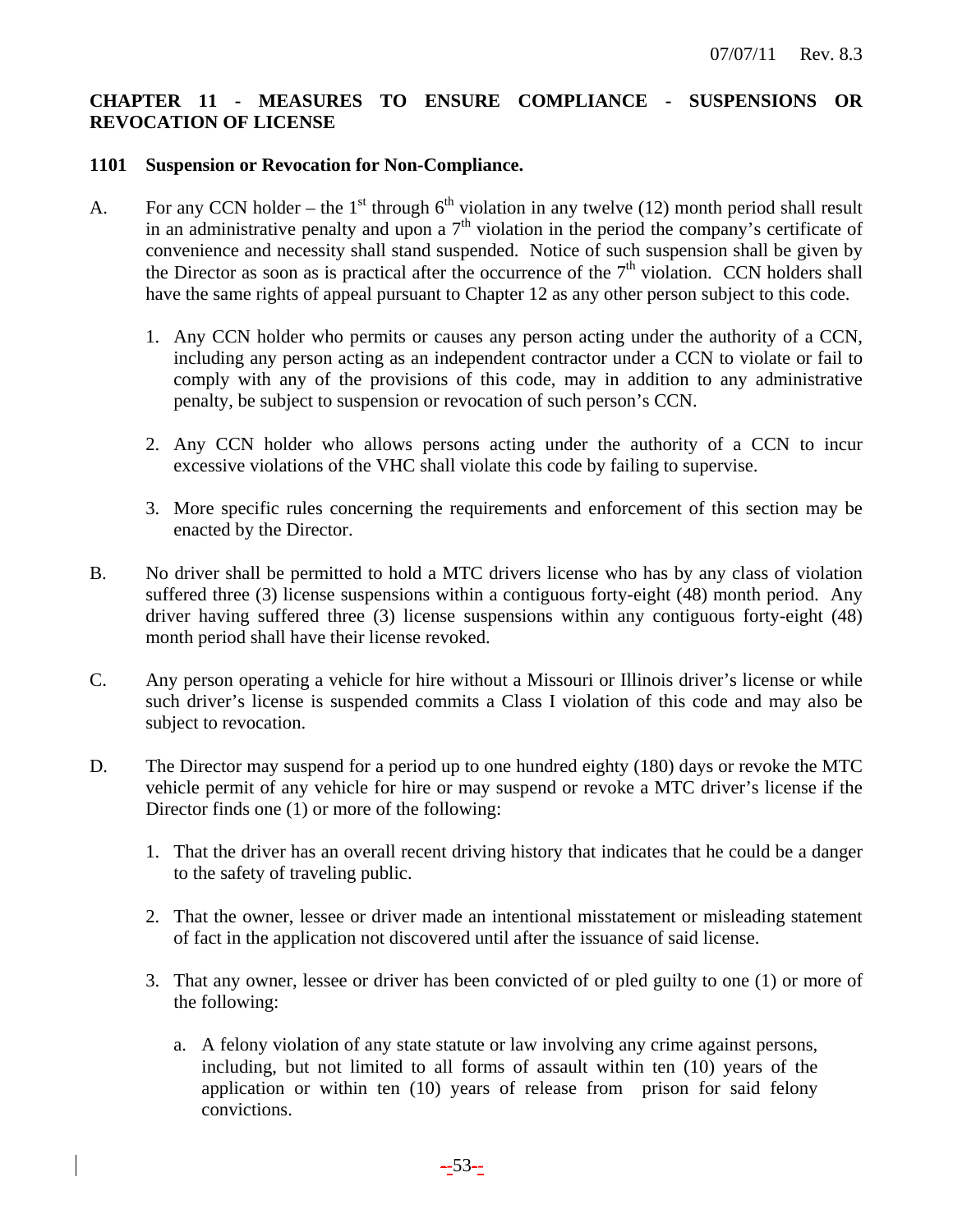- b. A felony violation of any state statute or law of any crime involving moral turpitude within ten (10) years of the application or within ten (10) years of release from prison for said felony conviction.
- c. A violation of any federal or state statute involving terrorism or terrorist activity.
- d. Any failure of periodic random drug tests administered by the Director.
- E. In the event that the Director suspends or revokes a CCN or a MTC vehicle permit or MTC driver's license the Director shall notify the appropriate party and the CCN holder in each case by certified, registered or priority mail of the suspension or revocation and state the reason for the action and the procedure for appeal pursuant to chapter 12 of this code. Suspension shall take effect after ten (10) days' notice to the driver, except as otherwise provided herein.
- F. If the Director determines that there appears to be an immediate threat to the health, safety or welfare of the public, any suspension shall take effect immediately. In the event of an immediate suspension the driver may request a hearing pursuant to Chapter 12 which will be scheduled as soon as practicable. The suspended driver shall bear the burden of going forward with evidence to refute the Director's determination of the appearance of an immediate threat to the health, safety or welfare to the public.
- G. If charges are pending against a driver in another forum involving substantially the same facts as the incident upon which the Director made his suspension decision, then the Director may continue to suspend the MTC driver's license until the charges have been resolved to the Director's satisfaction in that other forum. Otherwise, the Director may suspend a MTC driver's license because of pending felony charges or Class A misdemeanor charges involving assault. The suspension or revocation shall be in writing stating the reason for said suspension and the procedure for appeal pursuant to chapter 12 of this code and sent by registered or certified mail to the driver. Whenever charges are pending in another forum which, if a conviction were obtained, would render the driver ineligible to possess a MTC driver's license under the provisions of this code, the Director may suspend any pending action under this code pending the outcome of the charges in that other forum.
- H. Conviction of or a plea of guilty to an alcohol related offense while operating a vehicle including, but not limited to Driving While Intoxicated shall result in immediate revocation of a MTC driver's license.
- I. Complaints concerning breaches of conduct of the VHC may be filed with the Director by any person. The complaint must be in writing and information as to the address and telephone number of the complainant sufficient to allow the Director to contact the complainant so that evidence to support the complaint may be obtained must be supplied with the filing of the complaint. Complaints not in writing or not containing contact information will not be pursued.
	- 1. All complaints shall allege the nature of the code violation.
	- 2. If the allegation is of a serious nature, the Director will take immediate steps to obtain and preserve the testimony of the complainant.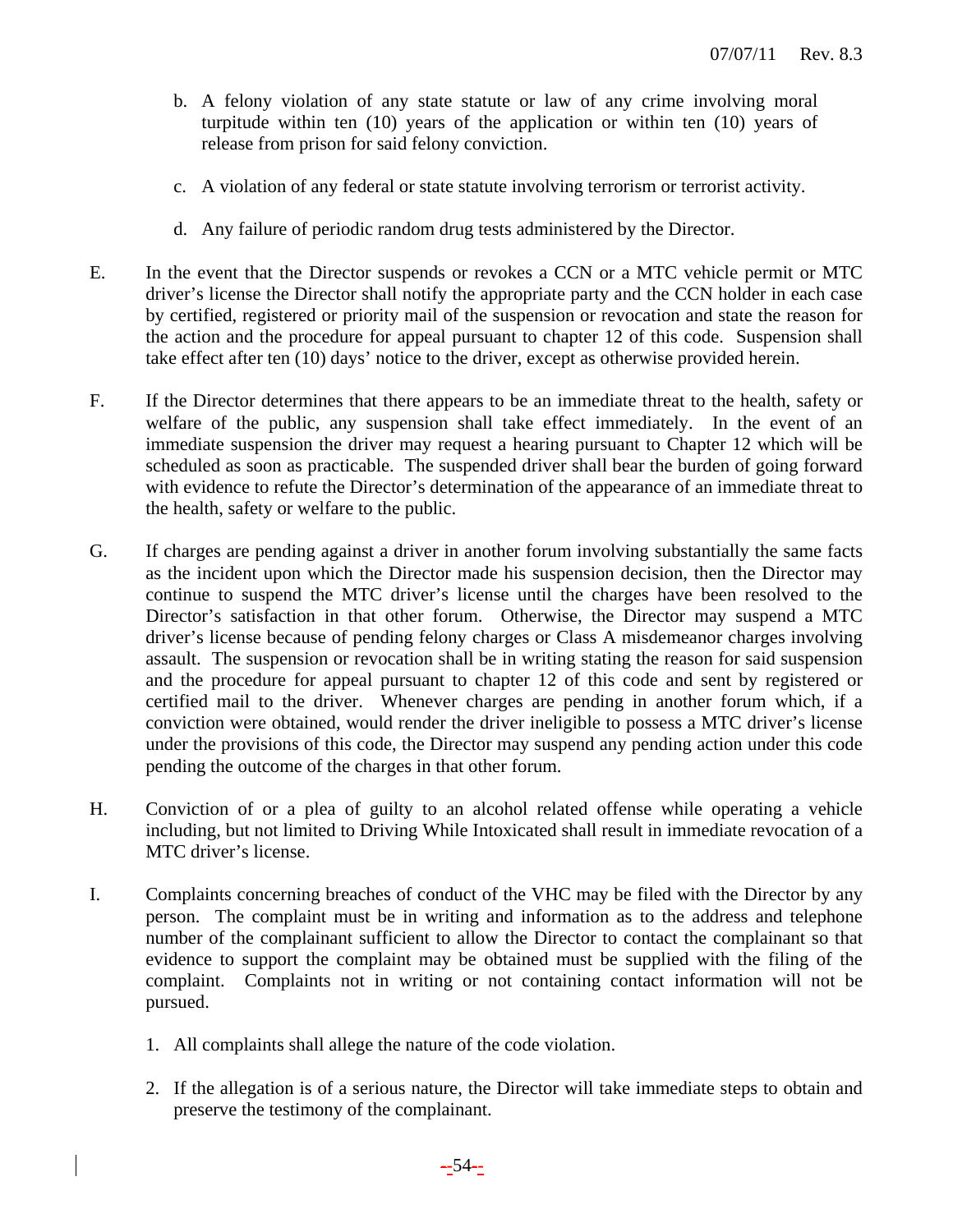- 3. If the complainant's statement is preserved under oath, every effort will be made to pursue the complaint without requiring a personal appearance by the complainant if the complainant is not a resident of the State of Missouri or does not live within fifty (50) miles of the jurisdiction of the MTC.
- 4. If a complaint is filed in person, complainants may be accompanied by counsel.
- 5. If a complaint is filed in person and it appears that the complainant is under the influence of an intoxicant or drugs, suffering from a mental disorder, or exhibits any other behavior or condition bearing on the complaint's credibility, these conditions shall be noted with the complaint at the time the complaint is filed with the signature of the observer.
- 6. If the complainant filing in person alleges any manner of physical abuse or injury to their person, the person receiving the complaint should encourage them to contact law enforcement authorities immediately.
- 7. Citizen complaints may be dismissed by the Director if the Director believes that the statements made in the complaint do not constitute a violation of the VHC.
- 8. Citizen complaints may be dismissed by General Counsel if General Counsel believes that there is insufficient evidence available to successfully pursue the complaint or that the allegations of the complaint do not constitute a violation of the VHC.
- J. A citation that is not appealed or a citation that is appealed but is upheld without further appeal must be paid within thirty (30) days of the failure to appeal date or the date of the decision upholding the citation or the MTC license of the driver who has received the citation shall be suspended. If such citation remains unpaid for an additional 30 days the MTC license shall be revoked. Administrative penalties unpaid after sixty (60) days resulting in revocation shall be doubled not to exceed \$200.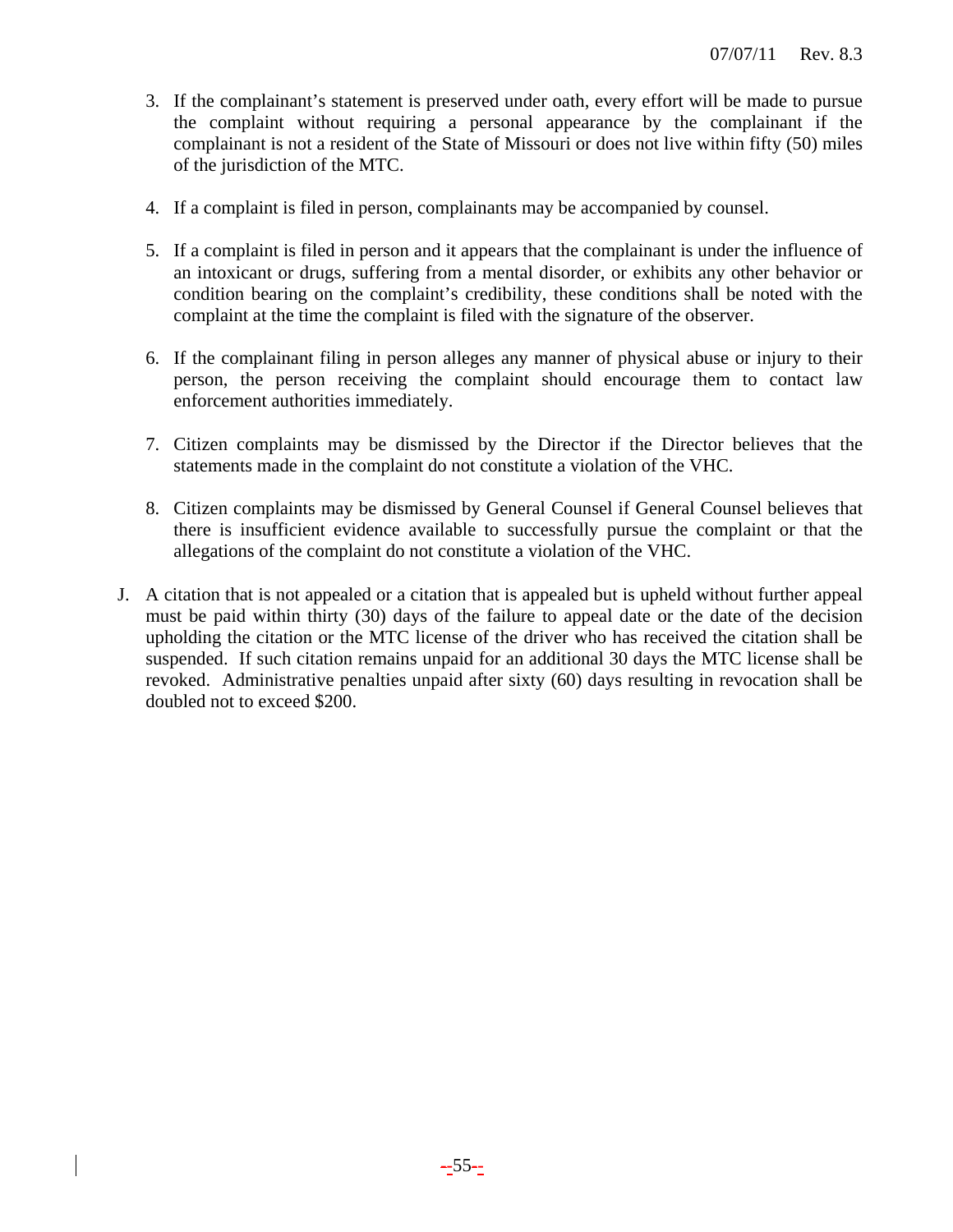# **CHAPTER 12 – ADMINISTRATIVE PENALTIES AND APPEAL PROCESS**

#### **1201 Hearing Date**.

A. The Director will set up a docket as needed for appeals. The docket will establish a court date for all citations written prior to that docket cut-off date or for a longer period if volume dictates. At the docket cut-off date, enforcement officers will switch to the next pre-set docket date if one has been established. In no event will an appeal be delayed for longer than one hundred fifty (150) days. *[adopted 8/18/10]* Failure to appear at a scheduled hearing officer date will be an automatic Class V violation.

# **1202 Continuance**.

A. Anyone charged with a code violation may obtain one continuance from the Director for good cause shown. Any further continuances must be obtained from the hearing officer before whom the person is scheduled to appear prior to the date of appearance. Since the MTC believes that continuances put an undesirable strain on the enforcement system and are unfair to the charged party, continuances are to be discouraged and additional court costs of \$100.00 *[adopted 8/18/10]* will be imposed for the continuance unless the hearing officer determines otherwise.

# **1203 Setting Docket Dates**.

A. The Director will work with the hearing officers in rotation where possible to establish docket dates if the volume of appeals so justify which will be assigned to each hearing officer over the calendar year. The docket will indicate whether it will be heard electronically or physically. The docket dates will be posted on the MTC website and at the MTC offices. Whether a docket will be heard physically with the hearing officer, counsel, all parties and witnesses physically present will be determined by the hearing officer and submitted to the Director for posting. Any electronic hearing must allow all parties to view and communicate with one another and the hearing officer and must allow counsel, or the parties to question and cross examine all witnesses.

#### **1204 Procedure for Appeal to a Hearing Officer**.

- A. Any person regulated by this code receiving a citation alleging a violation thereof has the right to appeal that citation to an independent hearing officer provided by the MTC. In addition, a CCN holder will also have standing to appeal a citation given to one of the CCN holder's drivers. When that person is notified by the Director of the alleged violation, the Director will also send notification of this right to appeal. The right to appeal must be exercised by notice to the Director only on a form provided by the Director. Such notice must be served on the Director within ten (10) days of receipt.
	- 1. A person receiving a citation may choose to present his case to a hearing officer at which time he is free to be represented by counsel or to appear pro-se. In order to present his case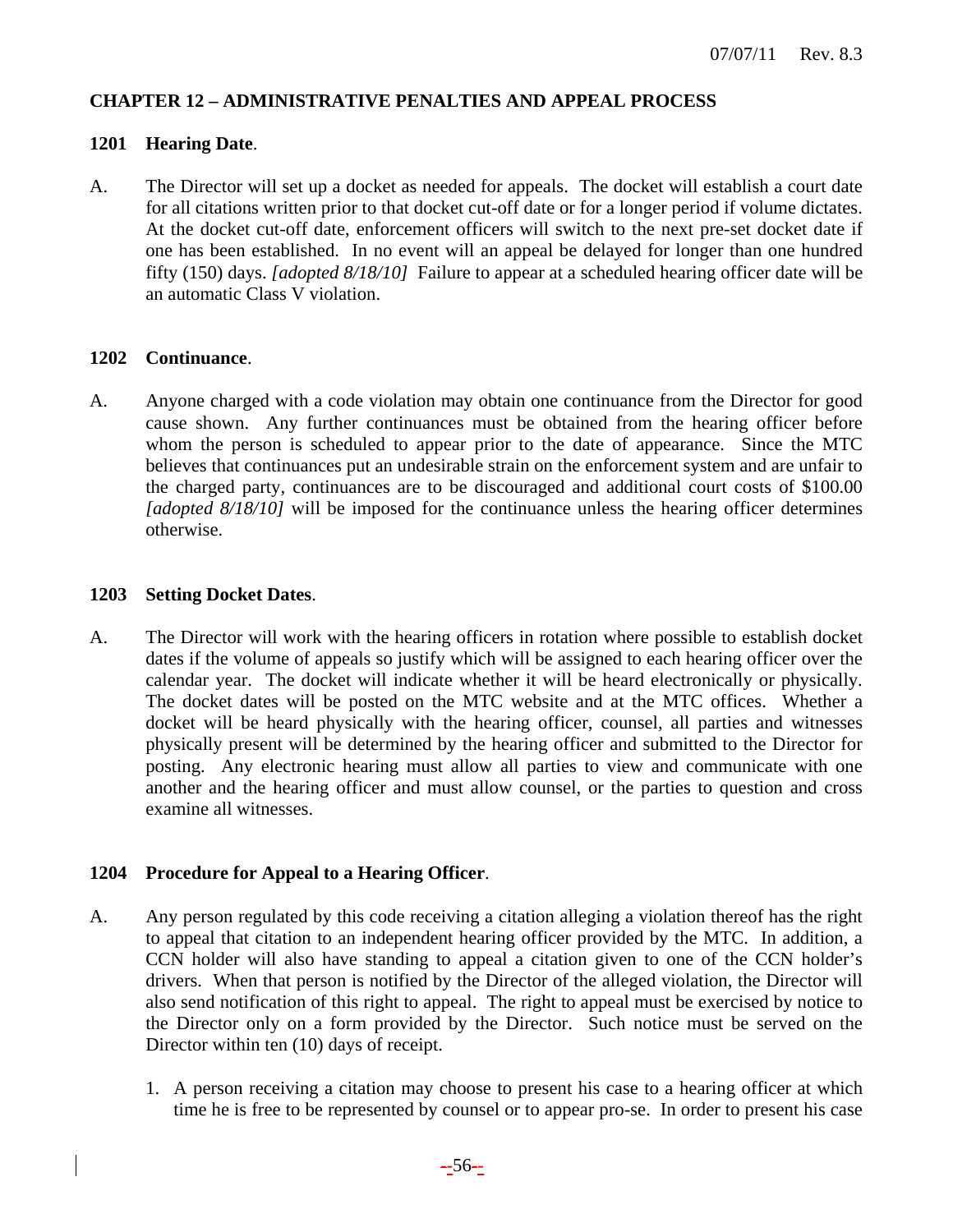to a hearing officer, it is only necessary for the person to appear at the hearing date assigned on the citation or by the Director.

- 2. If there is sufficient time the person will be heard at the time and date so assigned. If there is not sufficient time, then the person will be heard at the next available date set by the Director or as designated by the hearing officer.
- 3. If the person presenting his case to the hearing officer prevails, then all charges and any attendant costs will be dismissed, including any record thereof.
- 4. If the person presenting his case is found by the hearing officer to have committed all or any of the cited violations of the VHC then, in addition to any other appropriate penalty and points that person will be responsible for court cost in the amount of one hundred dollars (\$100.00).*[adopted 8/18/10]* This amount may be adjusted from time to time by the MTC through the Director and any such adjustments will be communicated to all owners and drivers and posted on the MTC's website and at the MTC's offices.
- B. All hearings may be conducted electronically at the election of the hearing officer. Notice of electronic hearings, if not otherwise noticed, will be given at least one (1) week in advance of the hearing but, if at all possible, at the time the docket date is originally established. Arrangements will be made by the MTC for participants unable to attend electronically.
- C. At an electronically conducted hearing the attorneys and witnesses, the court reporter and the hearing officer may all appear remotely by camera with sound and the hearing may be conducted in that manner.
- D. Any electronic hearing must allow all parties to view and communicate with one another and the hearing officer and must allow counsel or the parties to question and cross examine all witnesses.

#### **1205 Hearing and Decision on Appeal**.

A. The hearing shall be conducted in the manner set forth in Chapter 536 RSMo. A record of the hearing shall be made. The hearing officer may issue a decision immediately or, as soon as practicable after the hearing, he may issue a decision and order, including findings of fact and conclusions of law. Subpoenas may be issued as provided in Chapter 536 RSMo.

#### **1206 Appeal from Hearing Officer Decision**.

- A. Appeals from a decision of the hearing officer are to the MTC's appellate hearing officer. Only one hearing officer will act as appellate hearing officer and will work with the Director to establish dates for appellate hearings. In order to be timely, notice of appeal must be delivered to the Director in writing within ten (10) working days of the original hearing officer's decision.
- B. When a hearing officer's decision is appealed the court costs set out is section 1204.A.4 shall be stayed pending the outcome of the appeal. An appeal bond in the amount of two hundred dollars (\$200.00) must be filed with the notice of appeal for the notice of appeal to be valid. If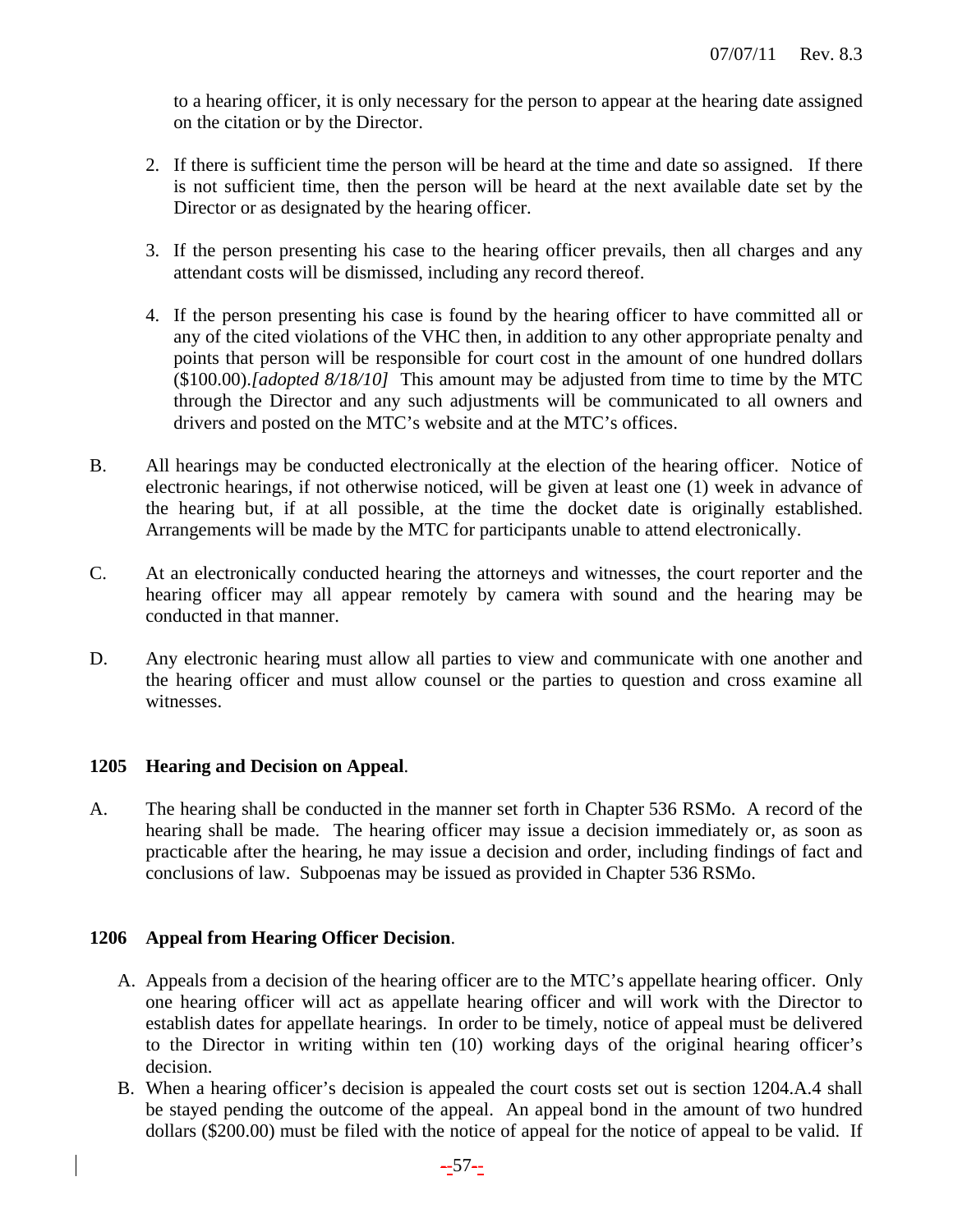the appellant prevails on appeal then no court costs will be imposed and the appeal bond will be refunded. If the hearing officer's decision is upheld on appeal then the actual costs of the appeal will be taxed to appellant as well as the costs of the underlying hearing. The appeal bond will be applied against these costs. *[adopted 8/18/10]*

#### **1207 Appeal to the Circuit Court.**

A. Under no circumstances will there be an appeal to the MTC. Upon completion of the MTC's administrative hearing process, appeals are to the Circuit Court of the City of St. Louis. The time limitations for court review shall run from the date of mailing of the order of the appellate hearing officer's decision or from the date of the hearing if the appellate hearing officer's decision is rendered from the bench or from the date of the mailing of the appellate hearing officer's decision if no ruling is made from the bench and shall be the same as those set out in Chapter 536 RSMo for appeals to the circuit court.

#### **1208 Stay of Proceedings**.

A. The Director, when notified, may stay proceeding in any case which also involves an alleged breach of the law in the jurisdiction of another law enforcement agency until such time as the charges so pending have been resolved. In some circumstances a suspension of driving privileges could result in the interim if it appears that a genuine threat to the public health, safety or welfare exists. Appeals from such a decision of suspension are under this Chapter.

#### **1209 Appeal of Citation for CCN Holders**.

A. The CCN holder may pay the administrative penalty and receive any other penalties involved with a citation or may appeal to the hearing officer by filing a notice of appeal as required by this Chapter. The certificate holder may be represented by counsel or appear pro-se. The appeal process set out herein shall also apply to all alleged CCN holder code violations.

#### **1210 Hearing Officers**.

- A. Hearing officers appointed by the MTC shall be familiar with this code and possess the ability to conduct a fair and impartial hearing in accordance with the hearing procedures set forth in chapter 536 RSMo., and to render a fair and impartial decision including findings of fact and conclusions of law where appropriate.
- B. A hearing officer shall not be a member or employee of the MTC, or employed by or own a substantial interest in any hotel or restaurant located in the city or county or any business entity engaged in the business of carrying persons for hire on the streets of the city or county. Substantial interest means ownership by any member of the hearing officer's immediate family, directly or indirectly, of ten (10) percent or more of any business entity. Immediate family means the hearing officer and his or her spouse and their parents, children, brothers, sisters and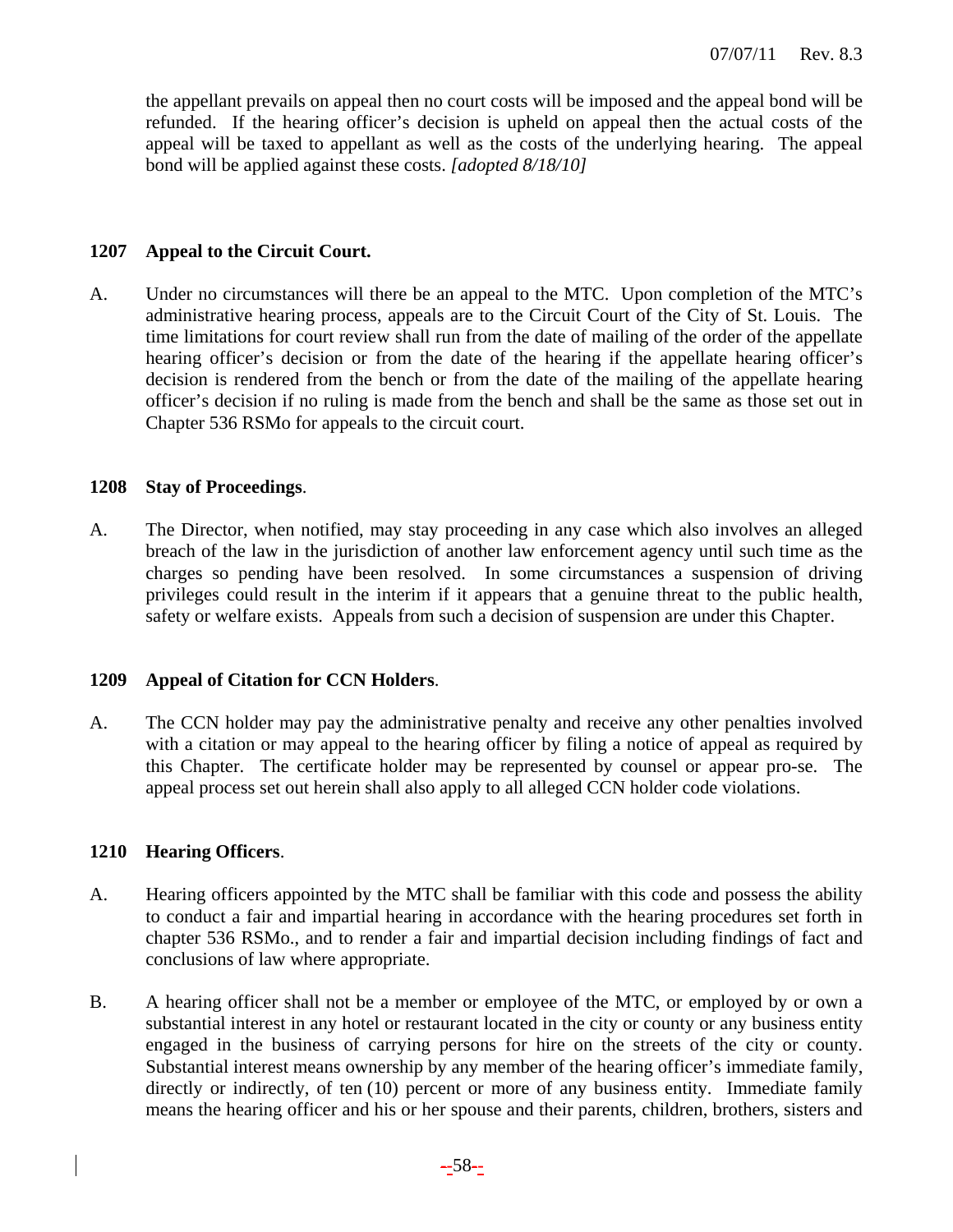spouses thereof. To the extent possible the MTC will endeavor to use retired or former judges as its hearing officers.

- C. The compensation of hearing officers shall be established by the MTC and implemented by the Director.
- D. The hearing officer shall be the judge of his or her own qualification to hear a case, but for good cause shown, may order a change of hearing officer in which event the Director may assign a new hearing officer as soon as is reasonably practical.
- E. Anyone charged with a code violation shall be entitled to one change of hearing officer for good cause shown. The request for change of hearing officer should be presented to the Director at least ten (10) days prior to any hearing.

#### **1211 Court Reporters**.

A. The Director will work with the office of General Counsel to establish a procedure for procuring and compensating court reporters used for hearings and appeals. Court reporters may bill the MTC directly for their services.

#### **1212 Hearing Premises**.

A. Normal venue for all hearings and appeals will be the offices of the MTC unless otherwise notified. If the offices of the MTC are for any reason unavailable, the Director will work with the office of General Counsel to procure adequate facilities in which to hold hearings and appeals. The location of these premises will be posted at the MTC's offices and on the MTC's website and will be made known to anyone affected.

# **Chapter 13 - COMPLIANCE WITH THE AMERICANS WITH DISABILITIES ACT**

# **1301 Certificate of Convenience and Necessity for Specially Designed Handicap Accessible Vehicles (***Added 3/28/11 amended 4/8/11***)**

- A. There is hereby created a special CCN category to operate handicap accessible vehicles only.
- B. Vehicles permitted under this category must be handicap accessible vehicles by design and fully compliant with all qualifications of the ADA including driver training at a training course designated by the Director.
- C. No permit granted under this category of CCN may ever be used for any other type vehicle than a handicap vehicle.
- D. Vehicles permitted under this type of CCN must be dispatched and otherwise comply with all requirements of the Code for on call taxicabs.
- E. A CCN holder operating under this type of CCN will be subject to all of the provisions relevant to on call taxicabs.
- F. Vehicles permitted under this type of CCN may not enter service when they are more than 6 years old and must be taken out of service when they are 9 years old.
- G. CCN holders operating under this type of CCN may make arrangements with other CCN holders to provide handicap vehicle access service for them on a contract basis. They may also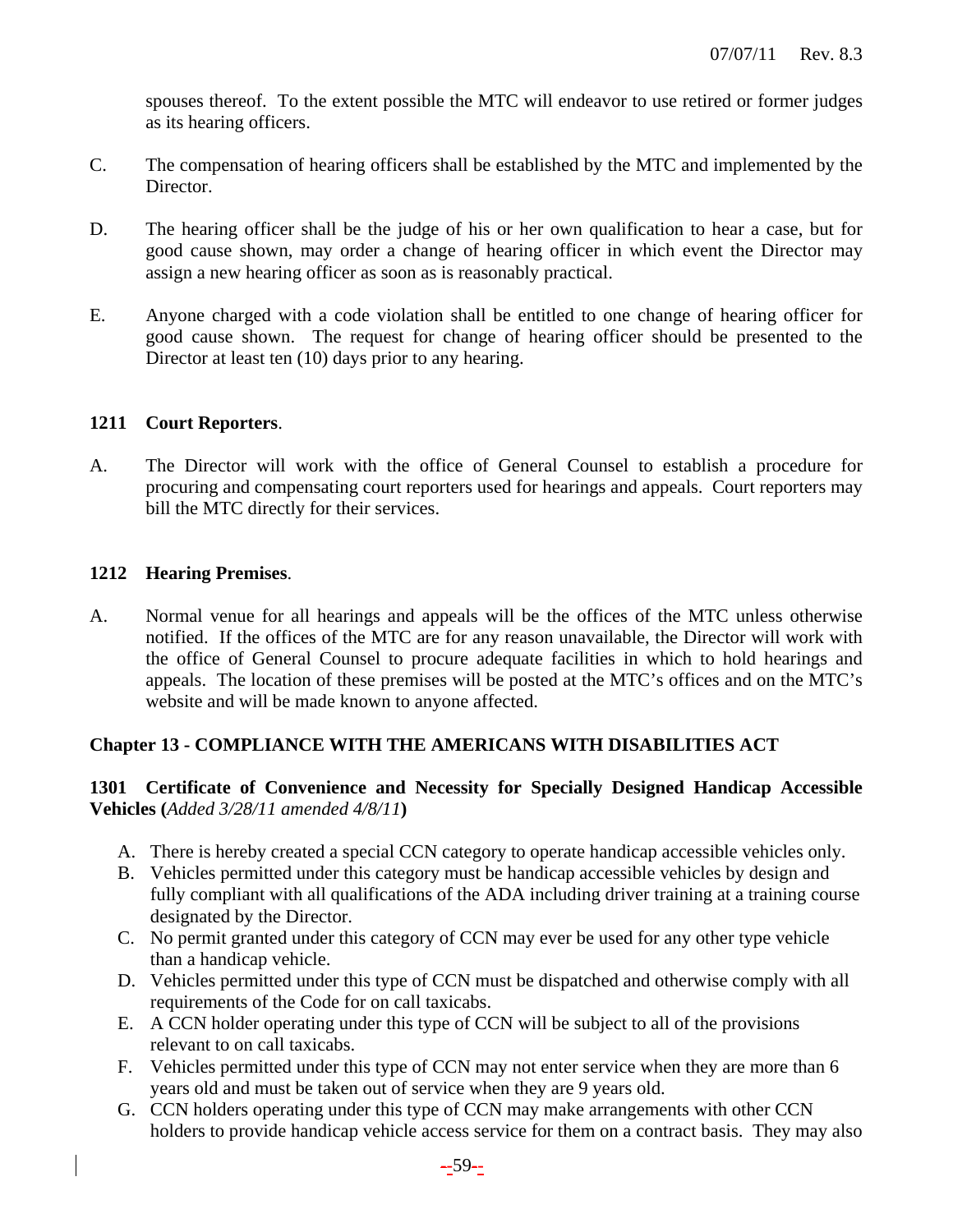provide handicap access service under contract for other agencies or companies but all contracts must be on file with the MTC within ten (10) days of being signed.

- H. Any CCN holder operating under this type of certificate may pick up non-handicap as well as handicap passengers but the primary duty of this type of CCN will be to serve the handicap market.
- I. In order that the MTC may determine the extent of the demand for handicap vehicles in its market area, all vehicles operating under this type of CCN shall keep a written log in each permitted vehicle in which every trip shall be recorded indicating clearly whether or not it was a handicap trip. Such reports are to be submitted to the MTC weekly for a period of 18 months from the inception period of the CCN or for such longer period as the Director may provide in his Rules. Failure to accurately document a trip shall be a Class II violation. Operations pursuant to a CCN under this chapter of the Code will be considered a pilot program for the first 18 months and permits initially issued may be increased or reduced as a result of the data collected under this program.
- J. Any CCN holder choosing to replace an exiting taxicab or premium sedan with a handicap accessible vehicle must follow all rules for handicap accessible vehicles including reporting weekly the number of handicap trips taken for each vehicle, however, such a handicap vehicle may be replaced by a regular fleet vehicle if it is not being operated under a handicap CCN.
- K. Refusal to provide transport for a handicap passenger by a handicap accessible vehicle shall be a Class I violation and in addition to other penalties under this code may result in suspension or revocation of the driver's license and permit involved as well as the handicap CCN.

# **DIRECTOR'S RULES PROMULGATED**

# **Director Rules revised 2/18/2011**

# **Director Rules Chapter 2,**

#### **Section 201 A**:

Every CCN holder must supply the MTC with the form in which it does business, for example, a corporation, a limited liability company, a partnership, sole proprietorship, etc. Every CCN holder must supply the MTC with its filing with the Secretary of State of Missouri. Every CCN holder must supply the MTC with a resolution of its corporation, Limited Liability Company or partnership showing the officers of the company and stating that these persons have the authority to speak for the company and to bind the company. Each CCN holder must supply the MTC with a copy of its by-laws if a corporation or limited liability company which by-laws must indicate clearly which officers have the authority to bind the company. The by-laws of each corporation or limited liability company each company's by-laws must clearly state the foregoing or they will be rejected and if not amended to clearly state the foregoing, the CCN will be revoked.

#### **Section 201.A.1**

Any person seeking to purchase any assets from a vehicle for hire service to be used in the conduct of a similar service under the same CCN must first obtain approval from the MTC. When such a minority interest in a CCN holder is being acquired the transfer will be considered after an application of transfer, approved by the managing agent of the CCN holder is submitted to the MTC. A fee for such application for approval shall be two hundred fifty dollars (\$250.00) and the information that must be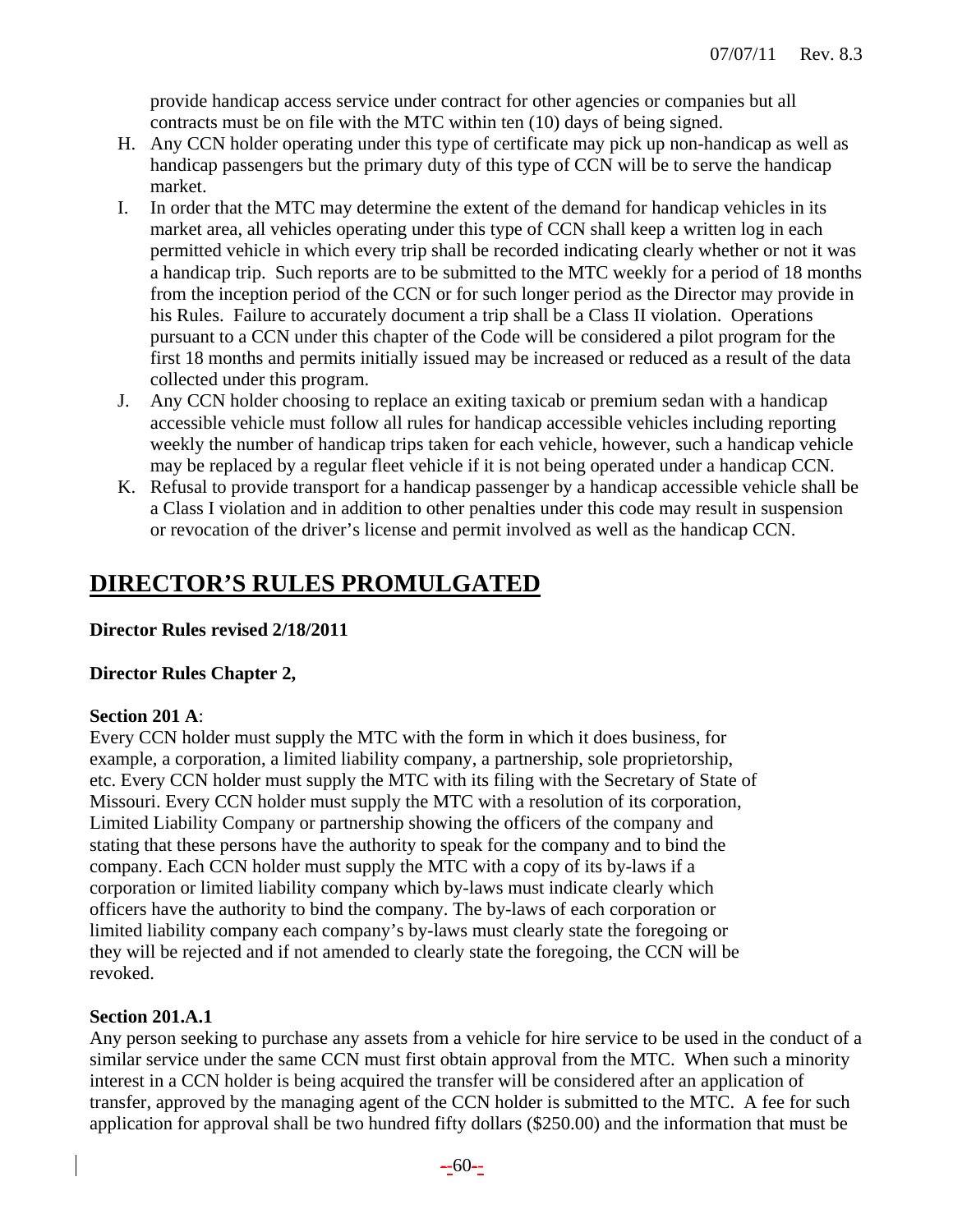provided to the MTC when seeking such approval shall be a fully executed contract of sale as well as the same information that must be provided under section 202.B.3.b, d, e, f, g, I, j, m, p and q as well as section 202.B.4. Upon approval of the application by the MTC the CCN holder must submit a revised ownership list in a form required by the Director within five (5) working days of such approval. *[amended 9/28/10]* 

Only CCN holders shall lease vehicles for hire. The MTC must be able to determine who is driving any vehicle for hire so that it can make sure those persons are properly licensed, have clean criminal records and are not security risks among other considerations. Concealed sub leases make this impossible to accomplish and so are prohibited. *(added 11/17/10)* 

# **Chapter 2, section 202 B:**

Application for a new CCN shall be accompanied by a non-refundable application fee of \$150.00; a merger, acquisition, transfer of ownership or sale involving a CCN must be accompanied by a non-refundable application fee of \$2,500.00; upon approval of the application an additional fee of \$100 for each permit proposed to be transferred will be due.

1. An application for a CCN or any modification thereof shall be addressed to the MTC on forms provided by the MTC. Any material required in the application process may be submitted as an appendix to the application form. 2. This application shall be in writing, verified by the affidavit of the applicant, or if the applicant be a corporation, a limited liability company or an association of persons of any kind, by its duly authorized officer or agent.

3. The application must contain:

a. If for a new CCN: The full name and business address, telephone numbers and email addresses of the applicant, and if a partnership, the same information for all partners; if a corporation, limited liability company or association of persons, the same information for all principals or stakeholders and all officers and directors thereof and a fictitious name registration if any.

b. If for a merger or acquisition or transfer or sale of ownership then: the full names and business addresses, telephone numbers and email addresses of the current owners of record and the proposed new owners or if a partnership or partnerships the same information for all partners in all entities involved and if a corporation, limited liability company or association of persons the same information for all principals, or stakeholders and all officers and directors thereof and a fictitious name registration if any on both sides of the proposed transaction.

c. If for a new CCN: The full name, address and full contact information of the managing officer who shall be designated as the person to whom all correspondence from the MTC shall be addressed and who shall be the official representative in dealing with the MTC.

d. If for a merger or acquisition or transfer or sale of ownership then: the same information as in "c" above for the proposed surviving entity. e. The service category under which the applicant is proposing to provide

service or is providing service. f. What, if any, previous experience the applicant has had, or if the applicant is a partnership, the partners therein have had, or if the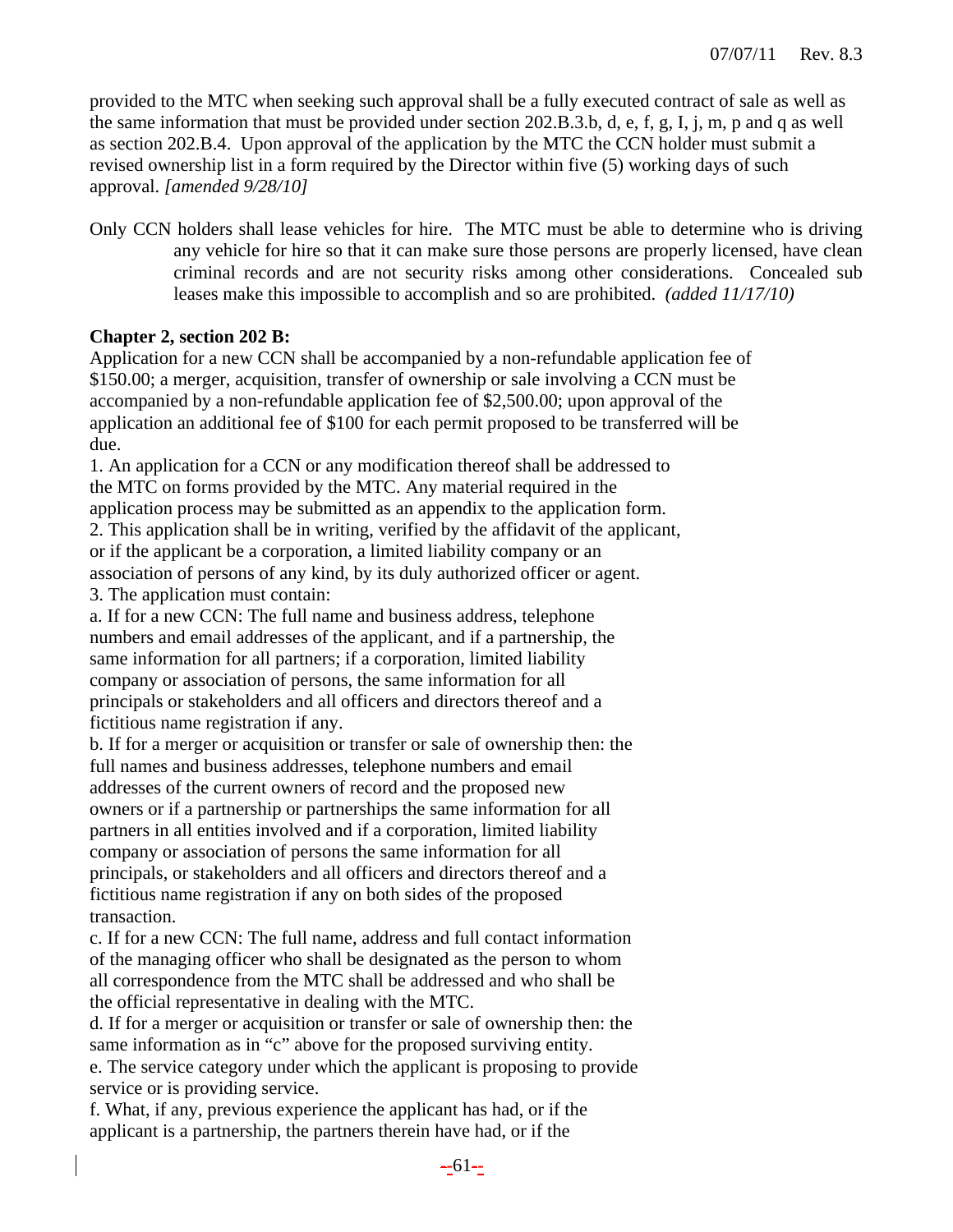applicant is a corporation or other association of persons, the officers and directors have had, in the service category for which application is made.

g. The number of vehicles the applicant desires to operate.

h. The color scheme proposed to be used or currently being used.

i. The passenger capacity of each vehicle according to manufacturer's rating.

j. The type, model and description of vehicle for hire to be used or being used, engine horsepower or identification and description of other means of motivation, and name of the manufacturer as well as the age of each vehicle.

k. The applicant must agree that the applicant will provide operational oversight for its services to include the training of company drivers, the monitoring of driver compliance with this code and the general fitness and continuing maintenance of vehicles in operation under each certificate and must submit a plan for how this will be accomplished.

l. A detailed description of what the applicant is proposing to undertake including any merger or acquisition of any assets to be used in the operation of a new or existing CCN and they way in which those assets will be used or deployed, whether it is anticipated that such merger or acquisition will give rise to a need for further permits either immediately or in the reasonably foreseeable future.

m. The applicant must give permission for an FBI background check on all principals involved in the proposed CCN holder.

n. In the event of an acquisition, the applicant must provide a plan for continuing to serve the community which the acquired or merged company has historically served.

o. The applicant must provide a plan and a timetable for upgrading the acquired fleet so that the vehicles will provide electronic credit card capability.

p. All units must have their meters re-certified prior to operation if a merger or sale is approved.

q. Applicant must provide a list of all drivers proposed to be working for the applicant after the merger or acquisition to the extent available.

4. The Director shall have a public hearing on any proposed new CCN for public comment prior to submitting his recommendations to the MTC and applicant will, in addition to other fees, be responsible for the cost of the hearing and for any legal fees incurred by the MTC in performing its due diligence in connection with the application. An applicant may request a good faith estimate of these costs from the Director but the estimate notwithstanding the applicant will be responsible for the actual costs.

5. The Director will not conduct a public hearings on applications for merger, acquisition or transfer of ownership prior to submitting his recommendations to the MTC and applicant will, in addition to other fees, be responsible for the all costs of the of processing the application and for any legal fees incurred by the MTC in performing its due diligence in connection with the application. An applicant may request a good faith estimate of these costs from the Director but the estimate notwithstanding the applicant will be responsible for the actual costs.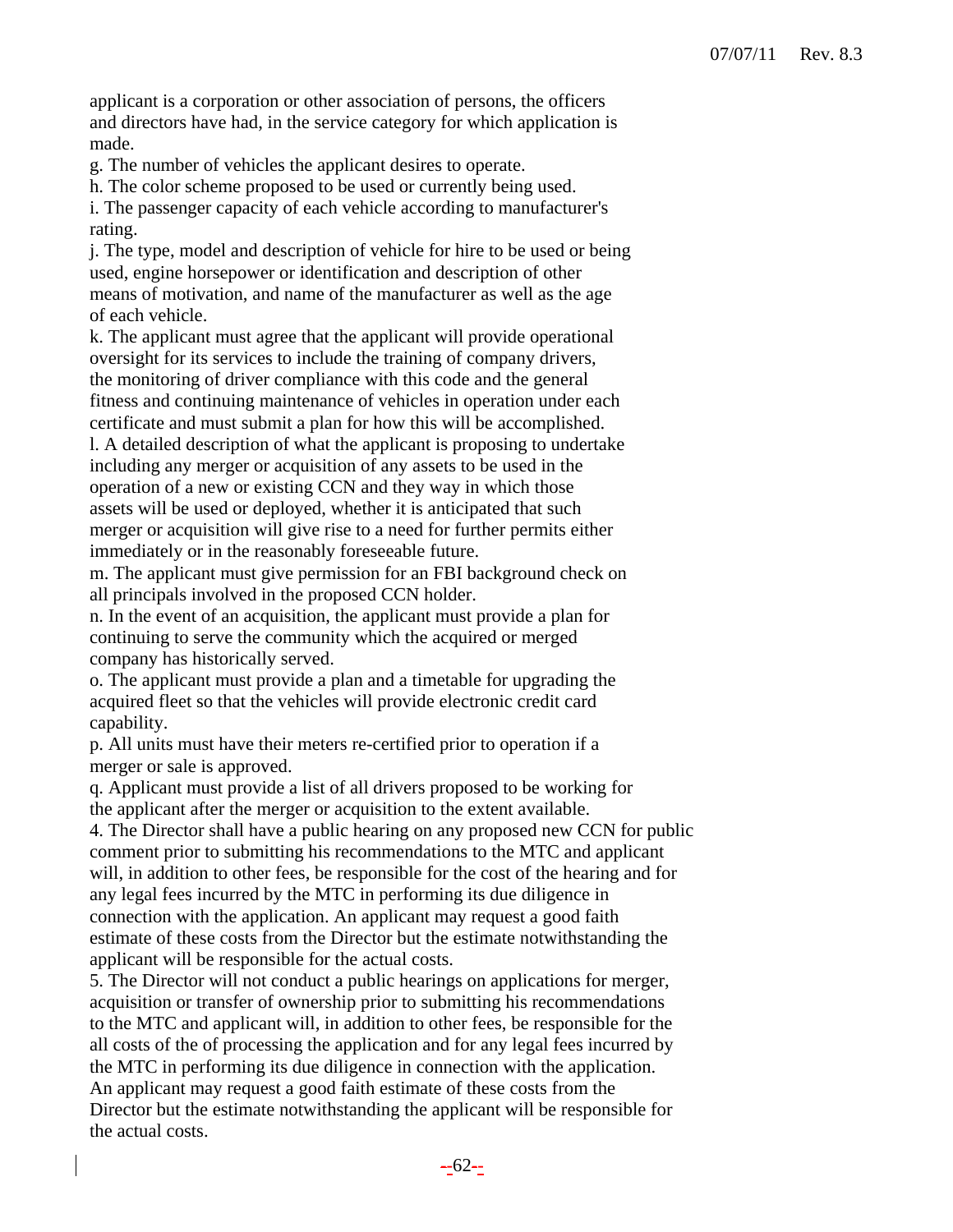**Chapter 2, section 209**: the level of insurance required by each class of CCN holder shall be as follows:

Taxicabs: \$ 200,000.00 Combined single limit for any one (1) accident. Premium Sedans: \$ 200,000.00 Combined single limit for any one (1) accident. Vintage Premium Sedans: \$ 200,000.00 Combined single limit for any one (1) accident. Limousines: \$ 200,000.00 Combined single limit for any one (1) accident. Airport Shuttles: \$ 200,000.00 Combined single limit for any one (1) accident. Courtesy Vehicles: \$ 200,000.00 Combined single limit for any one (1) accident. Carriages & Horse drawn vehicles: \$ 1,000,000.00 Combined single limit for any one (1) accident. Non-Emergency Medical Transport Vehicles: \$ 300,000.00 Combined single limit for any one (1) accident.

Alternative transportation vehicles: \$ 1,000,000.00 Combined single limit for any one (1) accident.

**Chapter 2, section 209** the method for filing a proof of insurance with the MTC: Proof of insurance must come to the MTC from the insurer not from a broker or agent. It must have a telephone contact number and an email contact address. If insurance is frequently allowed to lapse by a CCN holder, pre-payment of premiums will be required.

**Chapter 2, section 209** the method of achieving reinstatement for lapsed insurance with the MTC: If insurance coverage is found to have lapsed for any reason, the CCN holder must produce proof of insurance as required under these rules immediately. CCN holders will not be allowed to operate without valid insurance so operations may be suspended until valid insurance is obtained by the CCN holder. If insurance is frequently allowed to lapse by a CCN holder, pre-payment of premiums will be required.

**Chapter 2, section 210,** the form in which CCN holders are to provide the Director with their office address, business telephone number and electronic mail address Page 2 of the MTC Application for CCN.

**Chapter 2, section 210A**, the types of telephone equipment that will comply with this section shall include any telephone equipment being capable of accepting and recording live voice messages.

**Chapter 2, section 211A**, the requirements of a training program to be offered to employees by the CCN holder:

Driver Training — Each CCN holder must provide to drivers or certify that drivers have attended and passed a comprehensive driver training program, whose curriculum and delivery shall be approved by the MTC. The curriculum shall include, at a minimum, applicable government rules and regulations; geography and map reading of the licensing jurisdiction and surrounding jurisdictions; major points of interest in the jurisdiction, general familiarity with the jurisdiction and its surrounding area; driver safety and defensive driving; passenger safety; vehicle safety and maintenance/inspection checks; and customer service and relations, including guidelines for assisting disabled, frail, and elderly passengers and familiarity with the Vehicles for Hire Code and the Director's Rules.

From time to time the Director may obtain access to training programs offered by private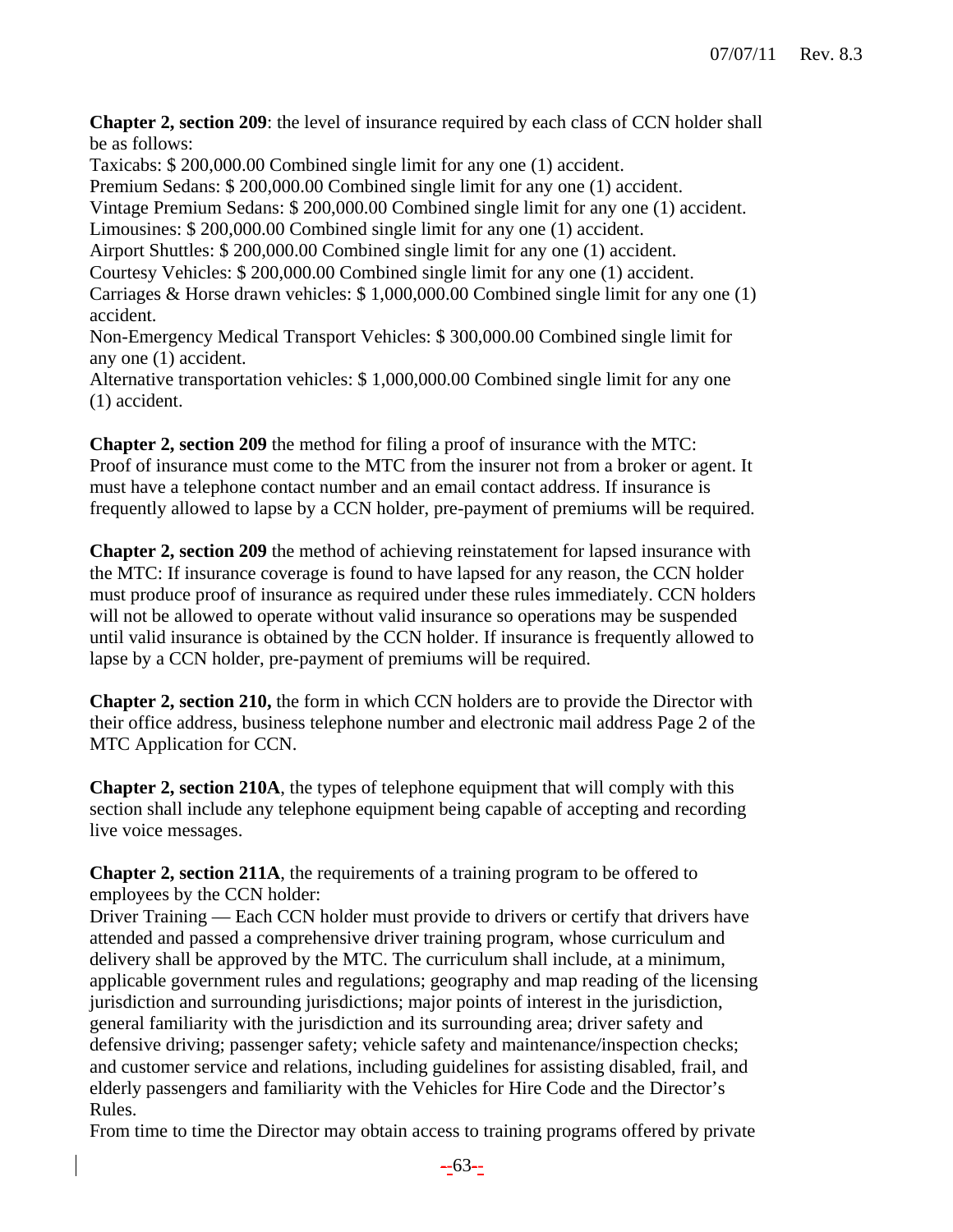or public entities such as the Convention and Visitors Commission (CVC). When these programs are offered at no cost and designated by the Director, attendance for drivers will be mandatory. Failure to attend a designated mandatory training session without an excuse approved by the Director will result in a Class II violation of the Code. Driver's will not be allowed to renew their licenses until all administrative penalties are discharged and the training program has been attended. CCN holders who are notified of the unexcused failure of one of their drivers to attend mandatory training for the second time will themselves be guilty of a Class II violation if the driver fails to attend a third and subsequent mandatory training session. *(amended 12/8/10)*

**Chapter2, section 211A**, the method for gaining approval of its training program from the MTC: Details of the program curriculum must be submitted to the Director for approval or the name, address and curriculum of the course to which the drivers of any CCN holder are being sent.

**Chapter 2, section 211 A**. the requirements for a training manual for drivers: A training manual should contain a written version of the material which is covered in the company's driver training program.

**Chapter 2, section 211A**, the procedure for having a training manual approved by the MTC: Training manuals should be submitted to MTC at the time that the driver program is submitted for approval and will dealt with along with the driver training program. Training manuals from any outside driver's training program may also be submitted at the same time that the MTC's approval of that outside program is sought. **Chapter 2, section 214**, the contents of the application of re-certification by the CCN holder, the time limits for same and method of submission to the MTC: The application for re-certification shall contain the same information as an application for a new CCN and must be completed and returned to the MTC within 60 days from the date received. If additional time is needed a written request from the CCN holder will be submitted to the Director. The Director may extend the filing period by one (1) 30 day period.

# **Director's Rules Chapter 3**

#### **Chapter 3, section 301.A:**

Each CCN Holder shall be responsible for the completion and submission of the proper MTC removal from service forms ( form 205) and "new in service" letters to the MTC bearing the signature of Managing Officer when requesting to remove a vehicle from service and enter into service a substitute or replacement vehicle. The Managing Officer must deliver to the MTC either by FAX or by hand the form 205 on the same date that the form 205 is signed if it deals with a vehicle of an Owner Operator. All form 205s for company owned vehicles must be delivered within five (5) business days of being signed by the Managing Officer. All required documentation must be received and approved by the MTC prior to the issuance of any authorization for license plates or permits.

The owner of the replacement vehicle shall be required to submit to the Commission all additional forms necessary to complete the replacement within five (5) business day of the company's submission of form 205 or "new in service" letters. Failure to file all required documentation within the proper time periods will result in a One hundred dollar (\$100.00) late fee for each occurrence which will increase to Two Hundred dollars (\$200.00) after ten (10) days. No replacement vehicle will be permitted to operate until the foregoing has been completed. *(amended 9/29/10)* 

**Chapter 3, section 301.B** non-operator owners must be CCN holders in order to obtain a permit.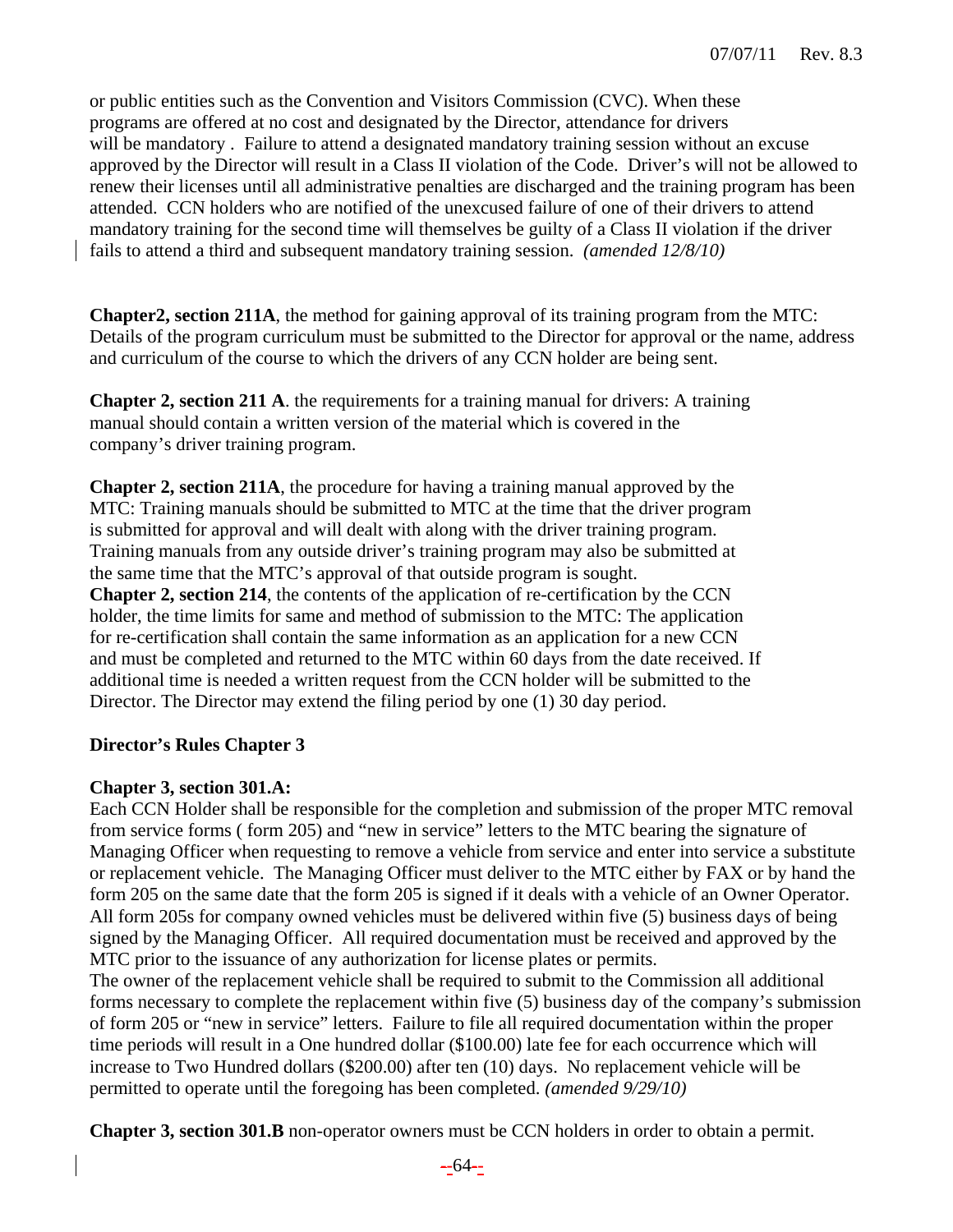**Chapter 3, section 302.B.1** for the purposes of this section to be a valid lease such lease must be *with* the holder of a valid CCN. A valid lease cannot be with any other person. *(amended 11/17/10)* 

**Chapter 3, section 302.E**: for the purposes of this section a vehicle permit shall be a decal posted on the exterior of vehicle's lower left rear glass or if the vehicle has no rear window in a suitable similar location as determined by the MTC's Inspector. Temporary permits shall be similarly posted, but may also be in the form of a rear view mirror hang tag or other posting as determined by the Director on a case by case basis.

**Chapter 3, section 304** for purposes of this section any inspections required on a particular vehicle may be scheduled at the same time by making an appointment for such with the MTC.

**Chapter 3, section 304 D** inspection fees shall be as follows for each class of vehicle for hire:

Taxi cabs of all classes: \$55.00 Premium Sedans: \$240.00 Vintage Premium Sedans: \$240.00 Limousines: \$240.00 Airport Shuttles: \$240.00 Courtesy Vehicles: \$240.00 Carriages & Horse drawn vehicles: \$55.00 Alternative transportation vehicles: \$55.00

# **Chapter 4 Director's Rules**

**Chapter 4, section 401.A.3** transfer of an MTC license by a driver may only be from one CCN holder to another. The driver seeking such a transfer should contact the MTC's offices and request a form for transfer. If the transfer is within the same type of service, e.g., taxicab to taxicab no new examinations will be required. If the transfer is between different classes of service, e.g., from a taxicab to a horse drawn carriage or to a premium sedan, the driver seeking such transfer must be able to demonstrate a minimum level of competency in handling the new vehicle and a familiarity with the requirements for such vehicle type both by the State of Missouri and the VHC.

**Chapter 4, section 401.A.4** a temporary MTC license may be obtained after regular application for an MTC license is completed and approved by requesting a temporary license from the director until such time as a permanent license may be issued.

**Chapter 4, section 401.B.4** any holder of a MTC driver's license the status of whose state driver's license changes, for example the state license is suspended, must report this status change to the director immediately. An in person verbal report or an email report will suffice and a written memorial of the status change will be provided to the driver by the director. A status change like a suspension may result in a similar suspension of the driver's MTC license pending the reinstatement of the driver's state license but failure to report a status change will result in revocation of the driver's MTC license.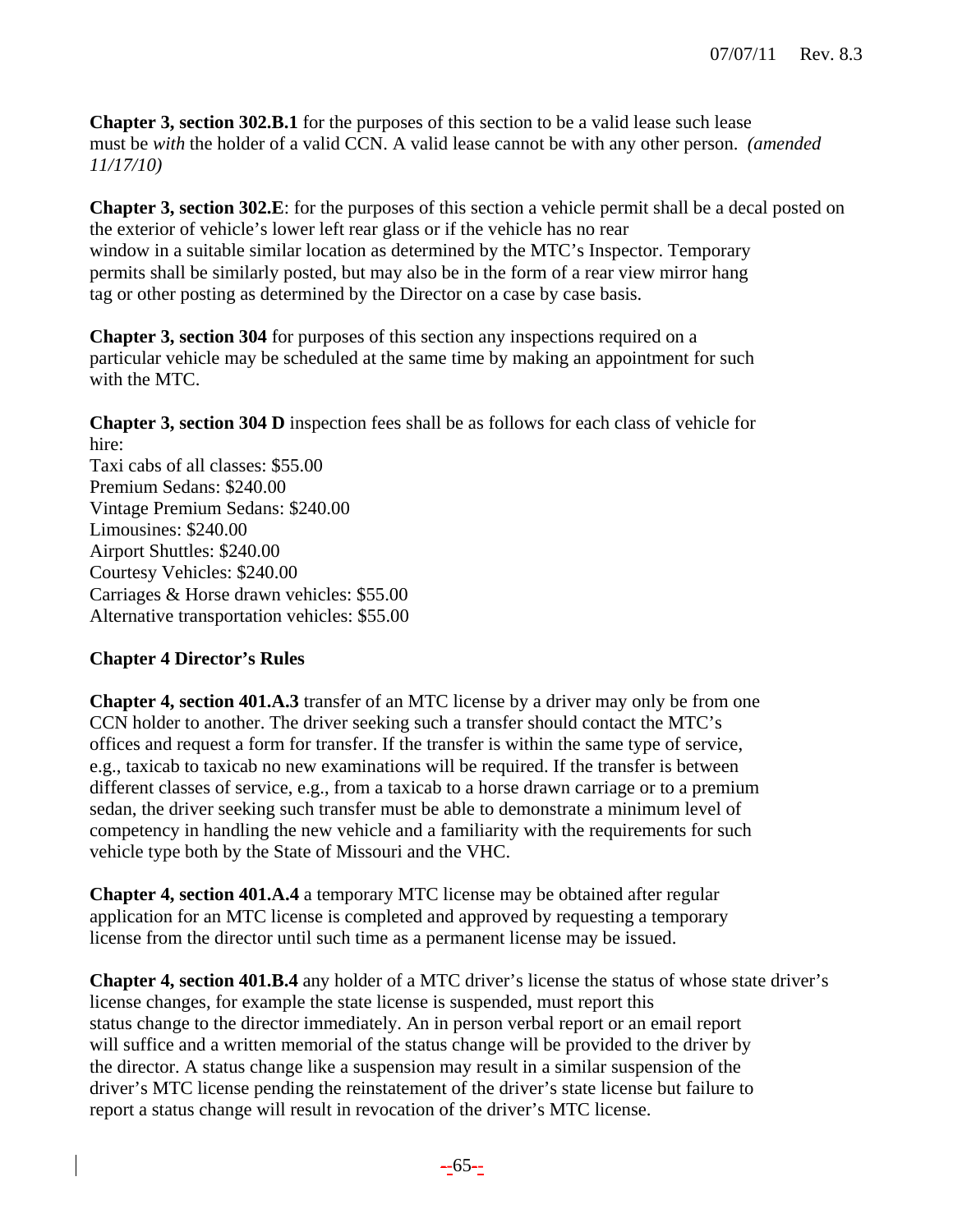**Chapter 4, section 401.B.6** the physician supplying the statement of physical condition must be a D.O. or M.D. holding a valid, current license to practice medicine and the statement must state that the physician has personally examined the driver.

**Chapter 4, section 401.B.8** fees for obtaining a Department of Revenue Driver Record Report for the  $1/1/10$  to  $1/1/11$  shall be \$ 5.00.

**Chapter 4, section 401.B.14** currently all drivers training is provided by the CCN holder. As soon as other training courses are available and approved, they will be listed here. 1. Courses offered by the Convention and Visitors' Commission designated by the Director are approved courses.

**Chapter 4, section 401.B.15** failure comply with the fingerprinting requirements of this section will result in suspension of a driver's MTC license which suspension will last until compliance is had.

Chapter 4, section 401.B.16 copies of the current VHC and Directors Rules will be posted on the MTC website at http://www.stl-taxi.com/ and MTC driver's license holders and CCN holders may obtain printed copies from the director. All others seeking copies from the director may obtain them by paying a fee of \$5.00 for the VHC and \$5.00 for the Director's Rules.

**Chapter 4, section 401.C.2.e** under this section criminal activity involving any crime to the person of another or any crime that could have posed a risk of injury to another or which indicates dishonesty as an element shall be a disqualifying factor. A driving record that shows tickets for careless and reckless or imprudent driving, multiple speeding tickets or tickets issued in connection with accidents can be disqualifying factors.

**Chapter 4, Section 401.D** all drivers shall display their MTC license while on duty in the following manner: Drivers shall display their MTC licenses either worn around their necks or clipped to the breast pocket of a shirt.

**Chapter 4, section 401.E** the fee for and MTC drivers license for the period 1/1/10 to 1/1/11 shall be \$100.00.

**Chapter 4, section 401.F** the fee for a replacement for an MTC license for the period 1/1/10 to 1/1/11 shall be \$10.00 per piece.

**Chapter 4, section 401.G** any MTC driver's license holder applying for renewal of an MTC more than 30 days after the expiration of that license will be treated for all purposes as a new applicant including appropriate fees.

**Chapter 4, section 401.H** the chapter 12 appeal mentioned in this section is available only to current holders of a MTC license who are denied renewal and not to new applicants who have not previously been licensed or applicants who failed to renew their MTC license for a year or more. If the Director denies a driver's license to an applicant on a renewal application or places **[**the**]** said application on hold because of pending charges, the decision shall be in writing copied to the CCN holder stating the reason for said action and the procedure for appeal pursuant to chapter 12 of this code and sent by certified or registered mail to the applicant**.** If the Director denies a new application the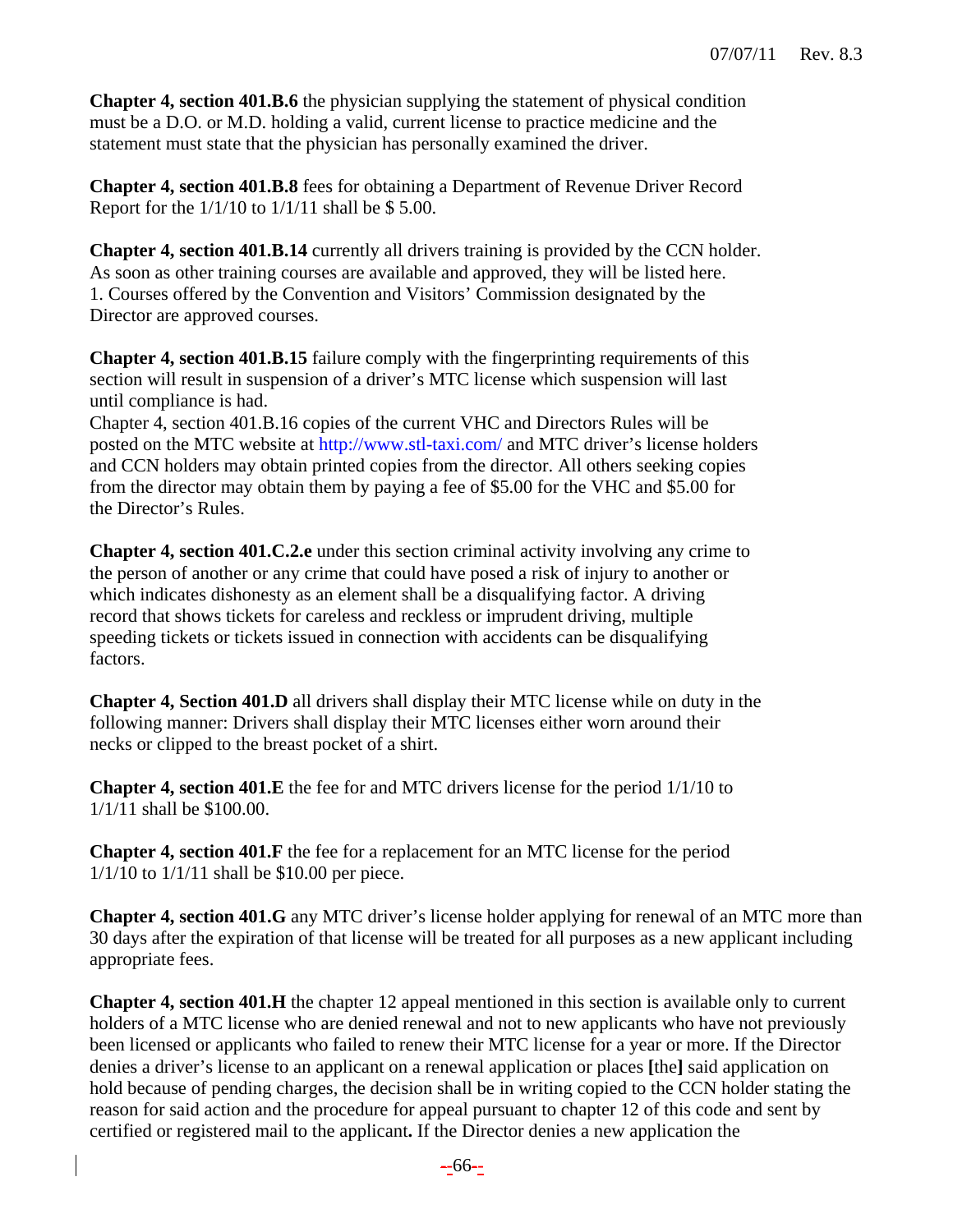denial shall be in writing with a copy to the CCN holder. **No appeal shall be provided.** 

# **Chapter 5, Director's Rules**

#### **Chapter 5, section 501. K.2**

The airport parking authority will report to the MTC any vehicle for hire exiting any airport parking facility through the cash exit lanes. Exiting through the cash exit lanes shall result in a ten dollar (\$10.00) administrative penalty per occurrence. If a proximity card is not working it must be reported to the MTC immediately and turned in the same day. *(added 2/11/11)* 

# **Chapter 5, section 501.F**

Taxi meters shall be certified pursuant to the following procedure: The Director shall assign an MTC inspector who will manage the vehicle and taxi meter inspection process by the creation of a schedule for all taxicab company vehicles. For all permit or fleet renewal inspections, the inspector will notify each taxicab company of said appointments no later than seven business days in advance of the inspection time. The inspector will create the schedule and have full control of all inspection appointments including all re-inspections conducted due to mechanical malfunctions, repairs or code violations.

# **Chapter 5, section 501.M**

For the purpose of this section major credit cards shall be as follows: American Express, Discover, Master Card and VISA

**Chapter 5, section 502** approved and authorized taxicab stands in

St. Louis City are located: As designated by the City of Saint Louis Department of Streets. St. Louis County: As designated by St. Louis County Government. Municipalities: As designated by each municipality's authorized department.

**Chapter 5, section 503.A** the vehicle may not have mud, oil other stains or visible dirt or tears in the interior. Windows must be clean and free of smears at the beginning of the work day. The vehicle must be washed unless there has been rain within the last 24 hour period. No body damage will be tolerated on vehicles for hire.

**Chapter 5, section 503 B** the interior of the vehicle must be free of food or other litter, only a reasonable amount of personal reading material such as a book or newspaper or both will be permitted. A notebook computer, personal digital assistants (PDA), or mobile global positioning system may be permitted in the passenger compartment provided that all associated wiring, cradles and/or accessories do not create a hazard for or interfere with the driver's safe operation of the vehicle and those devices do not interfere with passenger safety or comfort. No litter or debris of any kind may be left in the passenger compartment. Seats must have all springs intact and the seat covering must be clean with no tears or visible dirt.

**Chapter 5, section 503.C** if the vehicle has a trunk it may contain only a spare tire and a jack and tire tool stored as specified by the manufacturer in the vehicle handbook.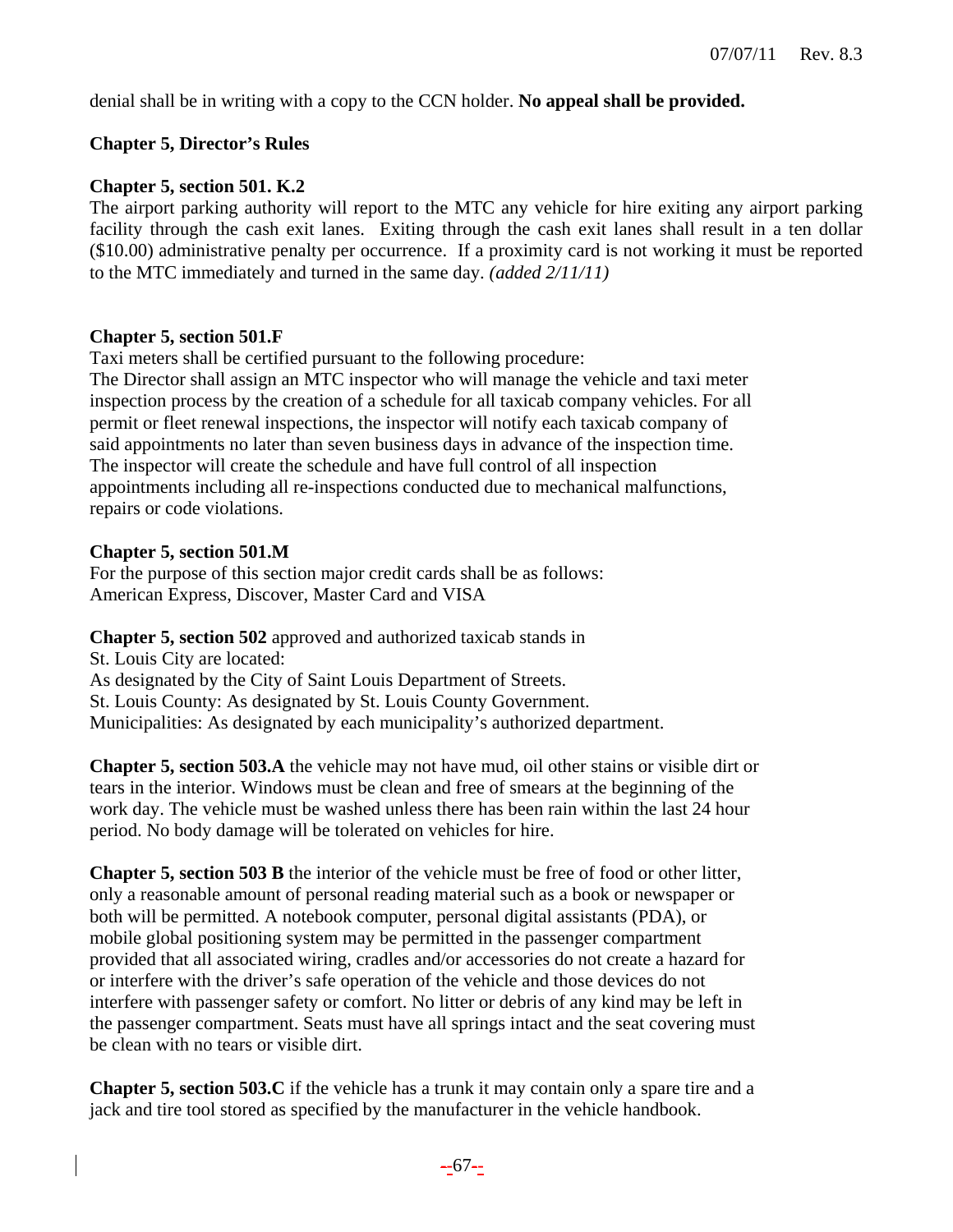**Chapter 5, section 504.B** a CCN holder may submit to the director a scheme of dress for those drivers operating vehicles of the CCN holder which is unique for that CCN holder's drivers. The director will not unreasonably withhold approval of such alternate attire but it should be remembered that the purpose of uniform dress for operators of vehicles for hire is so that the public can readily identify the driver as the operator of a vehicle for hire and all alternate attire schemes must also accomplish this.

**Chapter 5, section 504.B.4.b** CCN holders may submit to the director color photos of a prototype cap for their drivers and the director will review it the same manner as alternate attire.

**Chapter 5, section 504.F** requires that drivers display a professional demeanor in the presence of passengers and members of the public. A professional demeanor means that a driver may not argue loudly with a passenger or another driver in public, may not curse a passenger or use foul language directed at a passenger or another driver in a public place, may not use obscene gestures directed toward a passenger or another driver in a public place. Professional demeanor also requires that a driver may not refuse to follow the directions of an airport taxi starter, a MTC enforcement officer or police officer nor may a driver argue with those aforesaid concerning any directions given or citations issued in public. Public confrontation means heated or loud argument in a public place, obscene or combative gestures in a public place, loud vulgar or obscene language in a public place, fighting, shoving and threats in a public place.

**Chapter 5, section 504.H** prohibits cigarettes of any kind, cigars or pipes.

**Chapter 5, section 504.I** no CCN holder shall require a driver to operate a vehicle that has safety deficiencies or physical damage. If a CCN holder allows or requires such a vehicle to be operator it will be viewed as a violation of the VHC by the CCN holder.

**Chapter 5, section 504.K** shall apply to all MTC licensed drivers in all categories.

**Chapter 5, section 504.O** drivers can get authorization to carry a non-passenger by contacting the MTC office and obtaining MTC Agent approval on a form provided by the CCN holder bearing the signature of the CCN holder's authorized agent, describing the full name of the non-passenger, the purpose for which authorization is requested and the dates the non-passenger will occupy the vehicle.

**Chapter 5, section 504.Q** for the purposes of this section email notification will also be acceptable.

**Chapter 5, section 504.S** for the purposes of this section MTC driver's licenses may be displayed by the driver wearing such license around his neck or clipped to shirt breast pocket.

**Chapter 5, section 504.U** further rules governing driver conduct are as follows: This Section is reserved for future use by the Director as needed.

# **Chapter 6 Director's Rules**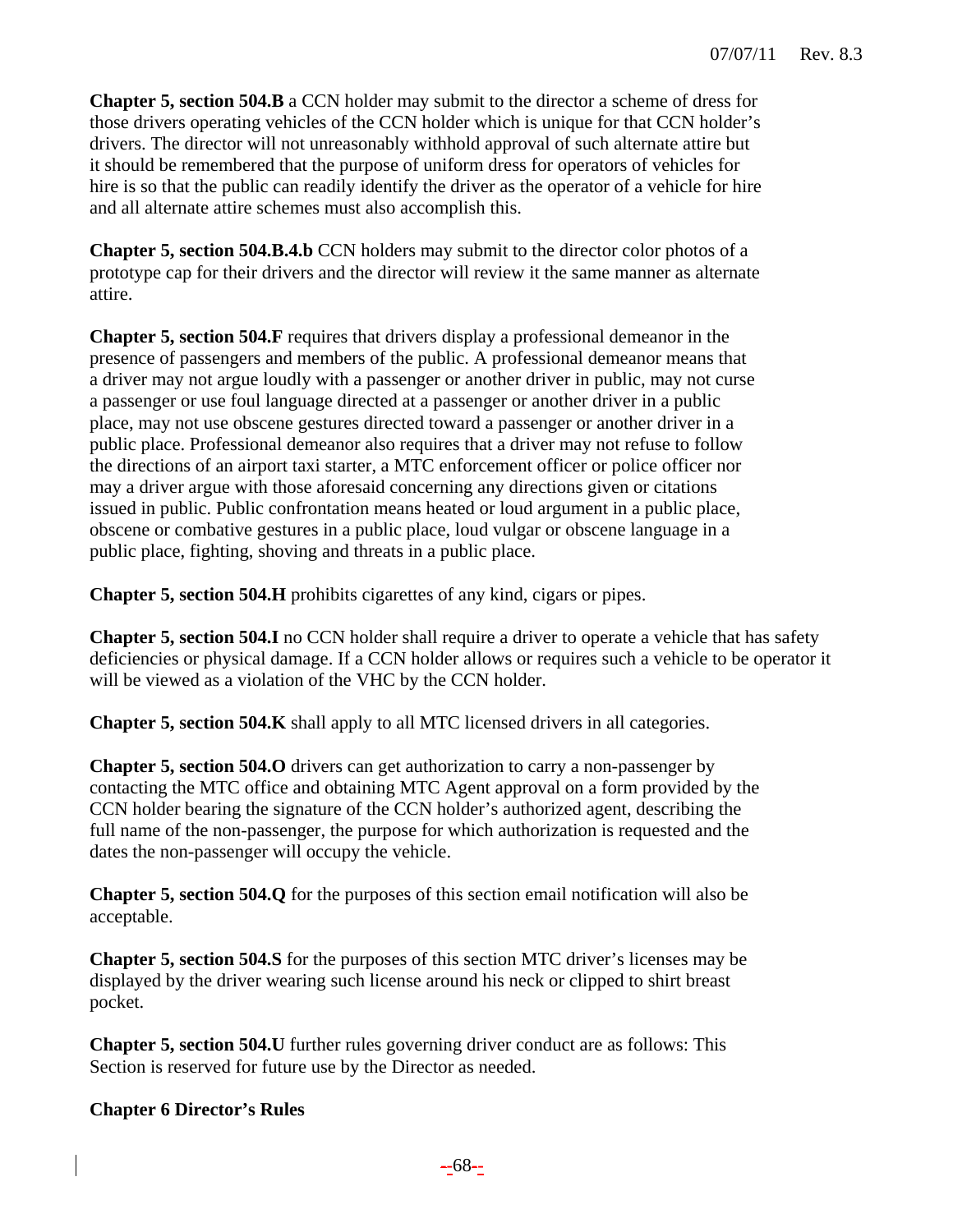**Chapter 6, section 602 D** the Director will from time to time designate certain training courses offered by different organizations which will the be mandatory to attend for all drivers.

**Chapter 6, section 602.J** airport taxis failing to use proximity cards on entering or exiting any airport parking will receive a ten dollar (\$10) administrative penalty per occurrence. (*added 2/21/11)* 

**Chapter 6, section 603 G** the name of the passenger for which the on-call taxi is waiting must be displayed in the curb side rear window of the taxi or held in the hand of the driver facing the curb.

**Chapter 6, section 603 H** the meter must be operated even if the taxi is charging a flat fee and such flat fee may not exceed the meter rate. Any violation of this section in addition to any other penalty shall result in a full refund of the fare charged the passenger.

**Chapter 6, section 603.J** on-call taxis failing to use proximity cards on entering or exiting any airport parking will receive a ten dollar (\$10) administrative penalty per occurrence. *(added 2/21/11)* 

**Chapter 6, section 604 B** premium sedans shall bear a permit supplied by the MTC which shall be affixed to the lower left rear glass of the vehicle.

**Chapter 6, section 604 D** hotel concierge services may summon a premium sedan for a passenger but such summons must be at the specific direction of the passenger.

**Chapter 6, section 604 H** the name of the passenger for which the on-call taxi is waiting must be displayed in the curb side rear window of the taxi or held in the hand of the driver facing the curb.

**Chapter 6, section 604 L** a "premium vintage sedan" shall be any of the listed premium sedans which are 25 years old or older. This list may be augmented by the addition of other exotic autos as they may be presented to the MTC for consideration. To have a vehicle considered for placement on the "vintage" list the CCN holder must submit photos and details on the vehicle to the Director and present same for inspection when required.

**Chapter 6, section 605 A** shuttle stops shall be submitted annually to the Director for approval. New stops may be submitted from time to time to the Director.

**Chapter 6, section 606 B** NEMT vehicles shall bear a permit supplied by the MTC which shall be affixed to the lower left rear glass of the vehicle

**Chapter 6, section 606 C** NEMT drivers shall wear uniforms as approved by the Director after application by the certificate holder.

**Chapter 6, section 606 G** NEMT drivers and vehicles must be covered by commercial insurance in order to be licensed by the MTC. A driver's personal, private insurance card will not be considered proof of commercial insurance. Personal vehicle policies do not cover the commercial, for-hire operation of a vehicle for hire.

**Chapter 6, section 607 A** shuttle stops shall be submitted annually to the Director for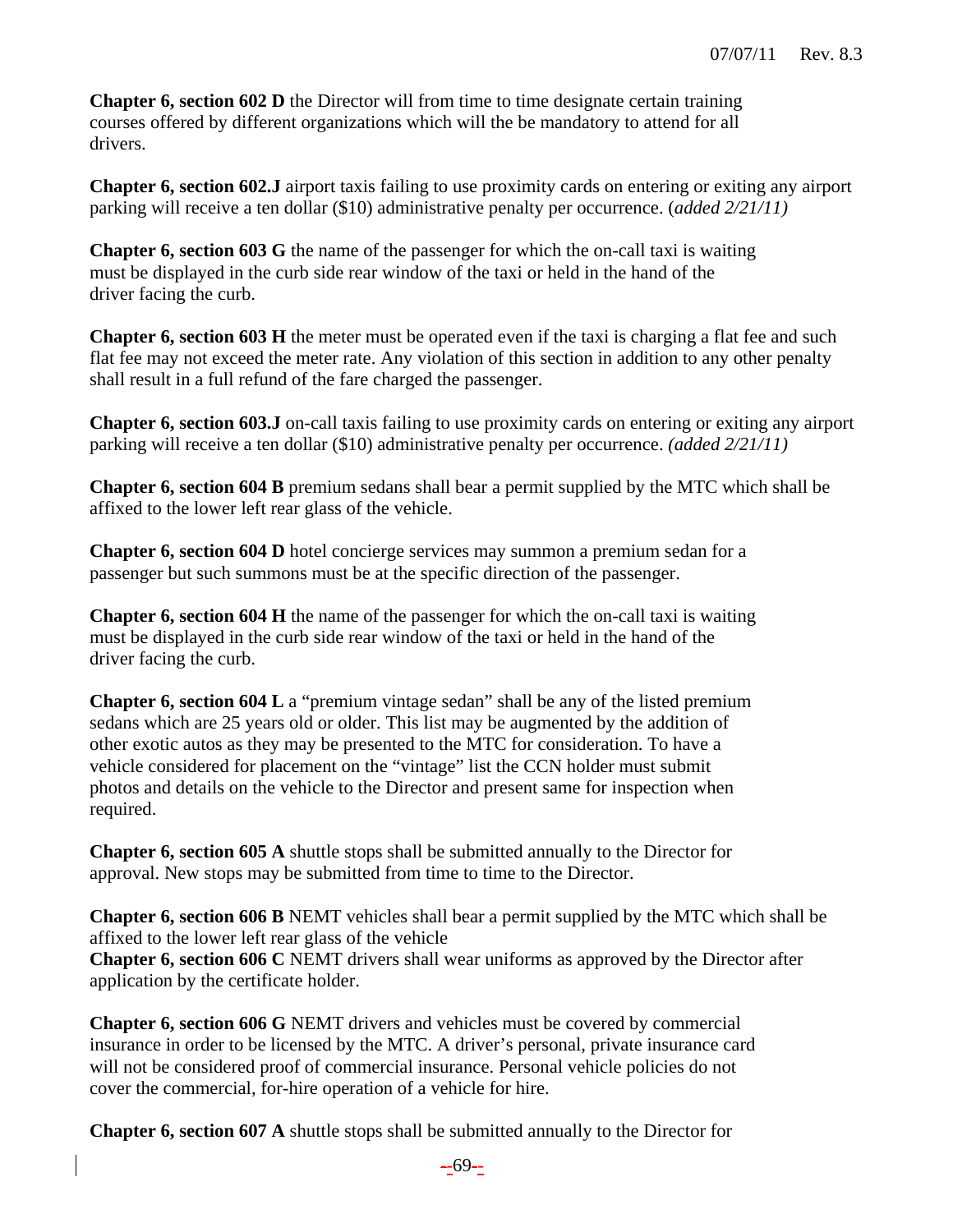approval. New stops may be submitted from time to time to the Director.

**Chapter 6, section 608 D.3** animals determined to be insufficiently fed to perform the services routinely required of it may be ordered removed from service until such time as the animal regains sufficient health to perform those duties.

**Chapter 6, section 608 D.10** in the event a driver reports a violation of this code or a safety or health problem with an animal which report is determined to be factually accurate and a CCN holder takes any adverse action against such a driver, such action may be considered as grounds for revocation of the CCN.

**Chapter 6, section 608 E.8** MTC drivers licenses must be displayed either worn around the neck or clipped to a breast pocket and plainly visible.

**Chapter 6, section 609 A** courtesy vehicles may not be entered into service older than 3 model years and may not remain in service older than 10 model years.

**Chapter 6, section 609 B** courtesy vehicles shall bear the following markings: The Name of the CCN holder shall be prominently and permanently displayed on both sides of the vehicle, and a CCN holder issued, non-repeated fleet number shall be displayed on both sides of the vehicle in numbers at least 3 inches in height.

#### **Chapter 7 Director's Rules**

**Chapter 7, section 701 F** the name of the passenger for which the on-call taxi is waiting must be displayed in the curb side rear window of the taxi or held in the hand of the driver facing the curb.

**Chapter 7, section 701 G** sleeping in the cab or absence from the cab will, in addition to any other section violation of the VHC will be considered a violation of this section.

#### **Chapter 8 Director's Rules**

**None** 

#### **Chapter 9 Director's Rules**

**Chapter 9, section 901. B.** The Director shall impose reasonable measures in the form of Director's Rules intended to ensure compliance with the VHC as approved by the MTC. Notices of such measures shall be posted on the MTC website and clearly labeled as Director's Rules. Violations of such Rules shall be treated as any other violation of this code. The Director may modify the Director's Rules on his own initiative without MTC approval. The MTC may modify or revoke any Director's Rules upon a finding that the measure is generally excessive or excessive in light of all of the facts of a particular case. The Director shall file a copy of all such rules and any amendments thereto with the MTC. Unless disapproved by the MTC a Director's Rule will become effective 10 days after it is filed with the MTC.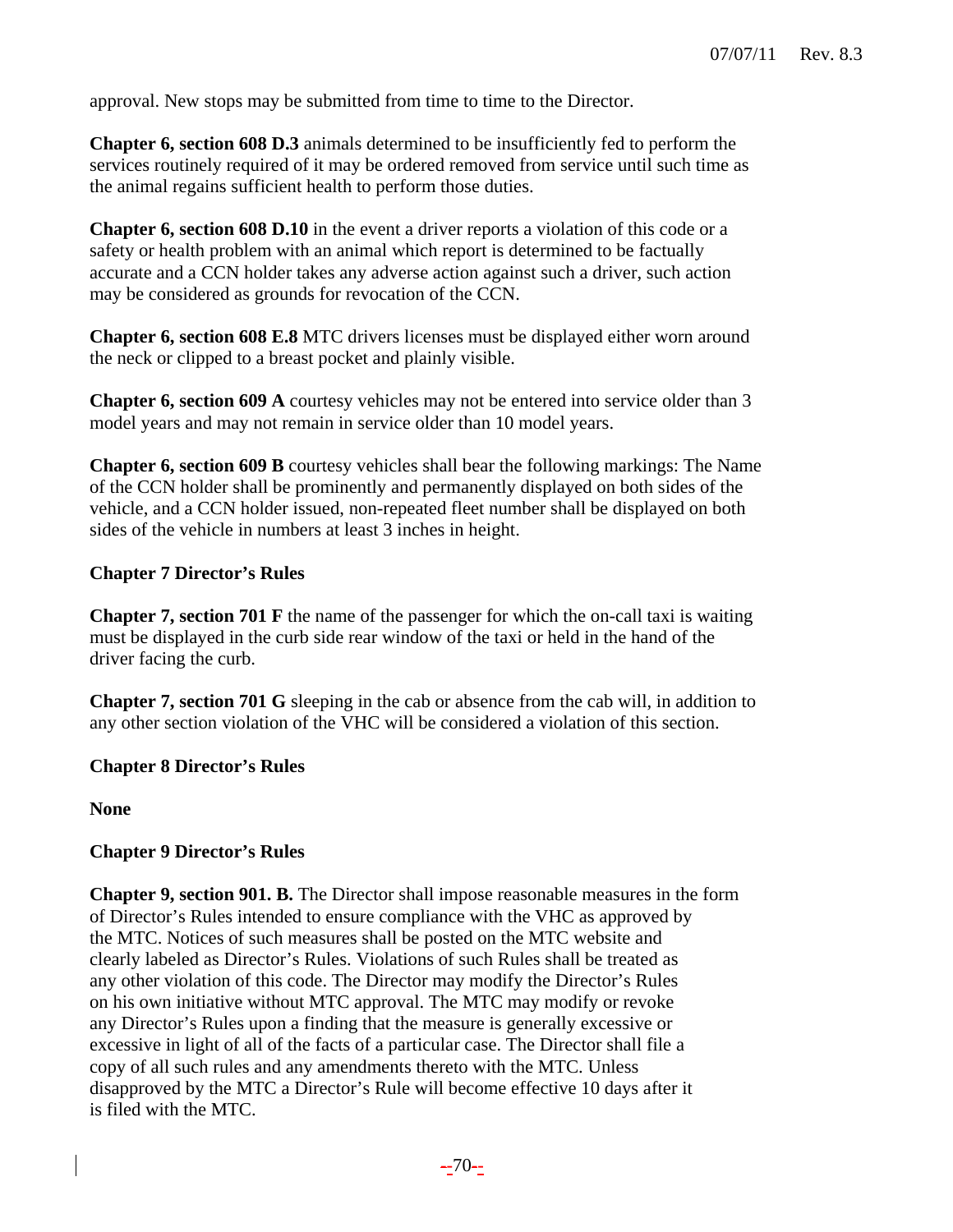**Chapter 9, section 901 E** in the event of a state of emergency the Director will notify all CCN holders who will be responsible for notifying all of their drivers promptly of whatever requirements that the Director may have in regard to the emergency. Whatever directions the Director issues drivers are still subject to the directions of police, fire or other emergency personnel working at the scene of any emergency

# **Chapter 10 Director's Rules**

**Chapter 10, section 1001 A** there will be ongoing unannounced inspections of vehicles and drivers to insure compliance with this section.

**Chapter 10, section 1001 B** direct confrontations between drivers or CCN holders and agents of the MTC are never appropriate and will be considered serious violations of the VHC code. If a driver or CCN holder has a disagreement concerning an agent's attitude or authority if should be dealt with by filing a complaint in writing with the Director.

**Chapter 10, section 1001 C** insurance cards which reflect a driver's personal auto insurance for any class of vehicle for hire under this code will never be considered adequate proof of insurance to operate a vehicle for hire. Only proof of valid commercial vehicle insurance will be considered adequate.

# **Chapter 11 Director's Rules**

**Chapter 11, section 1101.A.1** pursuant to the authority under section 1101.A.3 examples of actions that will be considered violations of section 1101.A.1, which section applies to all classes of CCN holder, are as follows:

 Where the CCN holder or its management allows a vehicle that is damaged or unsafe to be operated;

 Where the CCN holder allows or tolerates a subcontractor or independent contractor to operate a damaged or unsafe vehicle;

 Where a CCN holder allows an animal drawn vehicle to be operated by a sick, undernourished or injured animal;

Where any type of vehicle is permitted to be operated without adequate or valid insurance;

Where a driver or independent contractor is allowed to operate a vehicle with a suspended or otherwise invalid MTC license or no MTC license;

Where a driver or independent contractor is allowed to operate a vehicle which is not properly and currently permitted or licensed;

 Where a driver or independent contractor is allowed to operate a vehicle within the jurisdiction of the MTC which, while exempt from MTC licensure is not properly licenses with any agency which does have jurisdiction over it.

These examples are meant to be illustrative and the foregoing does NOT comprise a full list of violations of this section.

**Chapter 11, section 1101.A.2** for the purposes of the "failure to supervise" provisions of this section "excessive violations" of the VHC shall mean once 5% (5 percent) of the drivers of any CCN holder have been suspended for violations of the VHC which have either not been appealed or have been upheld on appeal.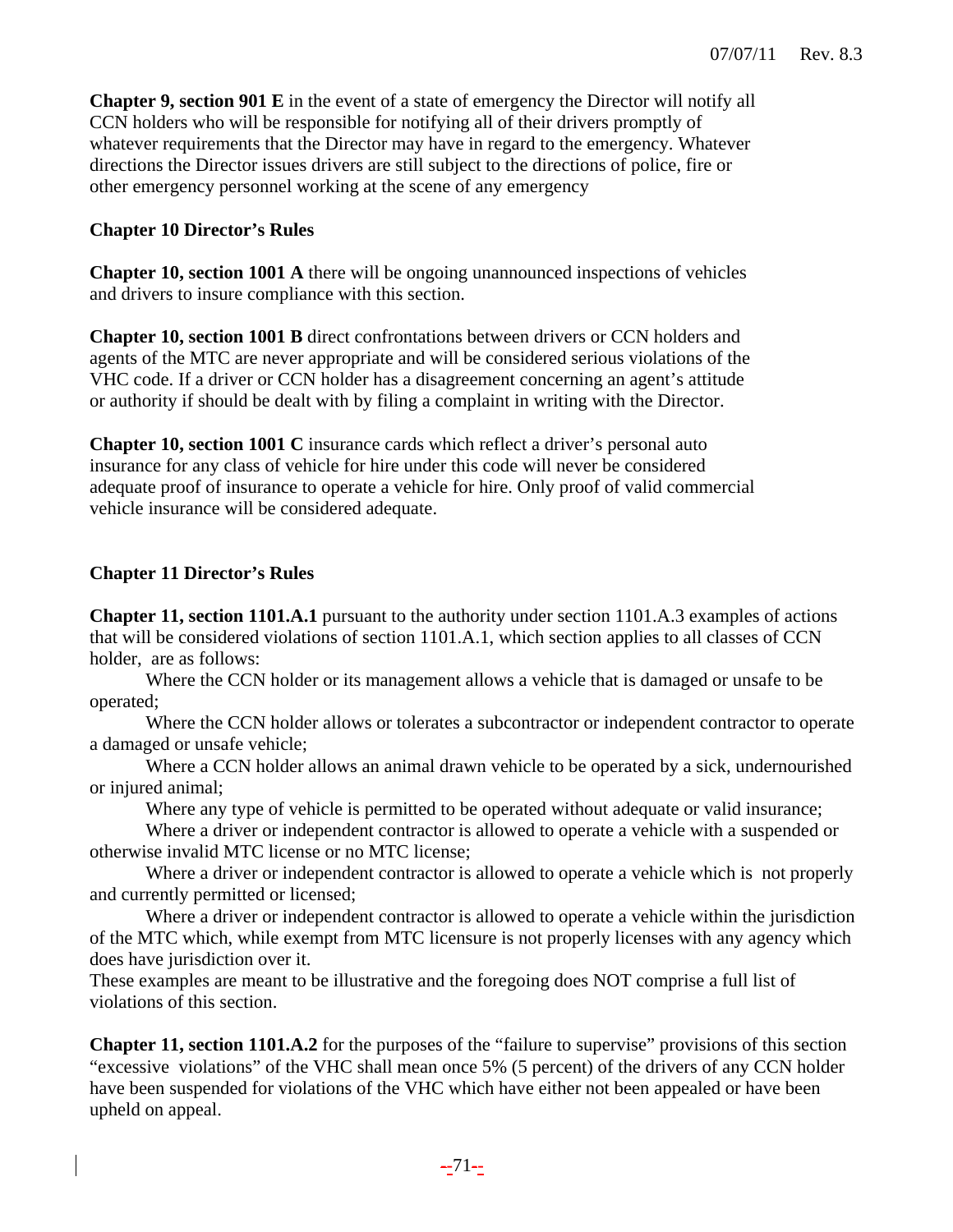**Chapter 11, section 1101.C** a valid state operator's license for the appropriate class of vehicle is essential for operating a MTC licensed vehicle. If the driver's state operating license is suspended then the MTC license will be suspended for the same period. If a driver is operating a vehicle for hire with a suspended state license then his MTC license will be revoked.

**Chapter 11, section 1101.D.1** an example of a dangerous driving record would be state convictions for careless driving, D.U.I, D.W.I or an at fault accident involving any of the foregoing.

**Chapter 11, section 1101.D.3.b** for purposes of this section **moral turpitude** mean a violation of standards of moral conduct, vileness, such that an act involving moral turpitude is intentionally evil, making the act a crime in the jurisdiction where committed such as rape, sodomy, child molestation, murder and similar offenses.

**Chapter 11, section 1101.E** notices shall be sent to the last known address on file with the MTC.

**Chapter 11, section 1101.F** hearings under this section will go to the merits of suspension itself not just to the question of immediate danger to the public.

**Chapter 11, section 1101.I** anonymous complaints will never be considered.

# **Chapter 12 Director's Rules**

**Chapter 12, section 1201**.A failure to appear will also result in the assessment of court costs for the hearing date in question. The substance of the appeal will be disposed of at the hearing officer's discretion.

#### **Chapter 12, section 1202 Continuance**.

A. Anyone charged with a code violation may obtain one continuance from the Director for good cause shown. Any further continuances must be obtained from the hearing officer before whom the person is scheduled to appear prior to the date of appearance. Since the MTC believes that continuances put an undesirable strain on the enforcement system and are unfair to the charged party, continuances are to be discouraged and additional court costs of \$100.00 will be imposed for the continuance unless the hearing officer determines otherwise.

# **Chapter 12, section 1204 A.4 Procedure for Appeal to a Hearing Officer**.

If the person presenting his case is found by the hearing officer to have committed all or any of the cited violations of the VHC then, in addition to any other appropriate penalty and points that person will be responsible for court cost in the amount of one hundred dollars and 0/100 (\$100.00). This amount may be adjusted from time to time by the MTC through the Director and any such adjustments will be communicated to all owners and drivers and posted on the MTC's website and at the MTC's offices.

# **Chapter 12, section 1206.A Appeal from Hearing Officer Decision**.

Appeals from a decision of the hearing officer are to the MTC's appellate hearing officer. Only one hearing officer will act as appellate hearing officer and will work with the Director to establish dates for appellate hearings. In order to be timely, notice of appeal must be delivered to the Director in writing within ten